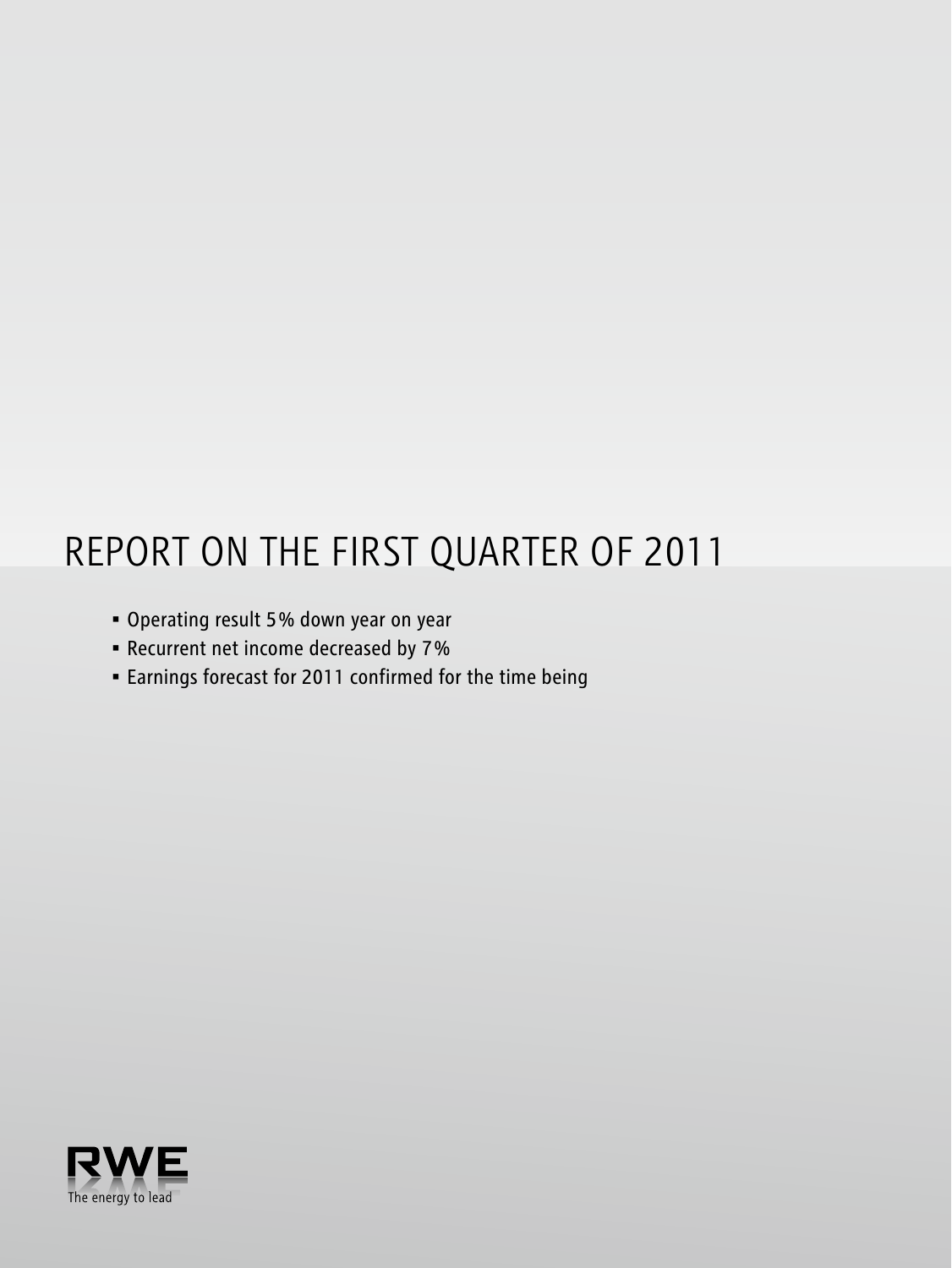## AT A GLANCE

| <b>RWE Group - key figures</b>                         |                    | Jan - Mar   | Jan - Mar   | $+/-$   | Jan - Dec |
|--------------------------------------------------------|--------------------|-------------|-------------|---------|-----------|
|                                                        |                    | 2011        | 2010        | in $%$  | 2010      |
| External electricity sales volume                      | billion kWh        | 81.5        | 81.4        | 0.1     | 311.2     |
| External gas sales volume                              | billion kWh        | 129.3       | 155.1       | $-16.6$ | 395.4     |
| External revenue                                       | $\epsilon$ million | 15,754      | 15,267      | 3.2     | 53,320    |
| <b>EBITDA</b>                                          | $\epsilon$ million | 3,426       | 3,574       | $-4.1$  | 10,256    |
| Operating result                                       | $\epsilon$ million | 2,827       | 2,987       | $-5.4$  | 7,681     |
| Income before tax                                      | $\epsilon$ million | 2,664       | 2,341       | 13.8    | 4,978     |
| Net income                                             | $\epsilon$ million | 1,819       | 1,557       | 16.8    | 3,308     |
| Recurrent net income                                   | $\epsilon$ million | 1,609       | 1,739       | $-7.5$  | 3,752     |
| Earnings per share                                     | €                  | 3.41        | 2.92        | 16.8    | 6.20      |
| Recurrent net income per share                         | €                  | 3.02        | 3.26        | $-7.4$  | 7.03      |
| Cash flows from operating activities                   | $\epsilon$ million | 2,284       | 1,509       | 51.4    | 5,500     |
| Capital expenditure                                    | $\epsilon$ million | 1,184       | 1,193       | $-0.8$  | 6,643     |
| Property, plant and equipment<br>and intangible assets | $\epsilon$ million | 1,144       | 1,175       | $-2.6$  | 6,379     |
| <b>Financial assets</b>                                | $\epsilon$ million | 40          | 18          | 122.2   | 264       |
|                                                        |                    |             |             |         |           |
| Free cash flow                                         | $\epsilon$ million | 1,140       | 334         | 241.3   | $-879$    |
|                                                        |                    | 31 Mar 2011 | 31 Dec 2010 |         |           |
| Net debt of the RWE Group                              | $\epsilon$ million | 27,479      | 28,964      | $-5.1$  |           |
| Workforce <sup>1</sup>                                 |                    | 71,405      | 70,856      | 0.8     |           |

1 Converted to full-time positions.

## **Contents**

| Letter from the CEO                    |               |
|----------------------------------------|---------------|
| RWE on the capital market              | $\mathcal{P}$ |
| Review of operations                   | 4             |
| Economic environment                   | 4             |
| Major events                           | 11            |
| Notes on reporting                     | 13            |
| <b>Business performance</b>            | 15            |
| Outlook for 2011                       | 32            |
| Development of risks and opportunities | 37            |

| Consolidated financial statements (condensed) | 39 |
|-----------------------------------------------|----|
| Income statement                              | 39 |
| Statement of recognised income                |    |
| and expenses                                  | 40 |
| Balance sheet                                 | 41 |
| Cash flow statement                           | 42 |
| Statement of changes in equity                | 43 |
| <b>Notes</b>                                  | 44 |
| Review report                                 | 48 |
| <b>Boards</b>                                 | 49 |
| Financial calendar 2011/2012                  |    |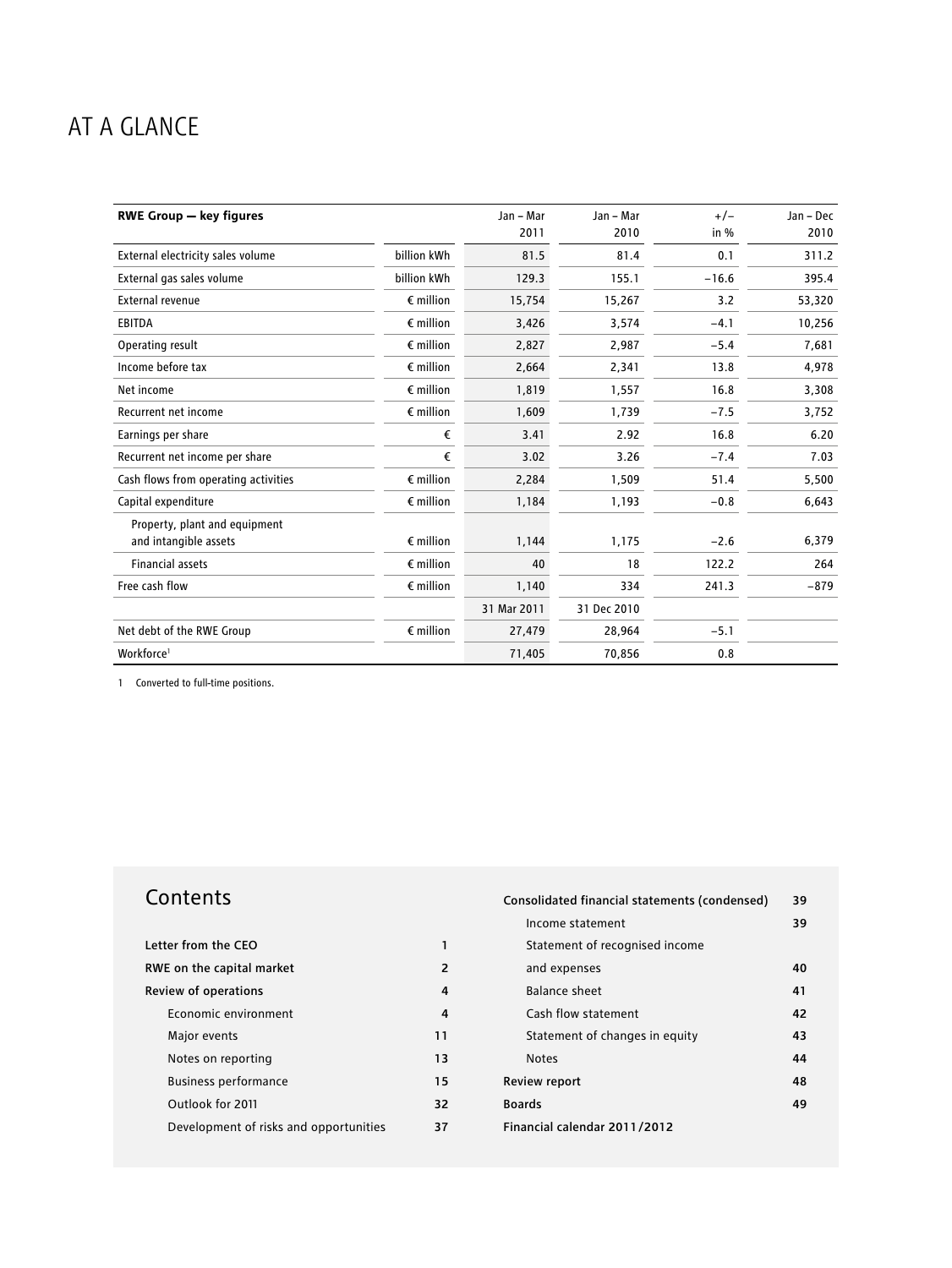»Despite the nuclear moratorium and current energy debate, we maintain our earnings outlook for 2011 for the time being.«

Dear Tuberton,

In the middle of March, the German government ordered a three-month cessation of operation for seven nuclear power stations. Policymakers from all parties are demanding that the phase-out process for nuclear energy be accelerated. The transformation of the German energy industry mandated by the country's politicians is a Herculean task placing high demands on the sector's ability to make investments. We can and want to use our experience and strength to help accomplish it. However, we need clear framework conditions and no time should be wasted in establishing them. The fact of the matter is that in the short term, without nuclear energy one cannot ensure a supply of energy that is gentle on the environment and provides security of supply at affordable prices without jeopardising Germany as an industrial nation.

Political reactions to Fukushima only had a minor impact on our business performance in the first quarter. The RWE Group's operating result was down 5 %, with recurrent net income declining by 7 %. The Trading/ Gas Midstream Division closed the period clearly down year on year. In contrast, earnings generated by our UK energy company and our oil and gas production business improved. For the time being, we maintain the forecast for the full 2011 fiscal year which we published in February, despite the negative effects of the three-month nuclear moratorium. We expect the operating result to decrease by some 20 %. Recurrent net income, the basis for determining your dividend, is likely to be about 30% lower than in 2010. However, there is still no way of telling what decisions the German government will take in relation to energy policy after the moratorium.

Despite this uncertainty, we continue to make our contribution to an energy supply that will be reliable and gentle on the environment both tomorrow and the day after. Our capital expenditure on property, plant and equipment will amount to more than €7 billion, making it higher than ever before. By the end of 2013, over €5 billion will be spent on expanding electricity generation based on  $CO_2$ -free and low-CO<sub>2</sub> technologies alone. As you can see, besides shaping the future of energy supply, we are laying the foundations for our operating success in the coming years.

Sincerely yours,

gwpuanu

Dr. Jürgen Großmann President and CEO of RWE AG Essen, May 2011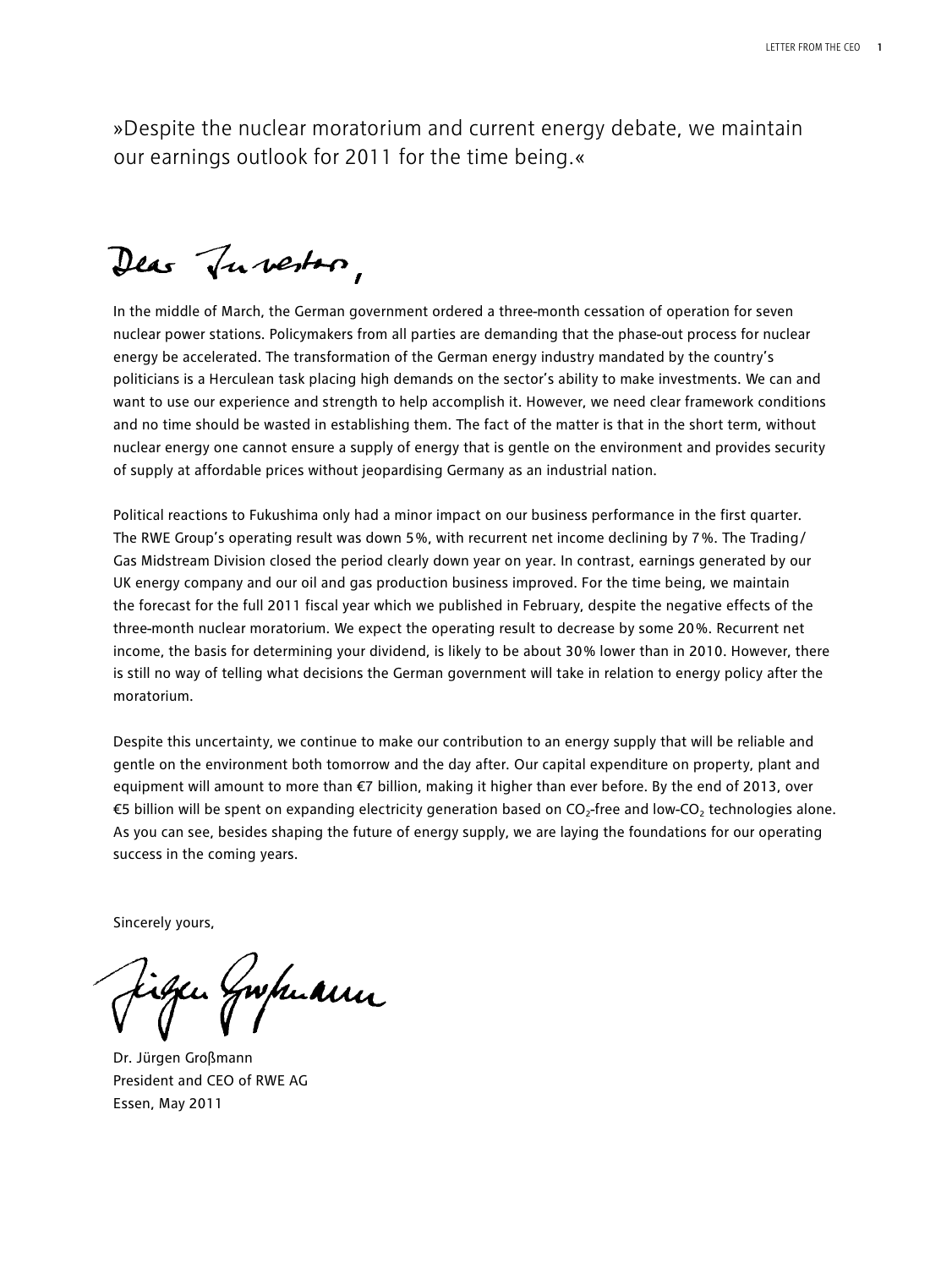## Uncertainty surrounding energy policy weighs on RWE share price development



Germany's lead index, the DAX, got off to a good start in 2011, spurred by the robust economy. By the middle of February, it had reached 7,427 points, the highest it had been in over three years. Following this, stock markets were increasingly affected by the political unrest in North Africa, especially in Libya. The rise in oil prices triggered by this conflict fuelled fears about the economy that intensified as a result of the severe earthquake and the tsunami in Japan. By mid-March, the DAX had fallen to just over 6,500 points, after which it recovered. At the end of the quarter, it closed trading at 7,041 points, up 2 % on its quotation at the end of 2010. Share price developments in the European utility sector were similar. The sector index, Dow Jones STOXX Utilities, also gained 2 % in the first quarter. In contrast, the price of German utility stocks declined. RWE common shares fell 10 % to €44.95, while RWE preferred shares declined by 11 % to €42.85. The main reason is the uncertainty surrounding Germany's energy policy after the disastrous accident at the Fukushima nuclear power plant in Japan, which caused the German government to impose a three-month operating ban on the country's seven oldest reactors (referred to as the nuclear moratorium). This is covered in more detail on page 11.

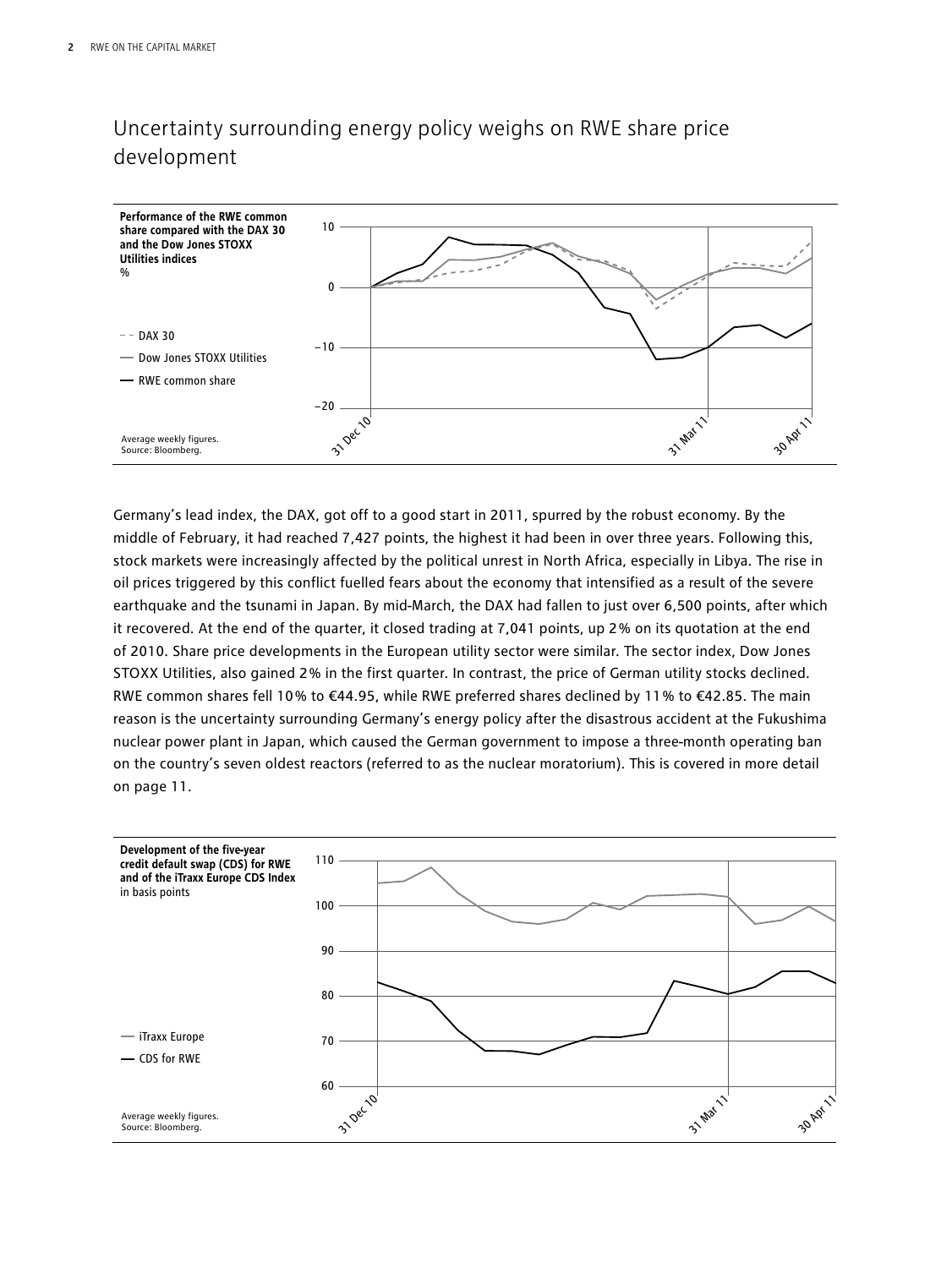The corporate bond market was marked by a rise in interest rates. The positive economic development and ensuing expectations of inflation led to a rise in interbank lending rates in the Eurozone. At the beginning of April 2011, the European Central Bank lifted the lead interest rate by 0.25 percentage points to 1.25 %. In contrast, the risk premiums that bond issuers have to pay on top of the interbank interest rates declined somewhat. The same applies to the price of hedging credit risk via credit default swaps (CDSs). The iTraxx Europe Index, which consists of the CDS prices of 125 major European companies, closed the month of April at 97 basis points, having started the year at 105 points. The CDS for RWE initially fell below 70 points from over 80 points. However, in light of the events at Fukushima and the German nuclear moratorium, it returned to the level it had at the beginning of the year.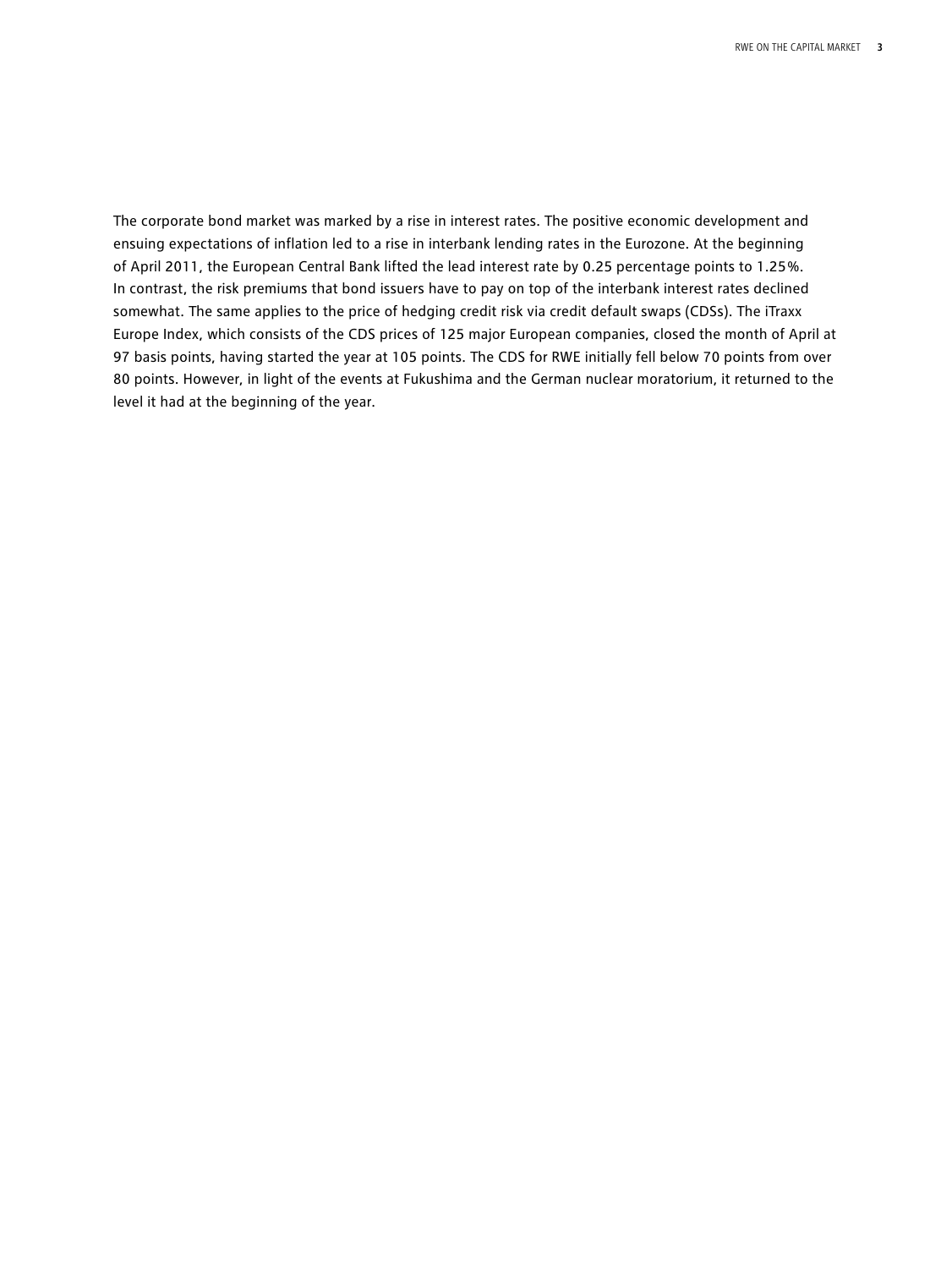## ECONOMIC ENVIRONMENT

#### **Economic upturn continues**

Following the strong recovery in 2010, the world economy lost some momentum in early 2011. The effects of the US stimulus package were curtailed by waning growth in China and the decline in Japanese economic output caused by the severe earthquake. Based on initial estimates, cumulative gross domestic product (GDP) of all OECD countries in the first quarter of 2011 was approximately 3 % higher than in the same period last year. The Eurozone is estimated to have posted a gain of more than 2 %. In Germany, the largest economy in the currency area, economic output is likely to have risen by over 4 %. The main reason for this was the strong demand for German industrial goods, which was 13.5 % and 15.3 % up year on year in January and February, respectively. In the Netherlands, the economy also benefited from a robust business cycle, but did not grow quite as much as in Germany. The United Kingdom has still not fully overcome the real estate and financial market crisis. UK GDP was only up by a little less than 2 %. Countries in Central Eastern Europe had a dynamic start to the year. Industrial production in Poland, the Czech Republic, Slovakia and Hungary posted doubledigit gains. Accordingly, the economic growth of these countries was probably above the European average.

#### **Weather milder than in very cold year-earlier period**

Whereas the economic trend is reflected above all in industrial demand for energy, residential consumption is significantly influenced by the weather. The temperature dependency of demand for heating comes to bear in this context, reflected in seasonal revenue and earnings fluctuations, among other things. We generate around two-thirds of our gas sales volume in the winter and autumn months (Q1 and Q4). However, weather conditions also play a role when comparing various fiscal years. Temperatures in Germany, the United Kingdom, the Netherlands and Central Eastern Europe in the first quarter of 2011 were roughly the same as the long-term average. However, they were higher than in the first quarter of 2010, which was unusually cold. In addition to energy consumption, weather conditions also influence the generation of electricity, especially from renewable sources. Together, wind levels in Germany and the United Kingdom, our most important wind power sites, were marginally higher than a year earlier. However, they were far below the long-term seasonal average. The latter also applies to Spain, which experienced above-average wind levels in the first quarter of 2010.

#### **Energy consumption: weather and economy have opposing effects**

Both the robust economy and the much milder weather compared to the same period last year characterised the development of demand for energy in our markets. Based on available data, electricity consumption in Germany in the first quarter of 2011 was about 1 % higher than in the same period last year. Demand for electricity in the Netherlands is likely to have increased a little more. The same applies to Hungary (+2.5 %), Poland (+2 %), the Czech Republic (+2 %) and Slovakia (+1.5 %). Conversely, the need for electricity in the United Kingdom was down some 3 %, because in the UK the impact of the weather was greater than that of the economy. Progress in improving energy efficiency also played a role. There is still substantial potential for this in the United Kingdom. The development of gas consumption was largely determined by the significant decline in demand for heating purposes compared to 2010. Initial estimates have the need for gas dropping by 8 % in Germany, by 11 % in the Netherlands, and by as much as 16 % in the United Kingdom. Declines recorded in the Czech Republic and Hungary were more moderate, at 5 % and 6 %, respectively.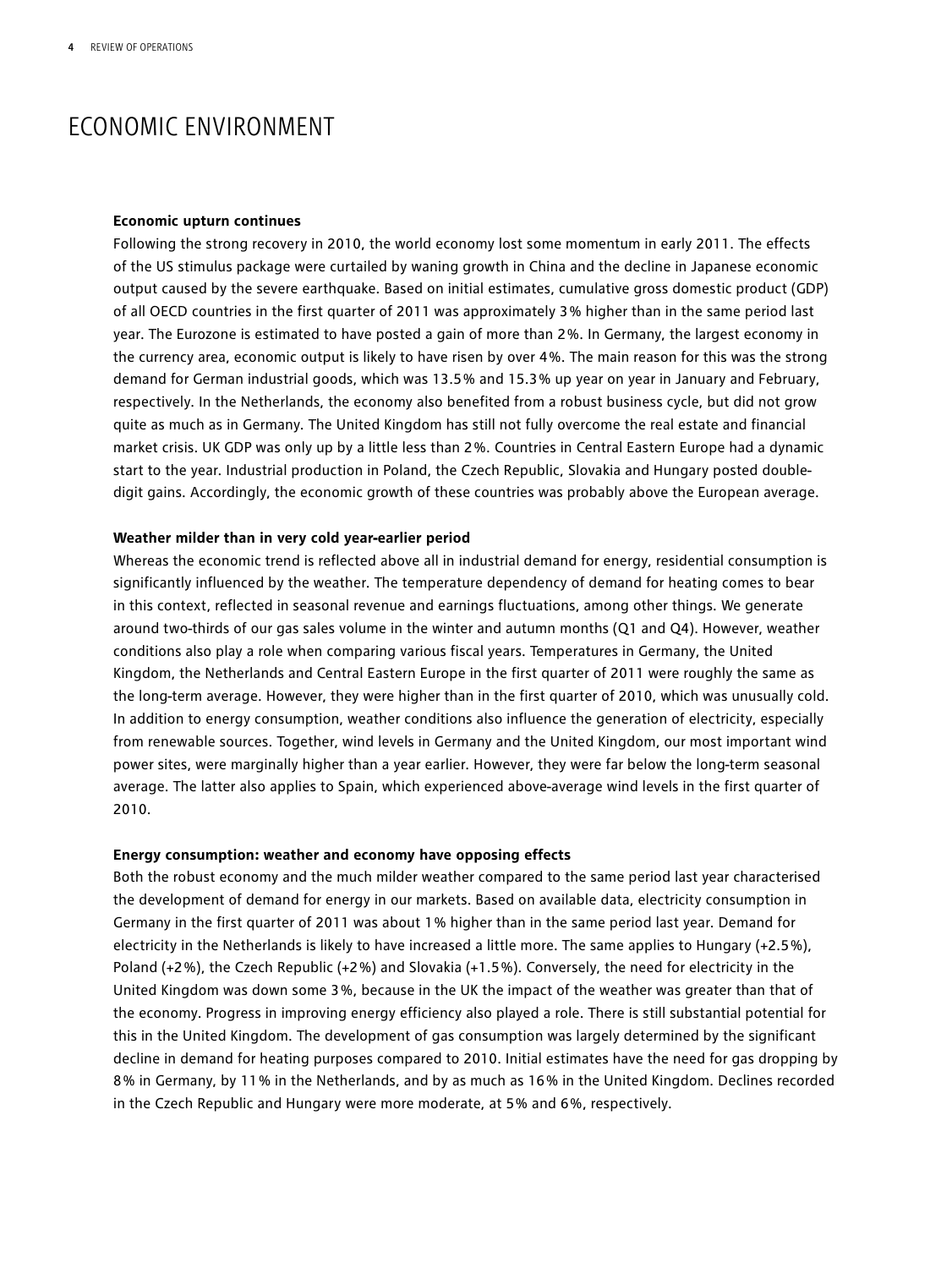#### **Oil price climbs above 100 dollar mark**

The fuel price curve continued to trend upwards on international markets, as was the case with crude oil. In the first quarter of 2011, a barrel of Brent crude traded at an average of US\$105, making it US\$29 more expensive than in the same period last year. Asia's fast-growing economies contributed to this significantly on account of their high demand. Another major factor was the political unrest in North Africa and the Middle East, which curtailed production and gave rise to the concern that oil supplies may tighten further. In addition, numerous investors turned to commodities on fear of inflation, which also drove up prices.

#### **Gas becomes much more expensive**

As a large proportion of gas imports to Continental Europe is based on long-term agreements linked to the price of oil, developments on the oil market also influence the price of gas. However, this typically occurs with a time lag of several months. In addition to the oil-indexed supply contracts, trades of freely available quantities with increasingly shorter terms also determine the situation on gas markets. Oil does not have a direct impact on the formation of prices for these transactions. Major trading hubs are the National Balancing Point (NBP) in the United Kingdom and the Title Transfer Facility (TTF) in the Netherlands. Since 2009, prices on these markets have been far below those in oil-indexed contracts. In the meantime, some long-term contracts have been revised. Certain volumes are no longer indexed to oil and are instead priced on gas wholesale spot prices.

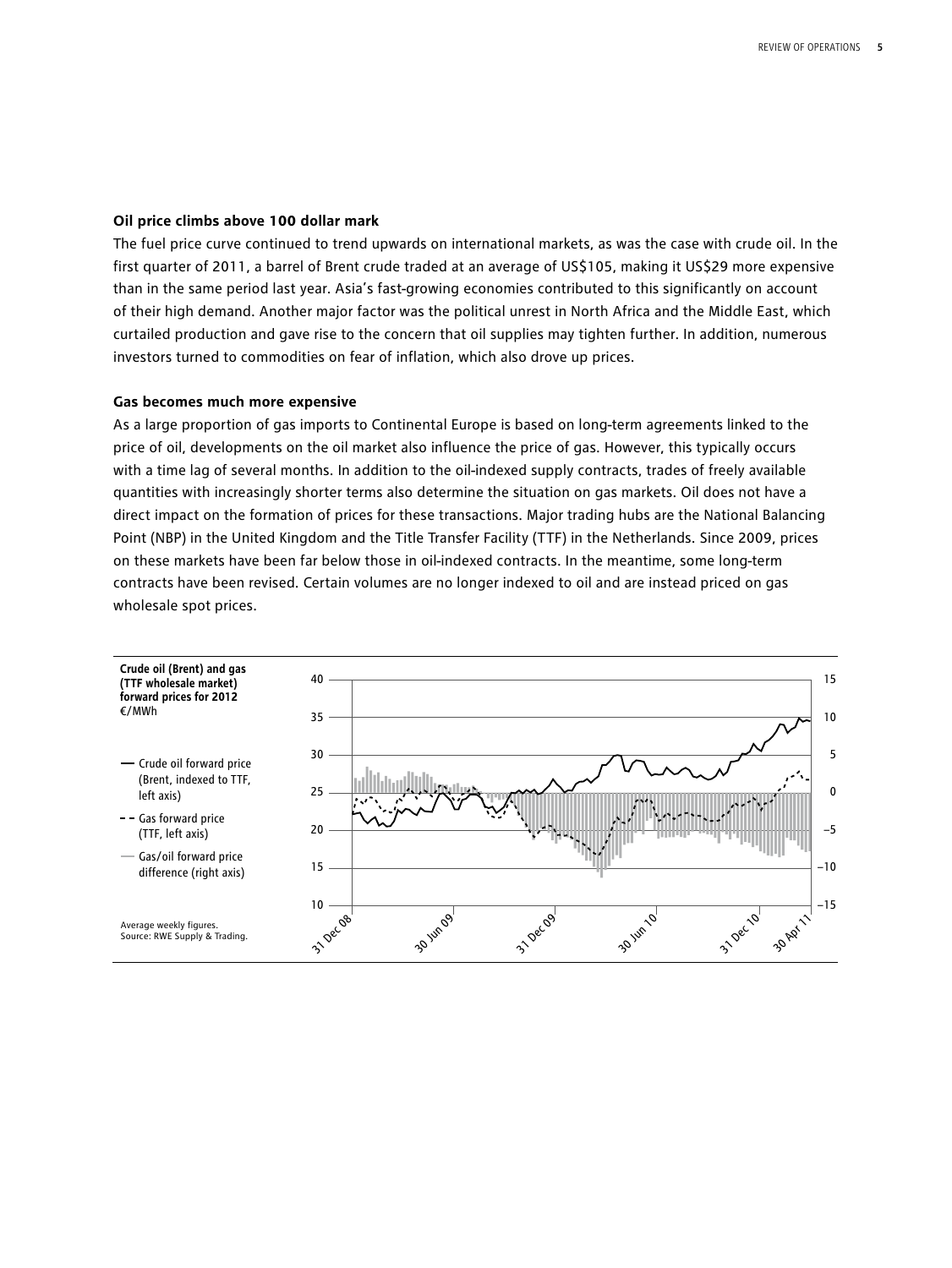

Prices of gas imports to Germany in the first quarter of 2011 were an average of 28 % higher than a year ago. This was largely due to the continued boom on oil markets. Quotations on European gas markets also rose. The TTF spot price in the period under review averaged €23 per megawatt hour (MWh), up €9 on the comparable figure in 2010. In gas forward trading, contracts for delivery in the coming calendar year (2012 forward) sold for €25 per MWh on the TTF wholesale market. This is €8 more than what had to be paid for the 2011 forward in the first quarter of 2010.

In Germany, residential gas tariffs were 3 % up compared to the first quarter of 2010. They were 15 % higher for industrial enterprises, as prices in this customer segment react much faster to developments on the wholesale market. Gas also became much more expensive in our other Continental European markets. In the Netherlands, households and industrial enterprises had to pay 5 % and 22 % more, respectively, with prices for both customer groups rising by 11 % in the Czech Republic and 9 % in Hungary. In the United Kingdom, residential gas prices were just below the level witnessed in the first quarter of 2010. However, for UK industrial customers gas was 19 % more expensive, as purchase conditions are more strongly linked to the NBP.

#### **Demand from Asia causes boom on hard coal markets**

Prices of thermal coal on international markets also increased. A metric ton cost an average of US\$123 (including freight and insurance) in Rotterdam spot trading, compared to US\$78 a year earlier. This was predominantly due to persistently strong demand in Asia. The events in North Africa and Japan also caused prices to rise. Sea freight rates are a major component of hard coal quotations. The standard route from South Africa to Rotterdam cost an average of US\$9.50 per metric ton, which was US\$3.90 less than in the first quarter of 2010. In fact, demand for sea cargo has continued to increase, but this was more than offset by further expansion in shipping capacity. The German Federal Office of Economics and Export Control (BAFA) determines the price of hard coal produced in Germany based on quotations for imported hard coal. Therefore, the BAFA price follows developments on international markets, albeit with a time lag. No average figure was available for the first quarter of 2011 when this report went to print, but experts estimate it to be €105 per metric ton of hard coal unit. This would be €30 more than in the same period last year.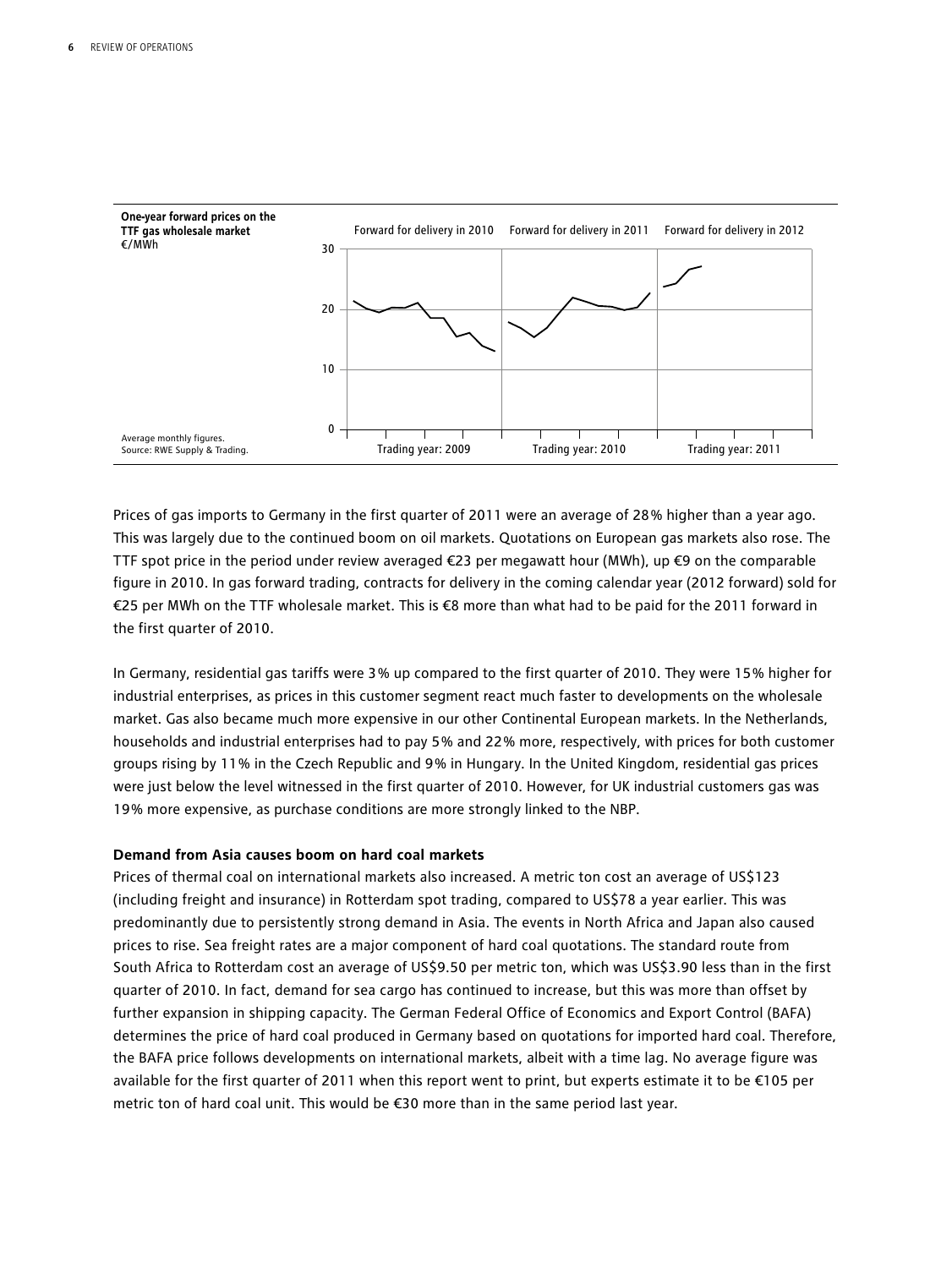

#### **CO2 emissions trading: German nuclear moratorium causes certificate prices to rise**

The development of prices in European trading of  $CO<sub>2</sub>$  emission allowances (referred to as EU Allowances – EUAs) was significantly influenced by the reactor disaster at Fukushima and the German nuclear energy moratorium. The temporary cessation of operation of seven older reactors ordered by the German government led to a rise in the use of hard coal and gas-fired power plants and consequently to an increase in carbon emissions. Many market participants now expect an accelerated nuclear phase-out in Germany and, as a result, a shortage of emission allowances. Over the course of the first quarter, EUAs for 2011 rose in price from €14.40 to €17.30 per metric ton of carbon dioxide. On average, they cost €15.40. This is €2.30 more than what was paid for 2010 certificates in the same period last year. European companies may also cover domestic emissions up to a predetermined level by submitting Certified Emission Reductions (CERs) obtained through projects within the scope of the Clean Development Mechanism (CDM) created by the Kyoto Protocol. These are credits earned from emission-reduction measures taken in developing and newly industrialising countries. In the first quarter, CERs for 2011 traded at an average of €11.70. The comparable figure for 2010 was €11.50.

#### **Higher wholesale electricity prices**

The rise in fuel prices and the German nuclear moratorium clearly left their mark on electricity wholesale markets. In German spot trading in the first three months of 2011, base-load power sold for an average of €52 per MWh, while peak-load electricity was settled for €62 per MWh. In both cases, it was therefore €11 more expensive than in the first quarter of 2010. Quotations in electricity forward trading were also up. This is because market participants expect to see the higher fuel costs and reduced use of German nuclear power plants continuing in the medium term. German prices in supply contracts for the coming calendar year (2012 forward) increased over the course of the first quarter, rising from €53 to €59 per MWh of base-load power. The average price was €54 per MWh and for peak-load electricity it was €66. This was €6 and €2 more than what had to be paid for 2011 forwards in the same period last year.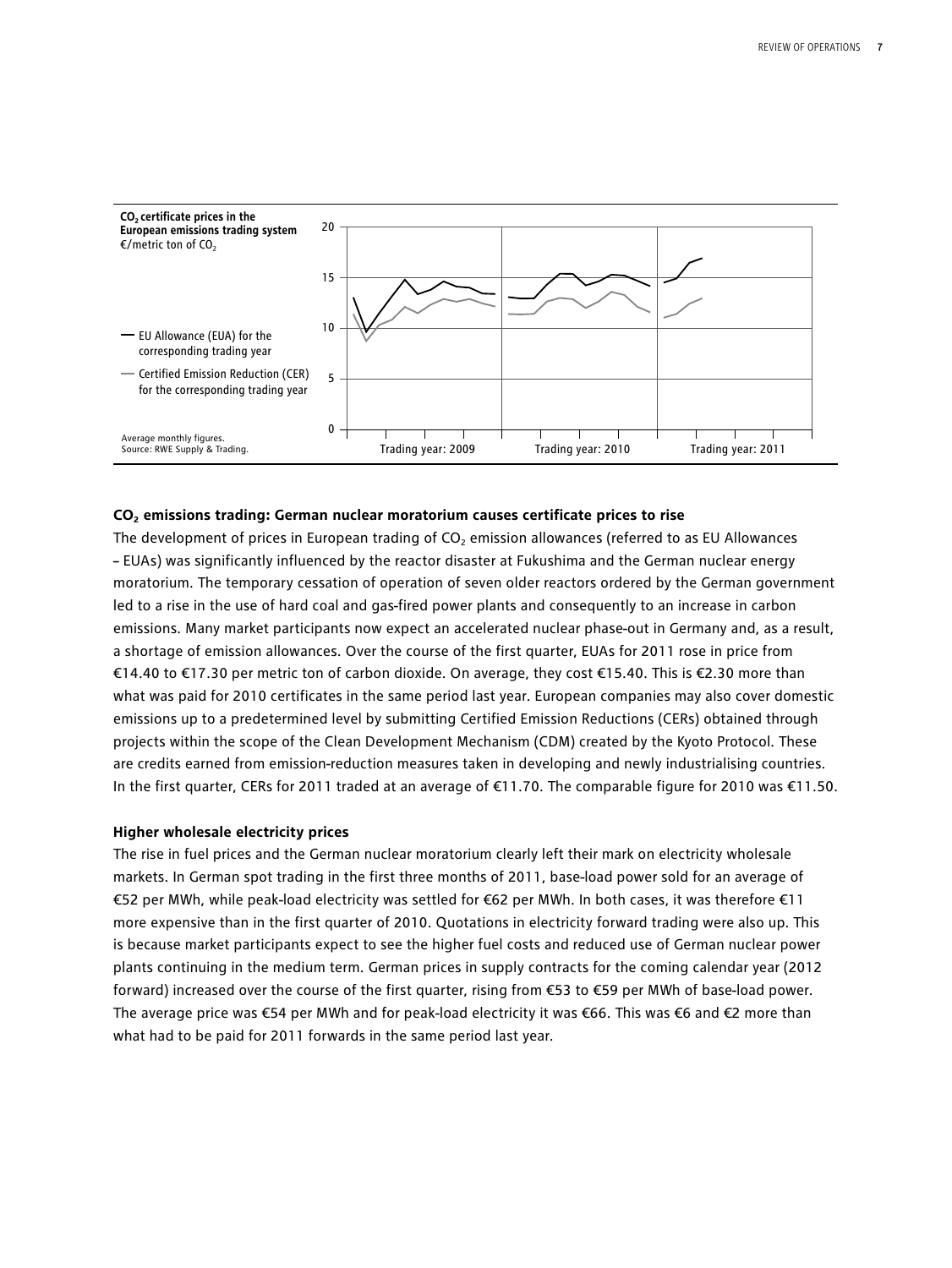

We sell forward nearly all of the output of our power plants in order to reduce volume and price risks. Therefore, current electricity prices only had a minor impact on our income in the period under review. What is much more decisive is the price at which we concluded electricity contracts for delivery in 2011 in preceding years. In the 2009/2010 trading period, the 2011 base-load forward sold for an average of €52 per MWh in the German market. The comparable figure for the 2010 forward in 2008/2009 was €59 per MWh. Electricity was thus €7 per MWh cheaper for 2011 than for 2010. This is partly due to the development of fuel prices, which reached record levels in the middle of 2008 before falling significantly. Another reason is the unexpectedly strong expansion of renewable energy, in particular solar power. Until fairly recently, many market participants were of the opinion that there would be a steady increase in excess generation capacity in Germany. However, due to the current debate on the future of nuclear energy in Germany, this opinion has begun to change.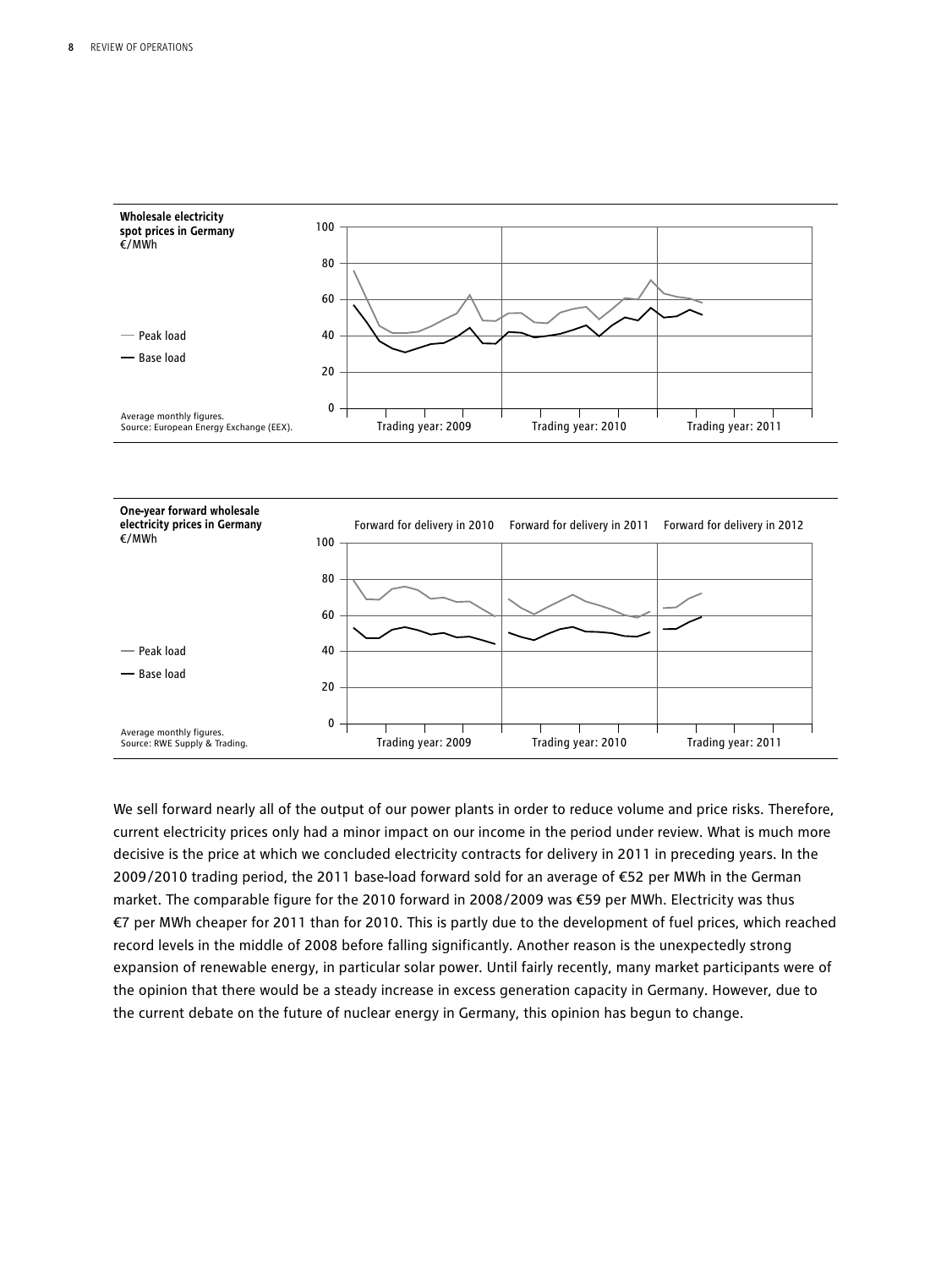When concluding electricity forward sales, we usually procure the fuel and  $CO<sub>2</sub>$  emission allowances required to generate the electricity or secure their prices at the same time as signing the supply agreement. First and foremost, this applies to the output of our hard coal and gas-fired power plants. The earnings of these power stations are predominantly influenced by clean dark spreads (hard coal) and clean spark spreads (gas). These are calculated by deducting the cost of the respective fuel used and of emission allowances from the price of electricity. On average, the spreads we realised through forward sales for 2011 were lower than last year's comparable figures. This also applies to electricity generated by our German nuclear and lignite-fired power stations, the fuel costs of which are relatively stable. Therefore, the spreads of these plants usually trend in the same direction as electricity prices.

Electricity prices rose further in the German end-customer business. Many supply companies bought electricity at lower prices, but levies included in power bills in accordance with the German Renewable Energy Act (REA) rose significantly. This is due to increasing amounts of electricity being fed into the grid as a result of the continued expansion of wind, biomass and, above all, solar generation capacity. Electricity tariffs charged to households and small commercial enterprises were an average of 7 % higher than in the first quarter of 2010. Prices paid by industrial companies, which were an average of 10 % more expensive, track developments on the spot market in some cases.

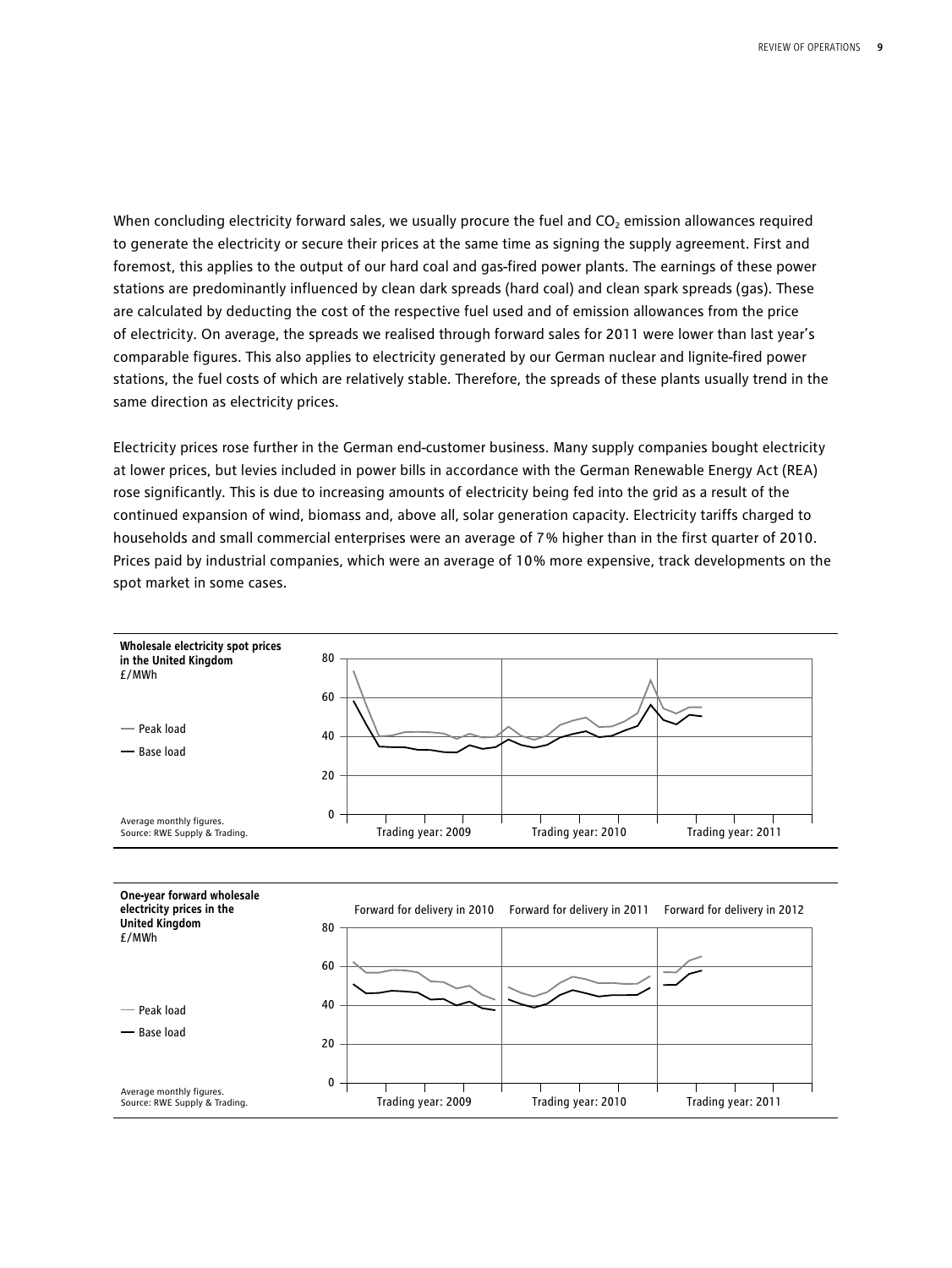Quotations for UK wholesale electricity were also up. The average price on the spot market was £49 (€56) per MWh of base-load power and £54 (€62) per MWh of peak-load power, increasing by £13 in both cases. In the UK electricity forward market, contracts for delivery in the 2012 calendar year were settled for an average of £53 (€61) per MWh of base-load power in the first three months of 2011. This is £12 more than what was paid for the 2011 forward. Peak-load power also rose in price by £12, climbing to £59 (€68).

Most of the electricity we generate outside Germany is also sold forward. As our generation portfolio in the United Kingdom largely consists of hard coal and gas-fired power plants, the earnings trend is significantly influenced by the clean dark spreads and clean spark spreads realised by RWE npower. The former were better and the latter were basically the same as in the first quarter of 2010.

The majority of UK energy suppliers raised their electricity tariffs for customers at the end of 2010 or the beginning of 2011. As a result, prices for households and small commercial enterprises were an average of 4 % higher than in the first quarter of 2010. Industrial customers were subjected to a similar increase in tariffs.

Wholesale electricity prices in the Netherlands displayed a development similar to that in Germany. The clean dark spreads and clean spark spreads we realised there were down on last year's comparable levels. Endcustomer electricity bills grew by 2 % for households and 4 % for industrial customers.

End-customer prices in our Central Eastern European electricity markets displayed varied developments. Households had to pay 2.9 % more in Poland and 5.6 % more in Slovakia, whereas in Hungary, they paid 1.8 % less. Electricity supplied to industrial customers in Poland and Hungary was 1.6 % and 13 % cheaper, respectively, and 4 % more expensive in Slovakia.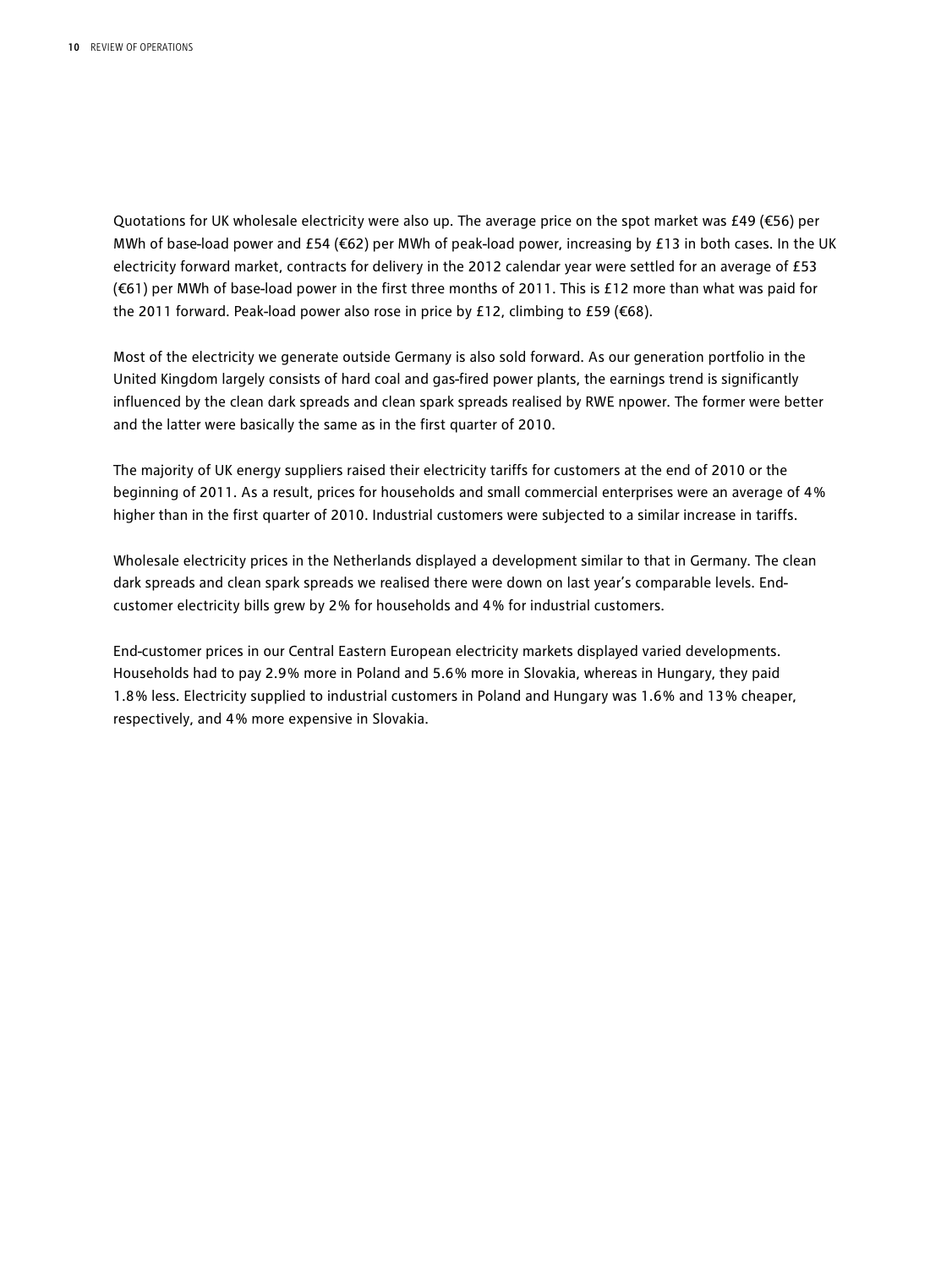## MAJOR EVENTS

## In the period under review

#### **Temporary stoppage for Biblis after reactor accident in Japan**

The nuclear disaster in Japan has rekindled the debate on the future of nuclear energy in Germany. In view of the events at Fukushima, in the middle of March Germany's federal and state governments agreed to take the seven oldest reactors offline for a period of three months and to subject these and all the country's other reactors to extensive safety reviews. The temporary cessation of operation affects two RWE units, namely Biblis A and B. On 18 March, RWE Power took Biblis A offline as ordered by the Hessian Ministry for the Environment, Energy, Agriculture and Consumer Protection. Biblis B has already been off the system since 25 February 2011 for maintenance purposes and is not allowed to go back online during the moratorium. The German government draws the legal basis for their action from paragraph 19 of the German Nuclear Act, according to which the operation of nuclear facilities can be forbidden if they pose a danger. In our legal opinion, however, the prerequisites for the legal basis for a cessation of operation have not been met. On 1 April, RWE Power therefore initiated a legal action with the Kassel Higher Administrative Court against the order of the Hessian regulatory authority to interrupt the operation of Biblis. Our grounds for the legal recourse is that Biblis – along with all the other German nuclear power stations – fulfils the safety standards in force. By filing the lawsuit, we are safeguarding the interests of our shareholders. Nevertheless, we are in support of reviewing the safety of nuclear power plants as ordered by the federal government.

#### **Exit from Romanian nuclear energy project**

In January 2011, RWE, GDF Suez (France) and Iberdrola (Spain) announced their exit from the Cernadova nuclear power plant project in Romania. Two units, each with an installed capacity of 720 MW, are to be built at the site. The project is spearheaded by a joint venture, in which state-owned SN Nuclearelectrica owns a majority stake and further investors hold interests. RWE owned a share of 9.15 %. Our withdrawal will not have a material financial impact on us. The reasons for our decision are economic and market-induced uncertainties, which are partly caused by the after-effects of the financial crisis.

#### **RWE concludes divestment of Thyssengas**

We completed the sale of Thyssengas at the end of February. Our German long-distance gas network is subsumed in this company. It was acquired by infrastructure funds managed by Australian financial services provider Macquarie. The divestment received approval from the EU Commission and the German Federal Cartel Office. Thyssengas transmits nearly 10 billion cubic metres of natural gas over a long-distance network with an aggregate length of approximately 4,100 kilometres. We had made a commitment to the EU Commission to sell this activity.

#### **RWE divests minority interest in coal-fired power plant in Rostock.**

Also in February, we sold our 24.6 % share in a hard coal-fired power station in Rostock, Germany, to RheinEnergie AG. In addition, RheinEnergie also acquired Vattenfall's 25 % stake. The remaining 50.4 % is still owned by EnBW. The power plant has an electricity generation capacity of 553 MW and supplies district heat to the grid of the Rostock municipal utility (Stadtwerke Rostock).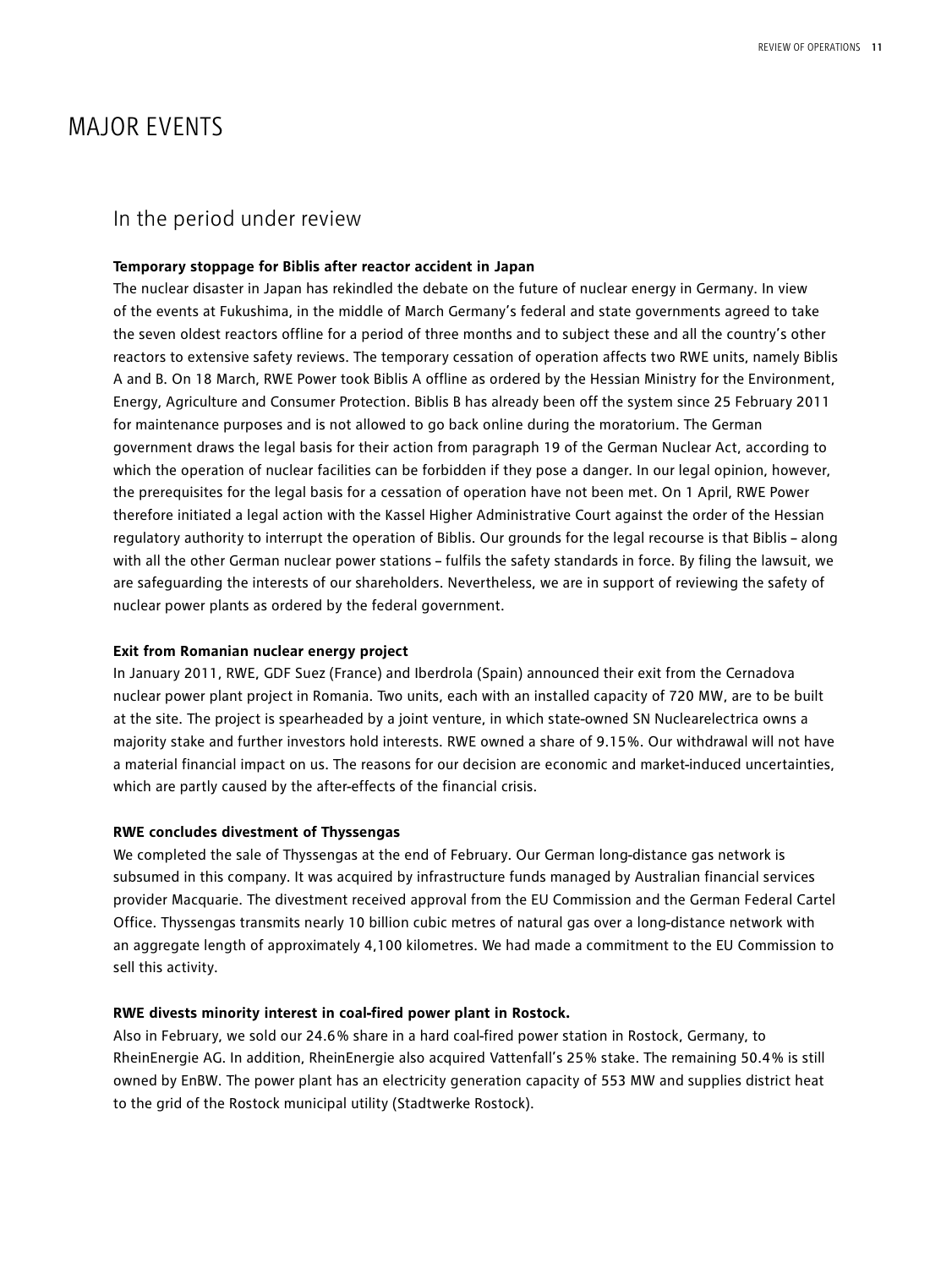## After the period under review

#### **Foundation stone laid for gas-fired power station in Turkey**

On 13 April, RWE and the Turkish energy company Turcas laid the foundation stone for the combined-cycle gas turbine (CCGT) power plant in Denizli in the west of Turkey. Taner Yildiz, the country's energy minister, attended the ceremony. The power station will have a net installed capacity of 775 MW, enough to supply around 3.5 million households with electricity. It is scheduled to begin generation in 2013 and will be owned and operated by a joint venture between RWE (70 %) and Turcas (30 %). The investment budget is expected to total around €500 million.

#### **Personnel changes on the Supervisory Board of RWE AG**

RWE AG's new Supervisory Board was elected in April. The RWE Supervisory Board has two new shareholder representatives: Ullrich Sierau, Mayor of Dortmund, and Roger Graef, Member of the Board of Directors of the Association of Municipal RWE Shareholders. This was resolved by the Annual General Meeting of RWE AG held on 20 April. Messrs. Sierau and Graef succeed Dr. Gerhard Langemeyer and Dr. Wolfgang Reiniger. Christine Merkamp and Manfred Holz, both employees of RWE Power, replace Andreas Henrich and Günter Reppien on the Board as employee representatives. In its first constituent meeting of 20 April, the Supervisory Board re-elected Dr. Manfred Schneider as Chairman and Frank Bsirske as Deputy Chairman.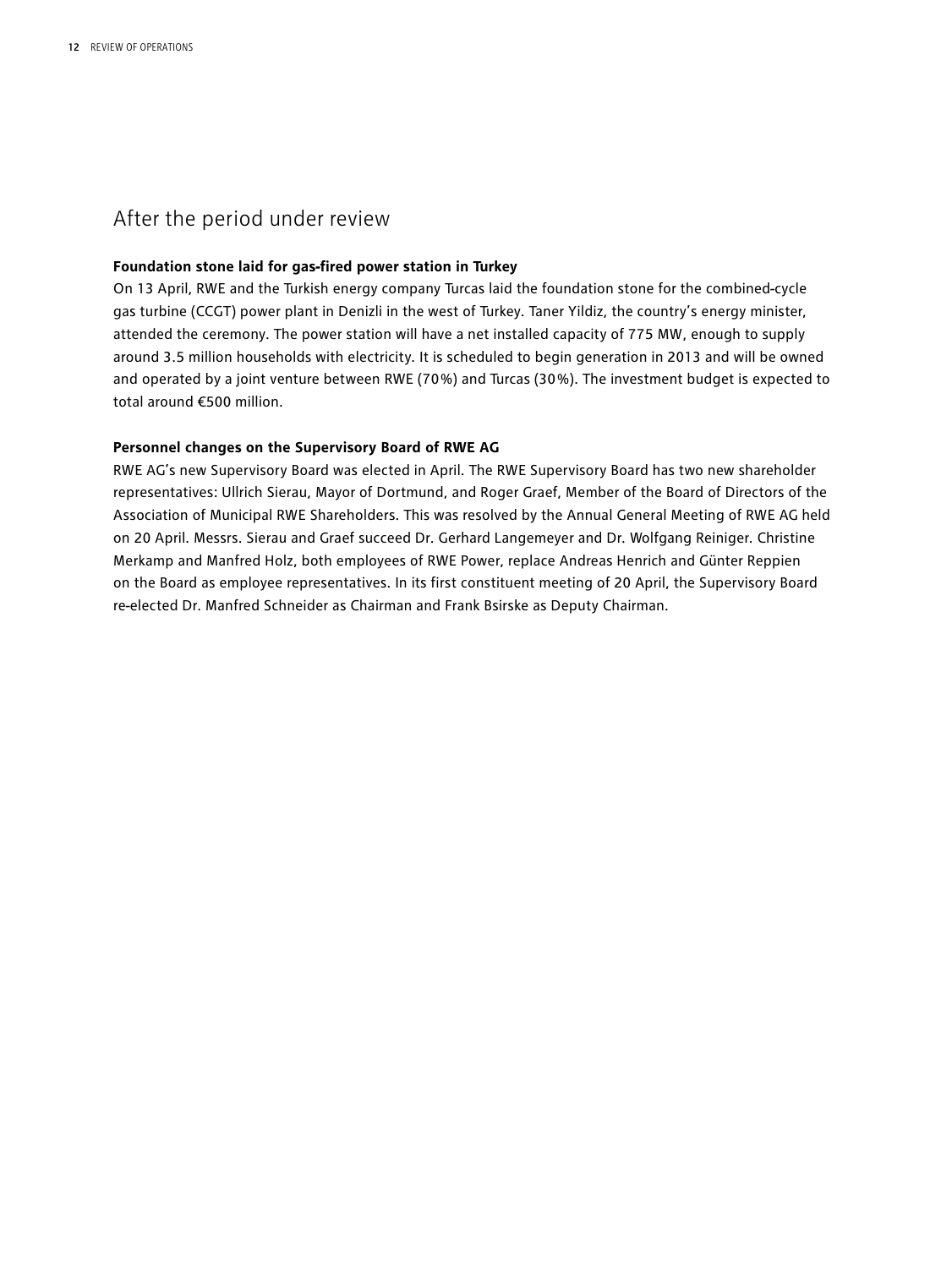## NOTES ON REPORTING

With effect from 1 January 2011, several reorganisation measures, which we described on page 69 of the 2010 Annual Report, became effective. However, they did not change the Group's segment structure. As before, the RWE Group consists of the seven following divisions.

- Germany: This division consists of the Power Generation and Sales/Distribution Networks Business Areas. The first one includes RWE Power's activities and the second one encompasses RWE Deutschland (formerly RWE Rheinland Westfalen Netz). RWE Vertrieb (including eprimo, RWE Energiedienstleistungen and RWE Aqua), RWE Effizienz, the investments of the former RWE Rheinland Westfalen Netz (including RWE Gasspeicher) and our German regional companies are managed via RWE Deutschland AG. The regional companies operate their own electricity generation facilities to a small extent, as well as overseeing the network and end-customer operations. The Sales/Distribution Networks Business Area also includes some non-German activities: our minority interests in Austrian-based KELAG and Luxembourg-based ENOVOS as well as our water operations in Zagreb, Croatia, which are run by RWE Aqua.
- Netherlands/Belgium: This is the division under which we report on Essent, which was acquired as of 30 September 2009. Since then, some of the Dutch energy utility's activities have been assigned to other divisions. We started disclosing the company's energy trading under Trading/Gas Midstream on 1 January 2010 and since 1 January 2011, the latter has also encompassed parts of Essent's gas midstream business. Wind-based generation has been assigned to the Renewables Division since 1 January 2010, and the German gas storage activities have belonged to the Germany Division since 1 April 2010.
- United Kingdom: This segment comprises RWE npower, i.e. our UK generation and supply businesses, with the exception of electricity production from renewables, which is overseen by RWE Innogy.
- Central Eastern and South Eastern Europe: This division encompasses our activities in the Czech Republic, Hungary, Poland, Slovakia and Turkey. In the Czech Republic, we focus on the supply, distribution, supraregional transmission, transit and storage of gas. In 2010, we started marketing electricity there as well. In Hungary, we cover the entire electricity value chain, from production through to the operation of the distribution system and supply, and are also active in the gas and water supply businesses via minority stakes. Our Polish operations consist of the distribution and supply of electricity. In Slovakia, we are active in the electricity network and electricity end-customer businesses via our minority interest in VSE and in the gas supply sector via RWE Gas Slovensko. In Turkey, we are building a gas-fired power station with a partner (see page 12). The newly established RWE East, headquartered in Prague, Czech Republic, started managing the companies belonging to the Central Eastern and South Eastern Europe Division in 2011. One exception is NET4GAS, which runs our long-distance gas network business in the Czech Republic. To comply with regulatory requirements, it has been assigned directly to the scope of responsibility of the President and CEO of RWE AG. However, NET4GAS is still part of the Central Eastern and South Eastern Europe Division for reporting purposes.
- Renewables: This division comprises all of the activities of RWE Innogy, which specialises in electricity and heat production from renewables.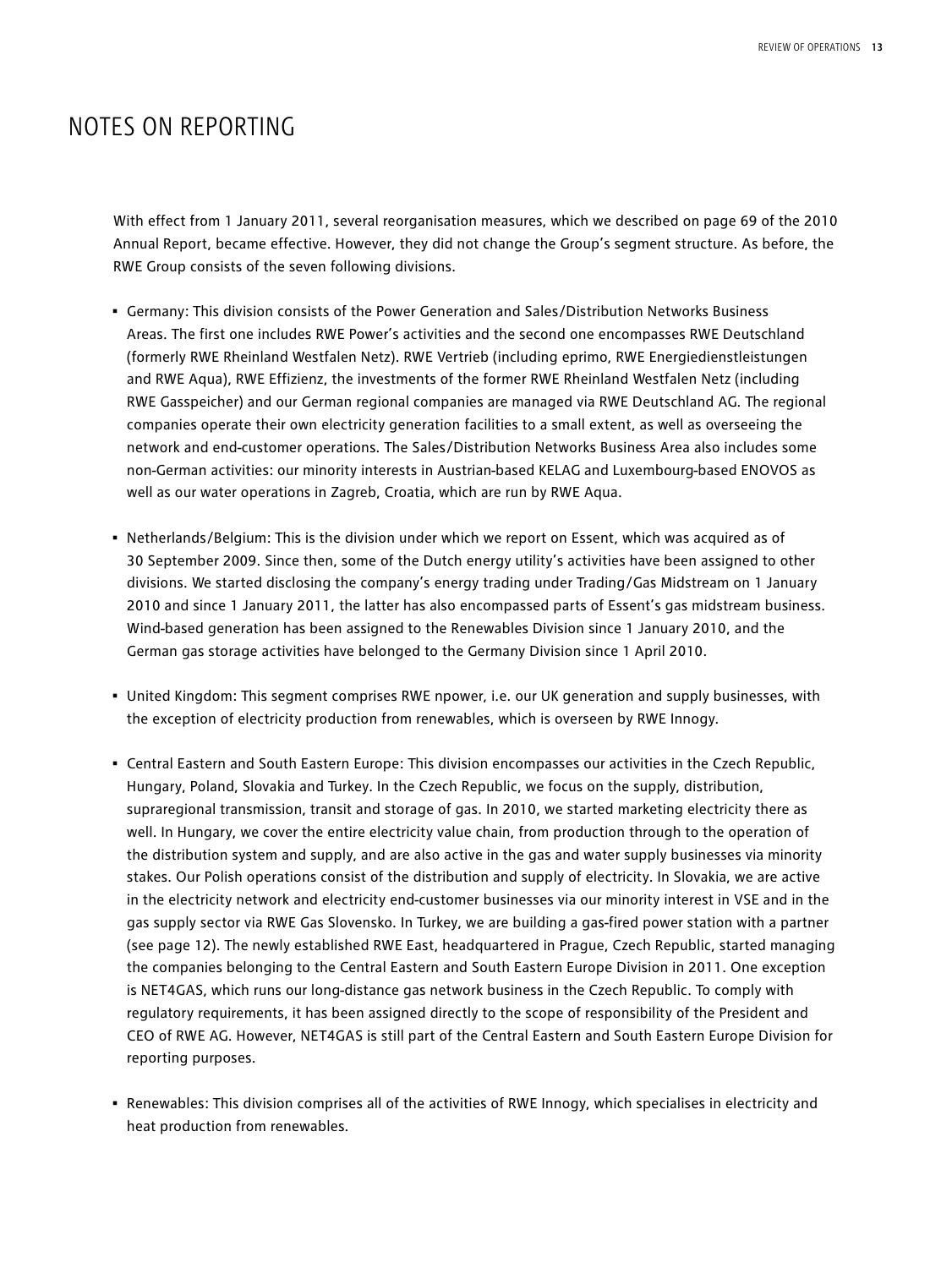- Upstream Gas&Oil: This segment consists of RWE Dea's business. The company produces gas and oil, focusing on Europe and North Africa.
- Trading/Gas Midstream: This is the item under which we report on RWE Supply&Trading, which is responsible for our energy trading activities and most of our gas midstream business. Furthermore, the division supplies major German industrial and corporate customers with electricity and gas. However, parts of the key account business were transferred to RWE Deutschland with effect from 1 January 2011.

The 'Other, consolidation' item essentially includes the following companies; our electricity transmission system operator, Amprion; the Group holding company, RWE AG; our internal service providers, namely RWE Service, RWE IT and RWE Consulting; as well as RWE Technology. The interim financial statements include the January and February figures of Thyssengas, which was sold on 28 February 2011 (see page 11).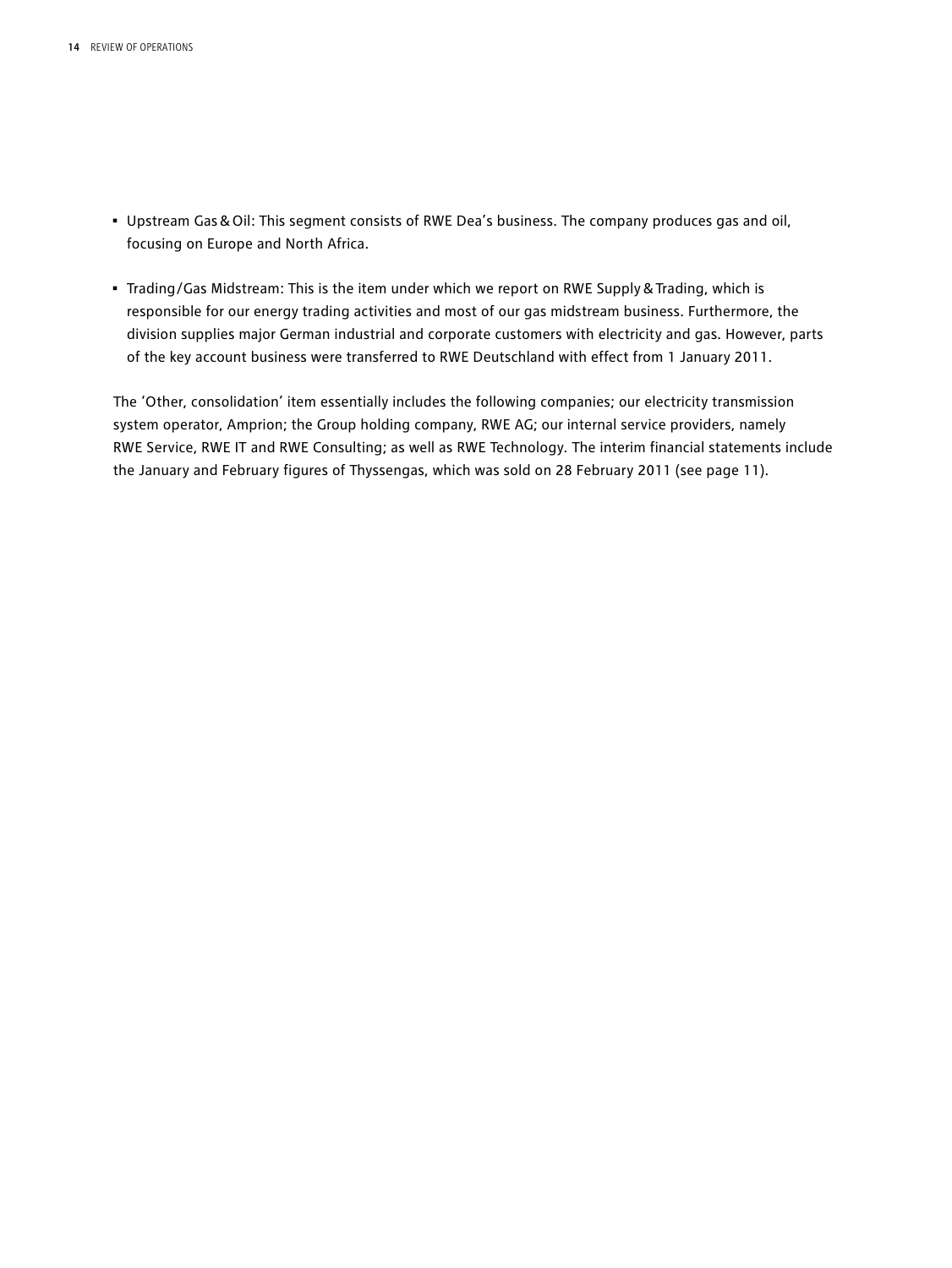## BUSINESS PERFORMANCE

| <b>Electricity production</b><br>by division<br>January - March |                   | Germany           |                          | Netherlands/<br><b>Belgium</b> | United Kingdom           |                          | and South | Central Eastern<br>Eastern Europe |      | Renewables               |                   | <b>RWE Group</b>  |
|-----------------------------------------------------------------|-------------------|-------------------|--------------------------|--------------------------------|--------------------------|--------------------------|-----------|-----------------------------------|------|--------------------------|-------------------|-------------------|
| <b>Billion kWh</b>                                              | 2011              | 2010              | 2011                     | 2010                           | 2011                     | 2010                     | 2011      | 2010                              | 2011 | 2010                     | 2011              | 2010              |
| In-house generation                                             | 43.3 <sup>1</sup> | 43.8 <sup>1</sup> | 3.4                      | 4.3                            | 10.3                     | 9.0                      | 1.5       | 1.6                               | 1.8  | 1.7                      | 60.3              | 60.4              |
| Lignite                                                         | 17.5              | 17.0              | $\overline{\phantom{0}}$ | $\overline{\phantom{a}}$       | $\overline{a}$           | $\blacksquare$           | 1.5       | 1.5                               |      | $\overline{\phantom{0}}$ | 19.0              | 18.5              |
| Hard coal                                                       | 9.5               | 11.2              | 1.6                      | 1.7                            | 3.8                      | 3.7                      |           | -                                 |      | $\overline{\phantom{0}}$ | 14.9              | 16.6              |
| Nuclear                                                         | 12.2              | 11.3              | $\overline{\phantom{a}}$ | $\overline{\phantom{a}}$       | $\overline{\phantom{0}}$ | $\overline{\phantom{a}}$ |           | -                                 |      | $\overline{\phantom{a}}$ | 12.2              | 11.3              |
| Gas                                                             | 3.3               | 3.5               | 1.4                      | 2.1                            | 6.5                      | 5.3                      | -         | 0.1                               | 0.1  | 0.1                      | 11.3              | 11.1              |
| Renewable energy                                                | 0.4               | 0.3               | 0.4                      | 0.5                            | $\overline{\phantom{a}}$ | $\overline{\phantom{a}}$ |           | -                                 | 1.7  | 1.6                      | 2.5               | 2.4               |
| Pumped storage, oil, other                                      | 0.4               | 0.5               | $\overline{\phantom{0}}$ | $\overline{\phantom{a}}$       |                          | $\overline{\phantom{0}}$ |           | $\overline{\phantom{0}}$          |      | $\overline{\phantom{a}}$ | 0.4               | 0.5               |
| Electricity purchased                                           |                   |                   |                          |                                |                          |                          |           |                                   |      |                          |                   |                   |
| from third parties                                              | 7.0               | 6.0               | 2.8 <sup>2</sup>         | 2.0 <sup>2</sup>               | $3.4^{2}$                | 5.7 <sup>2</sup>         | $5.2^2$   | 5.7 <sup>2</sup>                  |      | -                        | 26.2 <sup>3</sup> | 26.4 <sup>3</sup> |
| <b>Total</b>                                                    | 50.3              | 49.8              | 6.2                      | 6.3                            | 13.7                     | 14.7                     | 6.7       | 7.3                               | 1.8  | 1.7                      | 86.5              | 86.8              |

1 Including electricity procured from power plants not owned by RWE that we can deploy at our discretion on the basis of long-term agreements. In the first quarter of 2011, it amounted to 5.9 billion kWh, of which 5.5 billion kWh were generated from hard coal.

2 Electricity stated was fully or partially purchased through our trading business.

3 Including purchases by RWE Supply & Trading and companies subsumed under 'Other, consolidation' (mainly Amprion).

#### **Electricity generation on a par with year-earlier level**

In the first quarter of 2011, the RWE Group produced 60.3 billion kilowatt hours (kWh) of electricity, nearly exactly as much as in the first three months of 2010. In-house generation and power purchases combined for 86.5 billion kWh. This was also very close to the year-earlier figure. In the period under review, 32 % of electricity generation was from lignite, 25 % from hard coal, 20 % nuclear, and 19 % gas. The share of renewable energy amounted to 4 %.

- Germany: The Germany Division produced 43.3 billion kWh of electricity. Relative to the Group, this corresponds to a share of 72 %. In addition to RWE Power's generation, this figure includes small amounts of electricity produced by regional companies. It also encompasses electricity generated by power plants not owned by RWE that we can deploy at our discretion on the basis of long-term agreements. These are primarily hard coal units. Compared to the first quarter of 2010, generation by the Germany Division was essentially unchanged. Production by our hard coal-fired power stations dropped considerably because market conditions for these plants were worse than in 2010. Our nuclear electricity generation increased despite the nuclear moratorium. This was mainly due to the higher availability of Biblis A. Last year, the unit was offline for maintenance until the middle of March, whereas in 2011, it had been online until the beginning of the moratorium.
- Netherlands/Belgium: Essent's first-quarter electricity production was down 21 % to 3.4 billion kWh. Our Dutch gas-fired power plants in particular were used much less than in 2010, owing to unfavourable market conditions.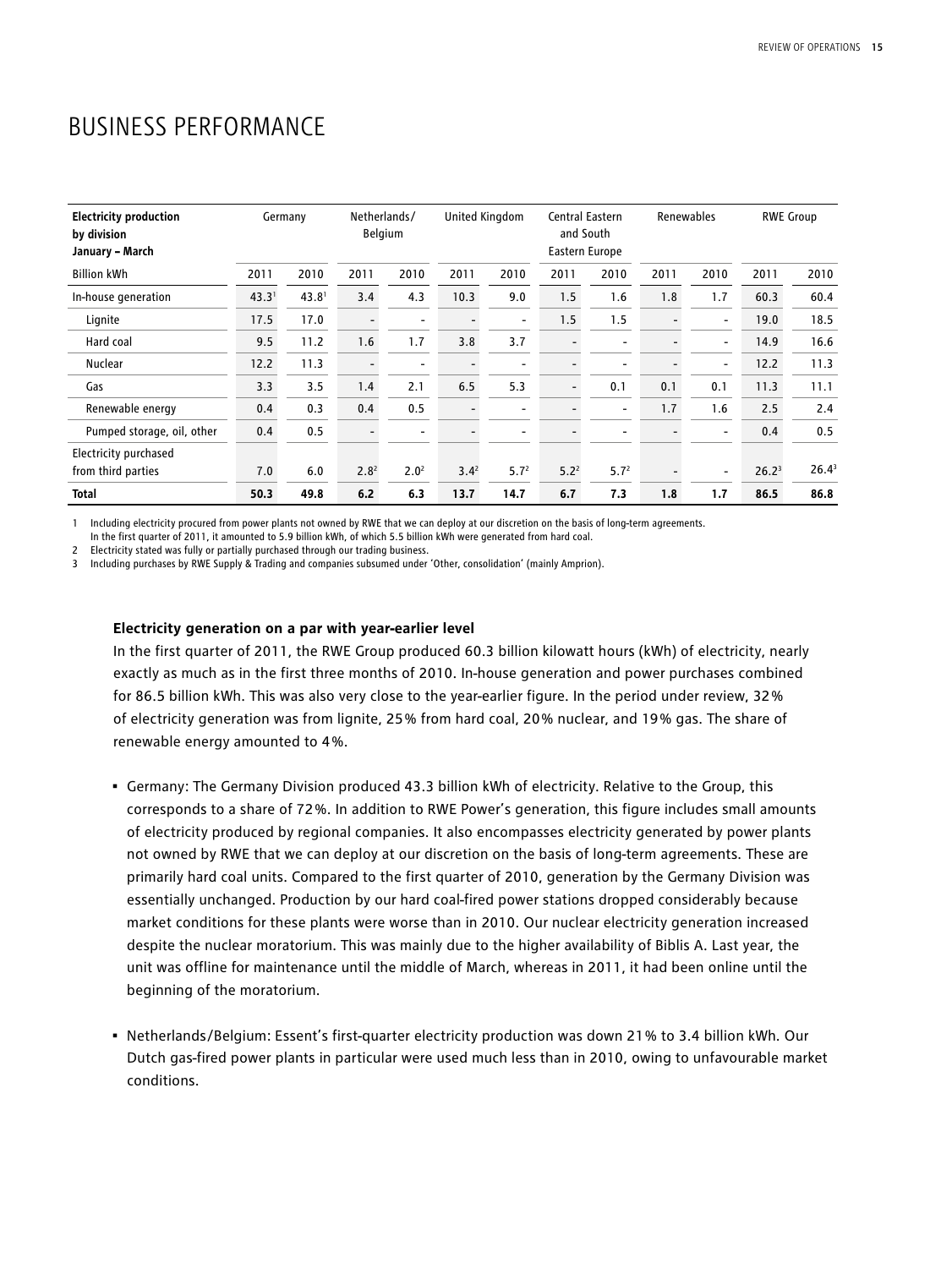- United Kingdom: RWE npower contributed 10.3 billion kWh to our electricity generation, 14 % more than in the same period last year. Whereas production from hard coal was practically unchanged, it was markedly up from gas. The latter results from the commissioning of our new combined-cycle gas turbine power station at Staythorpe. Its four units have an aggregate net installed capacity of 1,650 MW and went online in the second half of 2010.
- Central Eastern and South Eastern Europe: At 1.5 billion kWh, generation by this division was roughly on a par year on year. It stems from the Hungarian lignite-based power producer Mátra.
- Renewables: This division generated 1.8 billion kWh of electricity, nearly all of which came from renewable sources. The 6 % rise in production was partly driven by the growth of our onshore wind power capacity. Over the course of 2010, we commissioned two wind farms in Poland with a combined net installed capacity of 67 MW, and two in Italy with a total of 51 MW. Although our wind turbine usage lagged behind expectations due to weather conditions, it was slightly higher than in the first quarter of 2010.

In addition to in-house generation, we procure electricity from external suppliers. These purchases totalled 26.2 billion kWh, roughly matching the year-earlier level. They included electricity which was fed into RWE's network by third parties, in accordance with the German Renewable Energy Act.

#### **RWE Dea: 12 % jump in crude oil production; 6 % drop in gas production**

In the period being reviewed, our upstream subsidiary RWE Dea produced 790 million cubic metres of gas and 648 thousand cubic metres of oil. Converting the gas to oil equivalent and adding it to crude oil production results in a total output of 1,412 thousand cubic metres, or 8.9 million barrels. This compares to 1,391 thousand cubic metres, or 8.7 million barrels in the first quarter of 2010. Gas production dropped by 6 %, in part due to a natural decline in output as existing reserves are being depleted. This mainly affects our German and UK concession areas. A counteracting effect was felt because we started producing oil and gas from the Norwegian Gjøa field in November 2010. This was also one of the reasons why our crude oil volume was 12 % up year on year. This increase is also a result of our commissioning of an additional production well in the German Mittelplate North Sea field. In addition, we improved the production yield of our Danish Nini East concession by making technical adjustments.

#### **Electricity sales volume matches year-earlier level**

In the first quarter of 2011, we supplied 81.5 billion kWh of power to external customers, roughly the same as in the equivalent period last year. Electricity sales are typically slightly lower than generation levels, mainly due to transmission losses and in-house use by lignite mining operations and pumped storage power stations.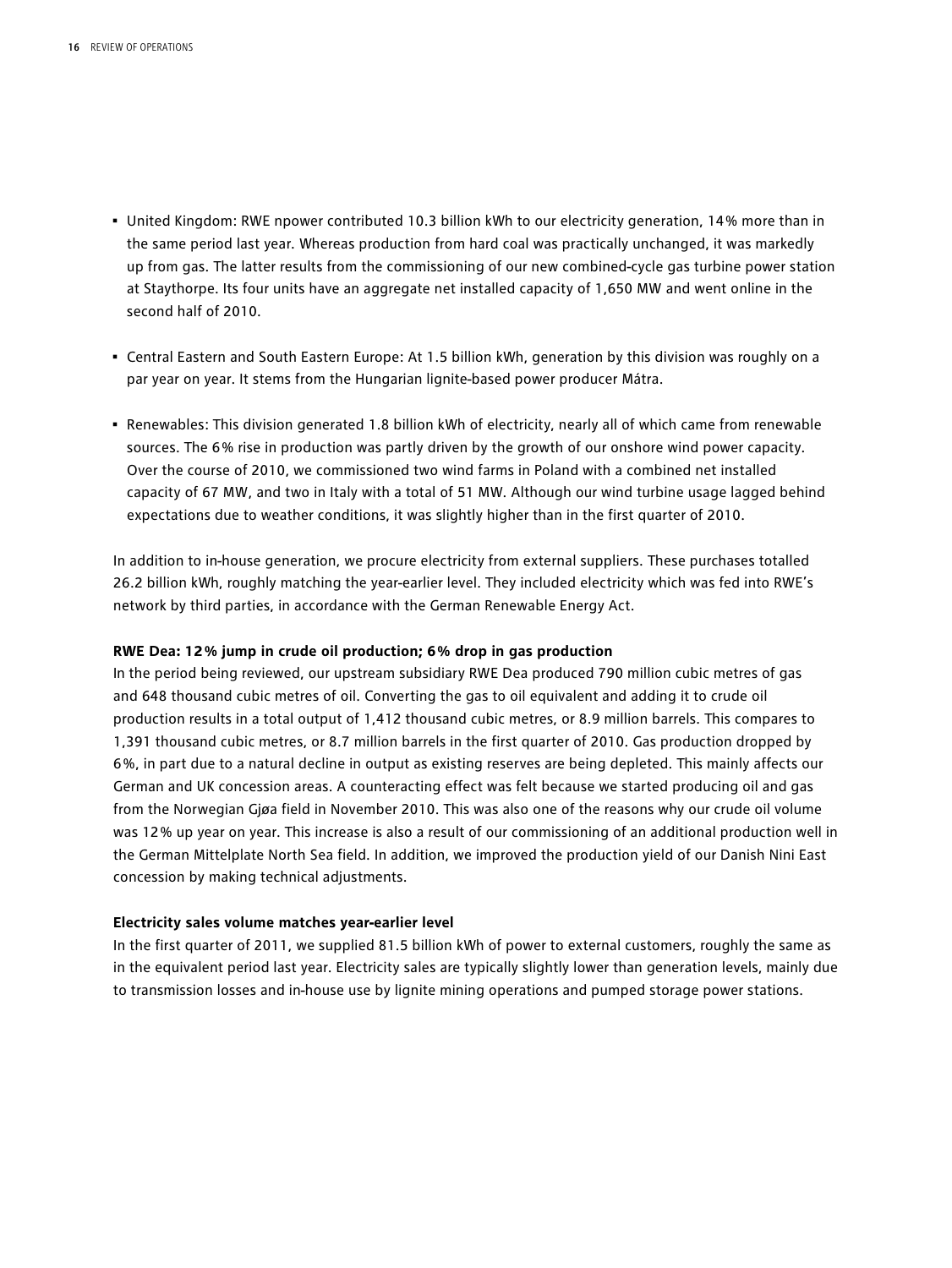| <b>External electricity</b><br>sales volume<br>January - March |      | Residential<br>and commercial<br>customers |      | Industrial<br>and corporate<br>customers |                          | <b>Distributors</b>      |                          | Electricity trading      |      | Total |
|----------------------------------------------------------------|------|--------------------------------------------|------|------------------------------------------|--------------------------|--------------------------|--------------------------|--------------------------|------|-------|
| <b>Billion kWh</b>                                             | 2011 | 2010                                       | 2011 | 2010                                     | 2011                     | 2010                     | 2011                     | 2010                     | 2011 | 2010  |
| Germany                                                        | 7.6  | 8.4                                        | 7.8  | 6.9                                      | 14.9                     | 14.1                     |                          | $\overline{\phantom{a}}$ | 30.3 | 29.4  |
| Netherlands/Belgium <sup>1</sup>                               | 3.1  | 3.0                                        | 2.9  | 2.8                                      |                          | $\overline{\phantom{0}}$ |                          | $\overline{\phantom{a}}$ | 6.0  | 5.8   |
| United Kingdom                                                 | 5.3  | 5.9                                        | 7.9  | 8.1                                      |                          | $\overline{\phantom{0}}$ | $\overline{\phantom{0}}$ | $\overline{\phantom{a}}$ | 13.2 | 14.0  |
| Central Eastern and                                            |      |                                            |      |                                          |                          |                          |                          |                          |      |       |
| South Eastern Europe                                           | 2.3  | 2.2                                        | 2.5  | 2.7                                      | 1.6                      | 1.8                      | $\overline{\phantom{0}}$ | $\overline{\phantom{a}}$ | 6.4  | 6.7   |
| Trading/Gas Midstream                                          |      | $\overline{\phantom{a}}$                   | 5.7  | 6.3                                      | $\overline{\phantom{0}}$ | $\overline{\phantom{a}}$ | 9.2                      | 8.9                      | 14.9 | 15.2  |
| RWE Group <sup>1,2</sup>                                       | 18.4 | 19.6                                       | 26.8 | 26.8                                     | 27.1                     | 25.8                     | 9.2                      | 8.9                      | 81.5 | 81.1  |

1 Prior-year figures adjusted.

2 Including sales of the Renewables Division and of companies stated under 'Other, consolidation' (mainly Amprion).

- Germany: The division sold 30.3 billion kWh of electricity, 3 % more than in the first quarter of 2010. We won new customers in business with distributors. There was also a rise in the volume of electricity in line with the German Renewable Energy Act which we passed on to external transmission system operators. Sales to industrial and corporate customers increased thanks to the robust economic cycle, customer acquisitions and the inclusion of parts of RWE Supply&Trading's key account business. In contrast, we suffered competitioninduced losses in volume in the residential and small commercial customer group. By 31 March 2011, we were supplying 6,569,000 customers with electricity, 264,000 fewer at the same point in time last year. The fact that the weather was milder compared to the same period last year also dampened the development of sales volume, as users of electric storage heaters needed less electricity.
- Netherlands/Belgium: Essent sold 6.0 billion kWh of electricity, slightly more than in the first quarter of 2010. As of 31 March 2011, Essent was serving 2,329,000 residential and commercial customers, 19,000 more than a year earlier. Our customer figures were up by 23,000 to 2,170,000 in the Netherlands and down by 4,000 to 159,000 in Belgium.
- United Kingdom: Electricity sales by RWE npower were down 6 % to 13.2 billion kWh as a result of the milder weather and reduced consumption due to progress made in energy efficiency. Furthermore, the number of residential and small commercial enterprises we served decreased by 105,000 to 3,861,000. In contrast, we won new industrial and corporate customers.
- Central Eastern and South Eastern Europe: We sold 6.4 billion kWh of electricity in this division, 4 % less than in the first three months of 2010. This is due to the fact that, in the second quarter of 2010, we started netting out certain sales volumes against wholesale purchases. Moreover, our industrial and corporate customer bases in Hungary and Poland shrank. The situation with regard to households and small commercial enterprises was as follows: as of 31 March, we were supplying electricity to 2,192,000 customers in Hungary and to 848,000 in Poland. These numbers represent decreases of 11,000 and 49,000, respectively. We started marketing electricity in the Czech Republic in the spring of 2010. Our expansion in this market had a positive impact on sales volumes.
- Trading/Gas Midstream: External electricity sales achieved by this division totalled 14.9 billion kWh, declining marginally because parts of the key account business were transferred to RWE Deutschland.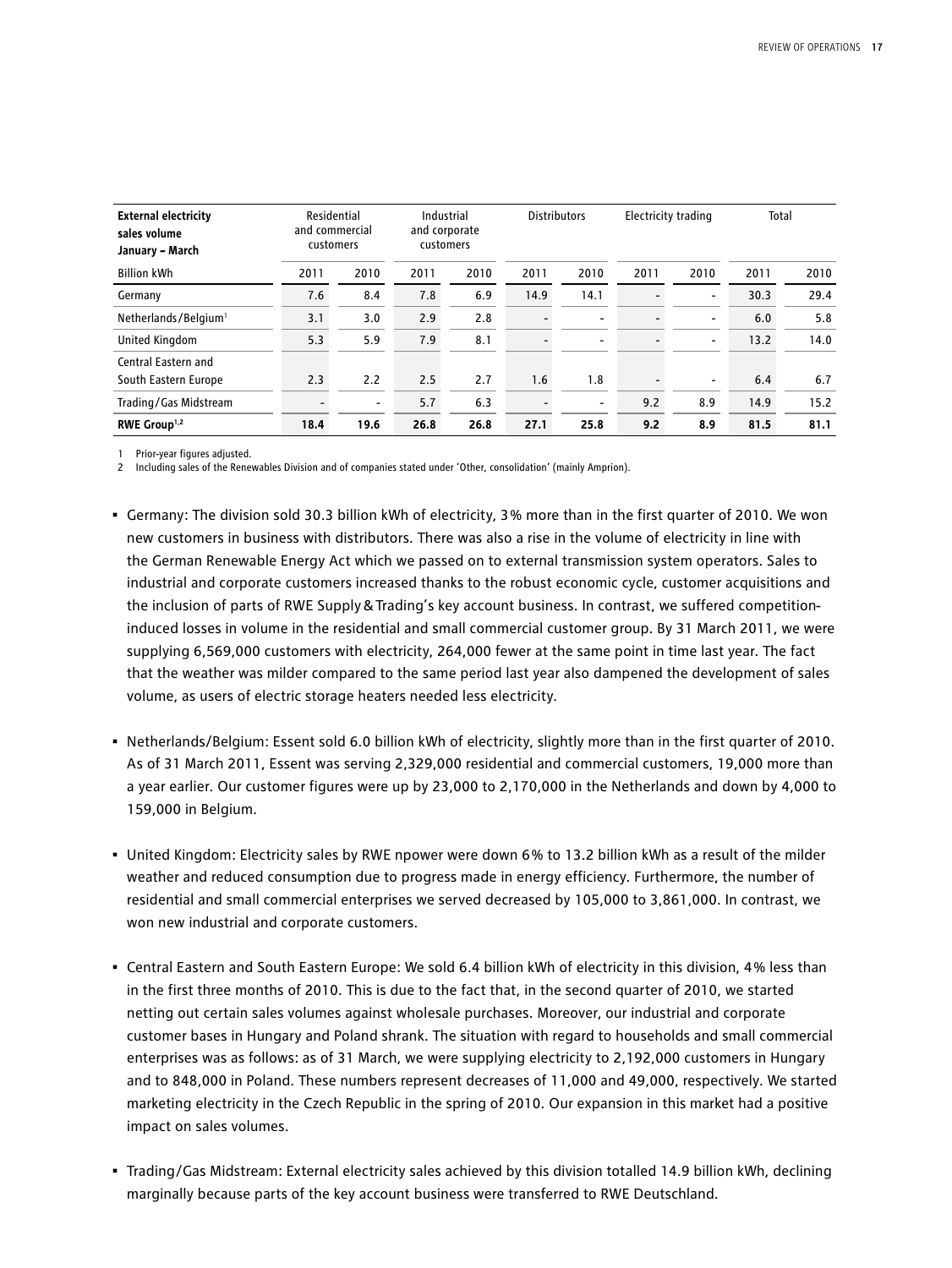| External gas sales volume<br>January - March |      | Residential<br>and commercial<br>customers |      | Industrial<br>and corporate<br>customers | <b>Distributors</b> |                          | Total |       |
|----------------------------------------------|------|--------------------------------------------|------|------------------------------------------|---------------------|--------------------------|-------|-------|
| <b>Billion kWh</b>                           | 2011 | 2010                                       | 2011 | 2010                                     | 2011                | 2010                     | 2011  | 2010  |
| Germany                                      | 11.2 | 12.0                                       | 7.4  | 7.9                                      | 14.9                | 20.6                     | 33.5  | 40.5  |
| Netherlands/Belgium <sup>1</sup>             | 18.7 | 22.5                                       | 17.1 | 21.9                                     |                     | $\overline{\phantom{a}}$ | 35.8  | 44.4  |
| United Kingdom                               | 17.1 | 20.1                                       | 0.8  | 1.9                                      |                     | -                        | 17.9  | 22.0  |
| Central Eastern and South Eastern Europe     | 13.7 | 16.7                                       | 8.8  | 10.3                                     | 1.9                 | 3.5                      | 24.4  | 30.5  |
| Upstream Gas & Oil                           |      | $\overline{\phantom{a}}$                   | 1.1  | 0.6                                      | 4.9                 | 5.6                      | 6.0   | 6.2   |
| Trading/Gas Midstream <sup>1</sup>           |      | $\overline{\phantom{a}}$                   | 6.1  | 7.2                                      | 5.6 <sup>2</sup>    | 4.3                      | 11.7  | 11.5  |
| <b>RWE Group1</b>                            | 60.7 | 71.3                                       | 41.3 | 49.8                                     | 27.3                | 34.0                     | 129.3 | 155.1 |

1 Prior-year figures adjusted.

2 Including gas trading.

#### **Milder weather curtails gas sales**

Gas sales dropped by 17 % to 129.3 billion kWh. Due to normalised weather conditions, demand for heating was down compared to the first quarter of 2010, when temperatures were extremely low. Competition-induced customer losses also contributed to the decline in volume.

- Germany: The division sold 33.5 billion kWh of gas, 17 % less than in the comparable period in 2010. The effect of the weather dampened sales across all customer segments. The most significant decline was experienced among distributors, some of which reduced their gas purchases from RWE and increased procurement from competitors. The robust economy and the inclusion of parts of RWE Supply & Trading's key account business had a positive effect on industrial and corporate sales. The negative impact of the weather was felt especially in sales to households and small commercial enterprises, whereas we posted a slight improvement in market share. As of 31 March 2011, we had 1,095,000 gas customers in this segment, 15,000 more than a year earlier.
- Netherlands/Belgium: The milder weather also had a strong influence on gas sales by Essent, causing them to decline by 19 % to 35.8 billion kWh. In addition, some industrial and corporate customers switched suppliers. In contrast, our residential and small commercial customer figures rose by 29,000 to 2,000,000; with a gain of 28,000 to 1,943,000 in the Netherlands and of 1,000 to 57,000 in Belgium.
- United Kingdom: RWE npower's gas sales were also down 19 %, dropping to 17.9 billion kWh. Besides the effect of the weather and energy efficiency measures, the fierce price competition in the UK market was a reason. RWE npower lost some industrial and corporate customers. The number of households and small commercial enterprises to which we supply gas declined by 24,000 to 2,561,000, of which 2,229,000 also obtained electricity from RWE npower.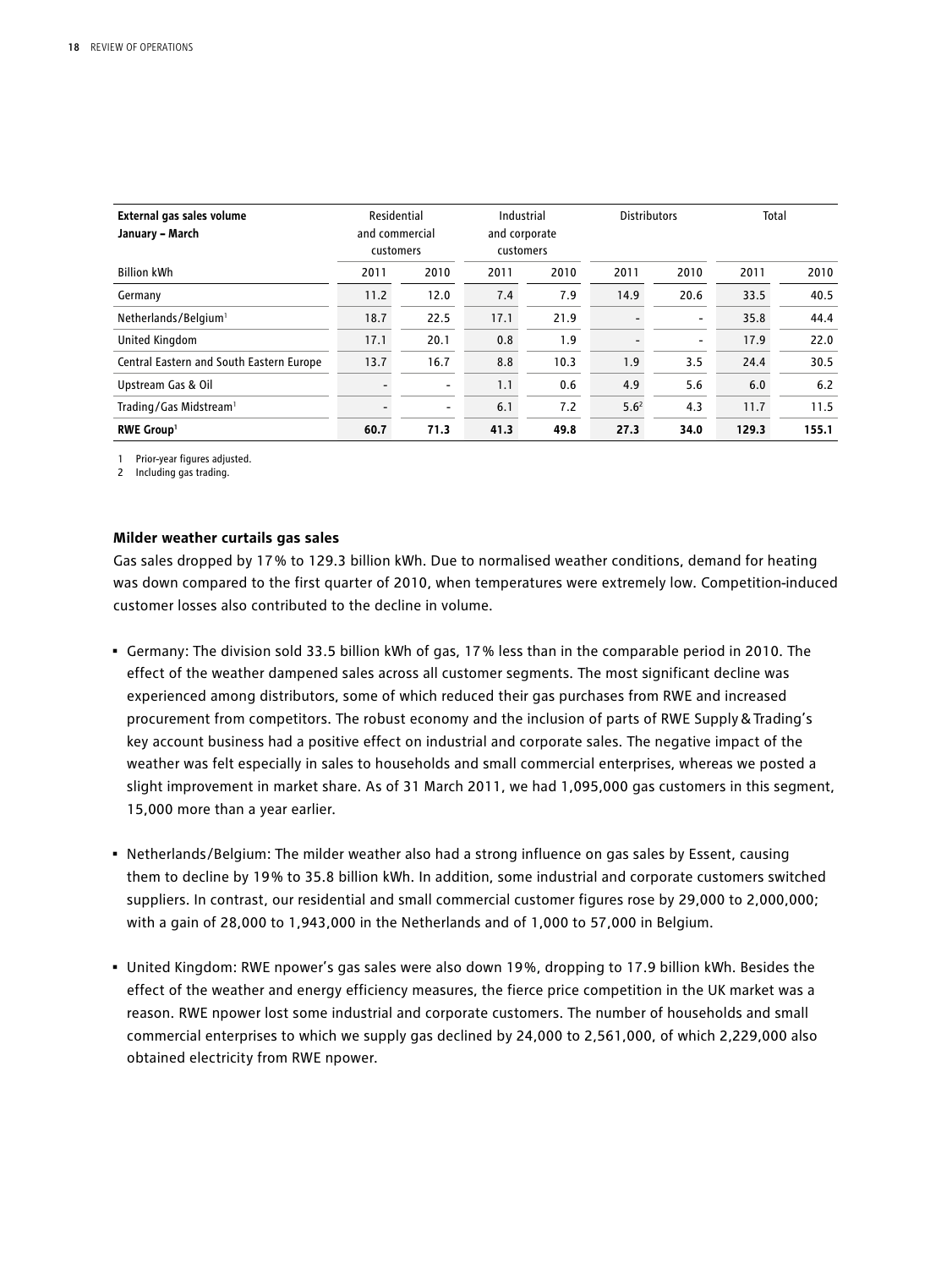- Central Eastern and South Eastern Europe: Gas sales achieved by this division were down 20 % to 24.4 billion kWh. The reduced need for heating played a central role here as well. But an even bigger factor was the mounting competitive pressure in our core market, the Czech Republic, where we lost industrial and corporate customers. Moreover, a distributor we supply further diversified its procurement. The number of our residential and commercial customers declined by 138,000 to 2,130,000. The growth of our share of the Slovak market had a positive impact. In the first quarter, our sales subsidiary RWE Gas Slovensko sold 2.9 billion kWh of gas, which was more than in the corresponding period last year (2.7 billion kWh), despite the unfavourable effect of the weather.
- Upstream Gas&Oil: External gas sales by RWE Dea totalled 6.0 billion kWh. They were 3 % lower than a year earlier, as a result of the decline in gas production.
- Trading/Gas Midstream: The division sold 11.7 billion kWh of gas outside the Group, basically the same amount as in the first quarter of 2010. RWE Supply&Trading focuses on procuring gas for RWE companies and therefore predominantly generates internal sales. The company's external sales consist of deliveries to key accounts as well as surplus purchases that we sell on.

| <b>External revenue</b>                  | Jan - Mar | Jan - Mar | $+/-$  | Jan - Dec |
|------------------------------------------|-----------|-----------|--------|-----------|
| $\epsilon$ million                       | 2011      | 2010      | %      | 2010      |
| Germany                                  | 5,807     | 5,630     | 3.1    | 19,528    |
| <b>Power Generation</b>                  | 266       | 233       | 14.2   | 1,072     |
| Sales/Distribution Networks              | 5,541     | 5,397     | 2.7    | 18,456    |
| Netherlands/Belgium                      | 2,137     | 2,076     | 2.9    | 6,510     |
| United Kingdom                           | 2,318     | 2,418     | $-4.1$ | 7,759     |
| Central Eastern and South Eastern Europe | 1,640     | 1,685     | $-2.7$ | 5,297     |
| Renewables                               | 126       | 103       | 22.3   | 366       |
| Upstream Gas & Oil                       | 448       | 344       | 30.2   | 1,353     |
| Trading/Gas Midstream                    | 2,367     | 2,121     | 11.6   | 7,517     |
| Other, consolidation                     | 911       | 890       | 2.4    | 4,990     |
| <b>RWE Group</b>                         | 15,754    | 15,267    | 3.2    | 53,320    |
| of which:                                |           |           |        |           |
| Electricity revenue                      | 8,970     | 8,511     | 5.4    | 34,803    |
| Direct electricity tax                   | 429       | 371       | 15.6   | 1,323     |
| Gas revenue                              | 5,143     | 5,601     | $-8.2$ | 14,491    |
| Oil revenue                              | 904       | 241       | 275.1  | 1,049     |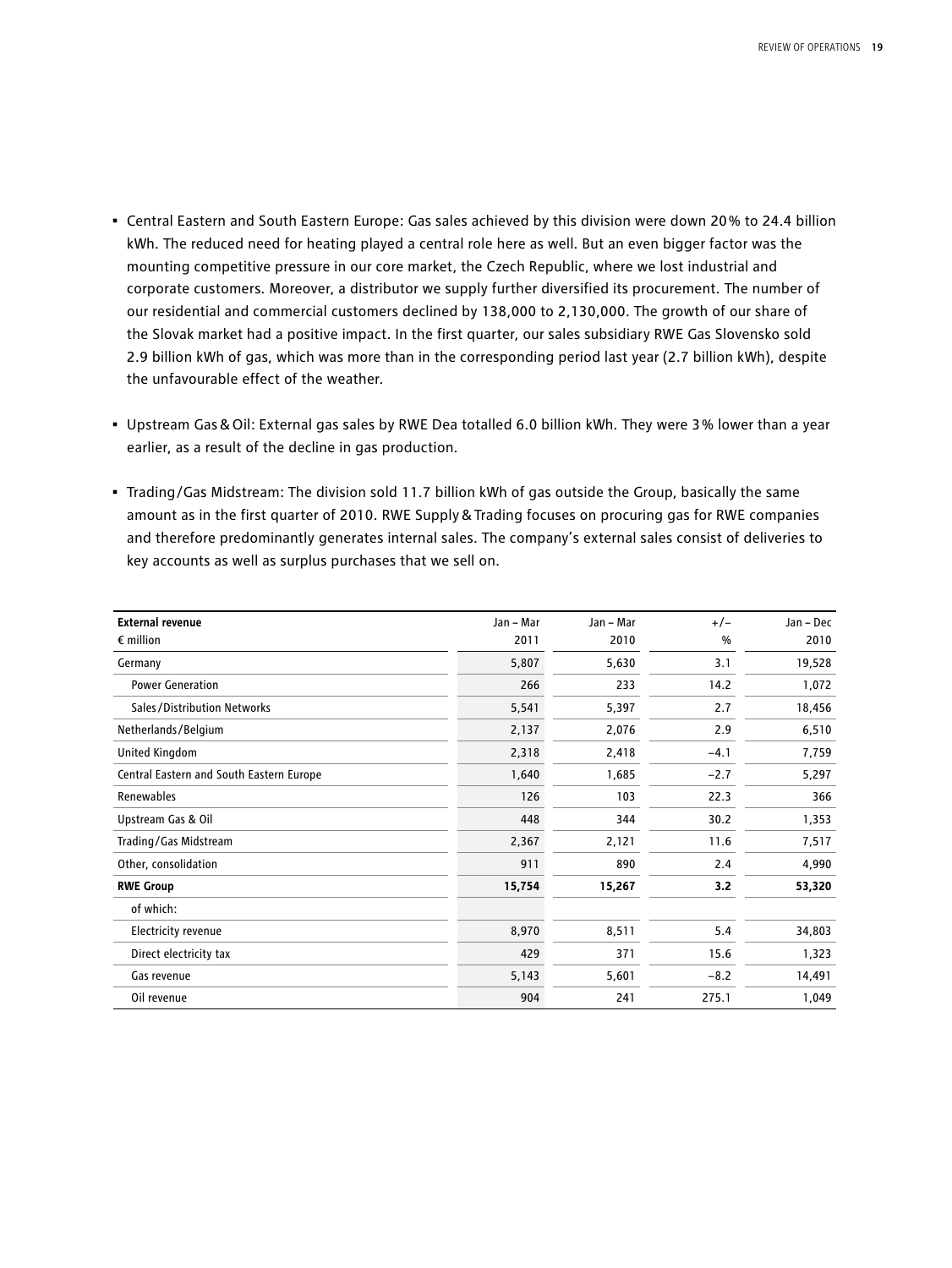#### **External revenue 3 % up year on year**

In the first quarter of 2011, the RWE Group generated €15,754 million in external revenue, surpassing the year-earlier figure by 3 % partly due to higher oil prices. Additions to and eliminations from the scope of consolidation only had a small effect on the development of revenue. On balance, foreign exchange movements had a positive impact, as the British pound and the Czech crown, our main foreign currencies, appreciated over the euro. The British pound cost an average of €1.16, compared to €1.13 in the first quarter of 2010. The crown rose in price from €0.039 to €0.041. In contrast, the US dollar dropped slightly in price, declining from €0.73 to €0.72. Disregarding consolidation and currency effects, Group revenue gained 2 %.

- Germany: External revenue achieved by this division totalled €5,807 million, up 3 % on the same period in 2010. Electricity revenue improved by 7 % to €4,031 million. This reflects the increase in sales volume. Price effects also played a role. At the beginning of the year, our regional utilities lifted their electricity tariffs in view of the rise in expenses caused by the German Renewable Energy Act (REA). The fee pursuant to the REA now amounts to 3.5 euro cents per kilowatt hour. This is 1.5 cents up on 2010. However, our price adjustments were less pronounced, as we realised savings in electricity purchasing and passed these through to our customers. Revenue in the gas business declined by 8 % to €1,352 million. The main reasons were sales shortfalls caused by the milder weather and the diversification of suppliers by the distributors we serve. A counteracting effect was felt from the fact that RWE Vertrieb AG raised its basic tariff at the beginning of the year.
- Netherlands/Belgium: The division earned €2,137 million in revenue, 3 % more than in the first quarter of 2010. Electricity revenue rose by 28 % to €661 million. Disregarding the effects of hedges, the growth was more moderate. The increase was partly due to the gain in electricity sales volumes. Conversely, gas revenue decreased by 6% to €1,404 million due to the aforementioned sales shortfalls.
- United Kingdom: External revenue generated by RWE npower was down 4 % to €2,318 million. Net of the foreign exchange impact it would have declined by 6%. Despite lower sales volumes, electricity revenue amounted to €1,465 million, basically consistent with the year-earlier level (+1 %), also in Sterling terms (−1 %). This was because RWE npower had raised tariffs in view of mounting procurement costs. The company lifted both electricity and gas tariffs for residential customers by an average of 5.1 % with effect from 4 January 2011. Gas revenue achieved by RWE npower totalled €733 million, down 14 % despite the tariff increases and down 16 % excluding currency movements. This reflects the decline in sales. In addition, the tariff rise in early 2011 was preceded by a 7 % reduction as of 26 March 2010. Therefore, our residential gas prices were still lower than the average level in the first quarter of last year.
- Central Eastern and South Eastern Europe: At €1,640 million, external revenue was 3 % lower than a year earlier. Net of currency movements, it declined by 6%. Electricity revenue amounted to €655 million, down 3 % even excluding the impact of currencies. The development of revenue was characterised by negative volume effects. The same applies to the gas business, where revenue also decreased by 3 %, dropping to €956 million. Deducting foreign exchange effects results in a decline of 8 %.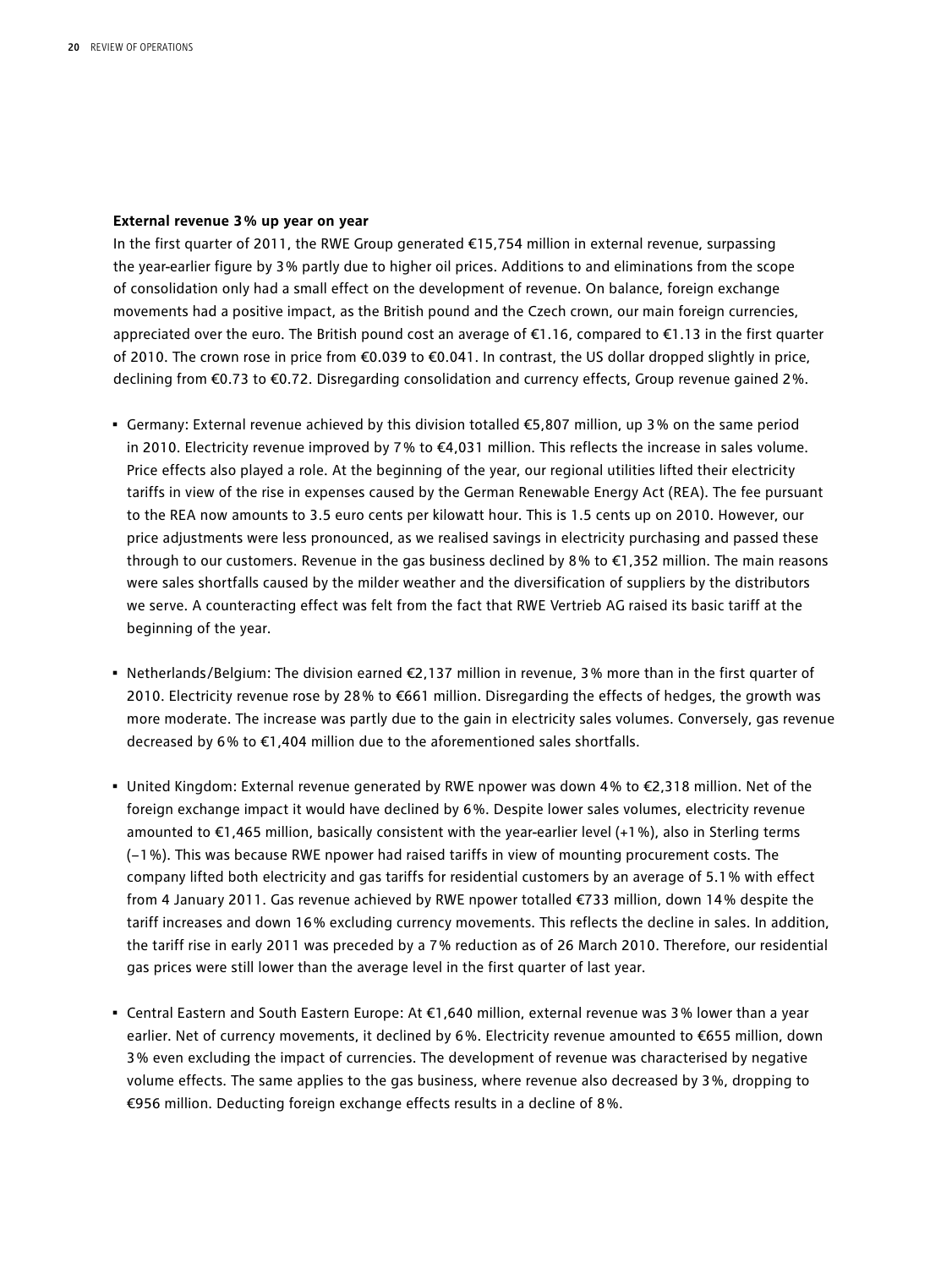- Renewables: RWE Innogy boosted external revenue by 22 % to €126 million. The increase in generation was a contributing factor. Furthermore, we benefited from the rise in prices on electricity wholesale markets. This primarily related to run-of-river power stations in Germany and our wind turbines in Spain. We also benefited from the sale of wood pellets produced in our new plant in Siegen-Wittgenstein.
- Upstream Gas&Oil: RWE Dea improved external revenue by 30 % to €448 million. The company realised much higher prices for its crude oil and gas production than in the first quarter of 2010. The rise in oil production also had a positive impact, whereas the slight decline in gas volumes had a counteracting effect.
- Trading/Gas Midstream: External revenue generated by RWE Supply&Trading advanced by 12 % to €2,367 million. This was mainly due to the positive effects of the fair valuation of the oil futures we concluded in order to limit risks associated with our long-term oil-indexed gas purchasing agreements.

| Internal revenue                                             | Jan - Mar | Jan - Mar | $+/-$         | Jan - Dec |
|--------------------------------------------------------------|-----------|-----------|---------------|-----------|
| $\epsilon$ million                                           | 2011      | 2010      | %             | 2010      |
| Germany                                                      | 3,544     | 3,732     | $-5.0$        | 14,804    |
| <b>Power Generation</b>                                      | 2,590     | 2,766     | $-6.4$        | 10,378    |
| Sales/Distribution Networks                                  | 954       | 966       | $-1.2$        | 4,426     |
| Netherlands/Belgium                                          | 234       | 109       | 114.7         | 551       |
| <b>United Kingdom</b>                                        | 5         | 2         | 150.0         | 11        |
| Central Eastern and South Eastern Europe                     | 130       | 116       | 12.1          | 474       |
| Renewables                                                   | 65        | 53        | 22.6          | 203       |
| Upstream Gas & Oil                                           | 57        | 42        | 35.7          | 134       |
| Trading/Gas Midstream                                        | 6,378     | 6,611     | $-3.5$        | 21,466    |
|                                                              |           |           |               |           |
| Reconciliation of income from operating activities to EBITDA | Jan - Mar | Jan - Mar | $+/-$         | Jan - Dec |
| $\epsilon$ million                                           | 2011      | 2010      | $\frac{0}{0}$ | 2010      |
| Income from operating activities <sup>1</sup>                | 2,819     | 2,652     | 6.3           | 6,507     |
| + Operating income from investments                          | 217       | 90        | 141.1         | 345       |

| + Non-operating income from investments   |        |       | $\overline{\phantom{0}}$ | 62     |
|-------------------------------------------|--------|-------|--------------------------|--------|
| - Non-operating result                    | $-209$ | 244   | $\overline{\phantom{0}}$ | 767    |
| Operating result                          | 2.827  | 2.987 | ، د –                    | 7.681  |
| + Operating depreciation and amortisation | 599    | 587   | 2.0                      | 2.575  |
| <b>EBITDA</b>                             | 3.426  | 3.574 | -4.                      | 10.256 |

1 See the income statement on page 39.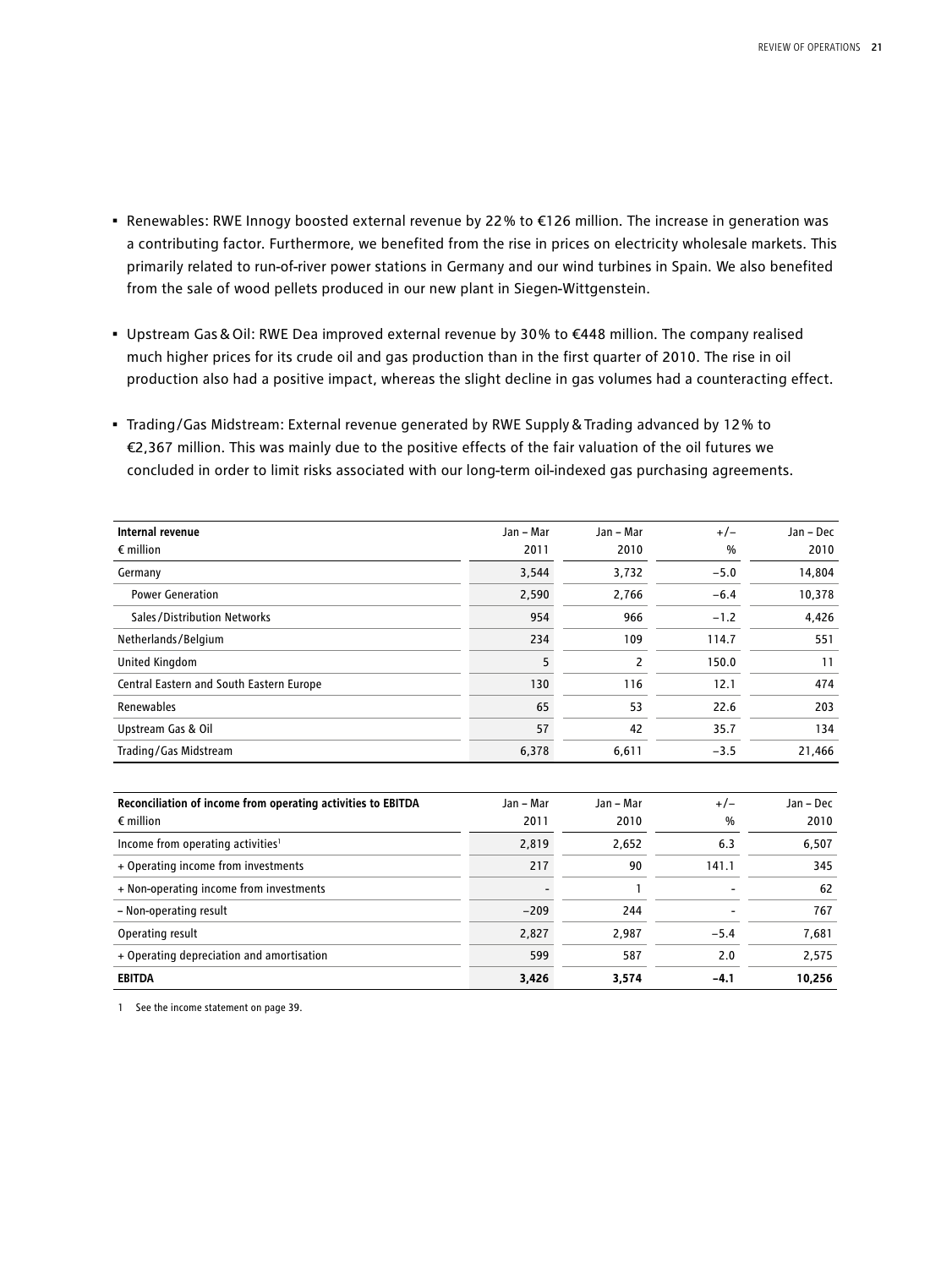| <b>EBITDA</b>                            | Jan - Mar | Jan - Mar | $+/-$         | Jan - Dec |
|------------------------------------------|-----------|-----------|---------------|-----------|
| $\epsilon$ million                       | 2011      | 2010      | $\frac{0}{0}$ | 2010      |
| Germany                                  | 2,066     | 2,087     | $-1.0$        | 6,728     |
| <b>Power Generation</b>                  | 1,321     | 1,294     | 2.1           | 4,510     |
| Sales/Distribution Networks              | 745       | 793       | $-6.1$        | 2,218     |
| Netherlands/Belgium                      | 198       | 346       | $-42.8$       | 660       |
| United Kingdom                           | 462       | 274       | 68.6          | 504       |
| Central Eastern and South Eastern Europe | 506       | 509       | $-0.6$        | 1,440     |
| Renewables                               | 106       | 64        | 65.6          | 211       |
| Upstream Gas & Oil                       | 251       | 204       | 23.0          | 619       |
| Trading/Gas Midstream                    | $-273$    | 90        | $-403.3$      | $-7$      |
| Other, consolidation                     | 110       |           |               | 101       |
| <b>RWE Group</b>                         | 3,426     | 3,574     | $-4.1$        | 10,256    |
|                                          |           |           |               |           |
| <b>Operating result</b>                  | Jan - Mar | Jan - Mar | $+/-$         | Jan - Dec |
| $\epsilon$ million                       | 2011      | 2010      | %             | 2010      |
| Germany                                  | 1,796     | 1,828     | $-1.8$        | 5,575     |
| <b>Power Generation</b>                  | 1,201     | 1,173     | 2.4           | 4,000     |
| Sales/Distribution Networks              | 595       | 655       | $-9.2$        | 1,575     |
| Netherlands/Belgium                      | 145       | 281       | $-48.4$       | 391       |
| United Kingdom                           | 409       | 227       | 80.2          | 272       |
| Central Eastern and South Eastern Europe | 444       | 447       | $-0.7$        | 1,173     |
| Renewables                               | 68        | 30        | 126.7         | 72        |
| Upstream Gas & Oil                       | 176       | 128       | 37.5          | 305       |
| Trading/Gas Midstream                    | $-276$    | 88        | $-413.6$      | $-21$     |
| Other, consolidation                     | 65        | $-42$     | 254.8         | $-86$     |
| <b>RWE Group</b>                         | 2,827     | 2,987     | $-5.4$        | 7,681     |

#### **Operating result down 5 % year on year**

Earnings in the first quarter were encouraging, albeit not quite as good as in the same period last year. EBITDA declined by 4 % to €3,426 million, with the operating result decreasing by 5 % to €2,827 million. This is largely attributable to the Trading/Gas Midstream Division. Net of consolidation and currency effects, EBITDA and the operating result were down 5 % and 6 %, respectively.

• Germany: The division posted an operating result of €1,796 million, down 2 % on the same quarter last year. The following development was observed in the Power Generation and Sales/Distribution Networks Business Areas:

Power Generation: This business area recorded a gain of 2 % to €1,201 million. The main reason was the absence of burdens from the same period last year, which affected our nuclear provisions. Earnings shortfalls resulted from the fact that we sold our electricity generation for 2011 at prices that were lower than for 2010. We generally sell our generation up to three years before the electricity is delivered, purchasing the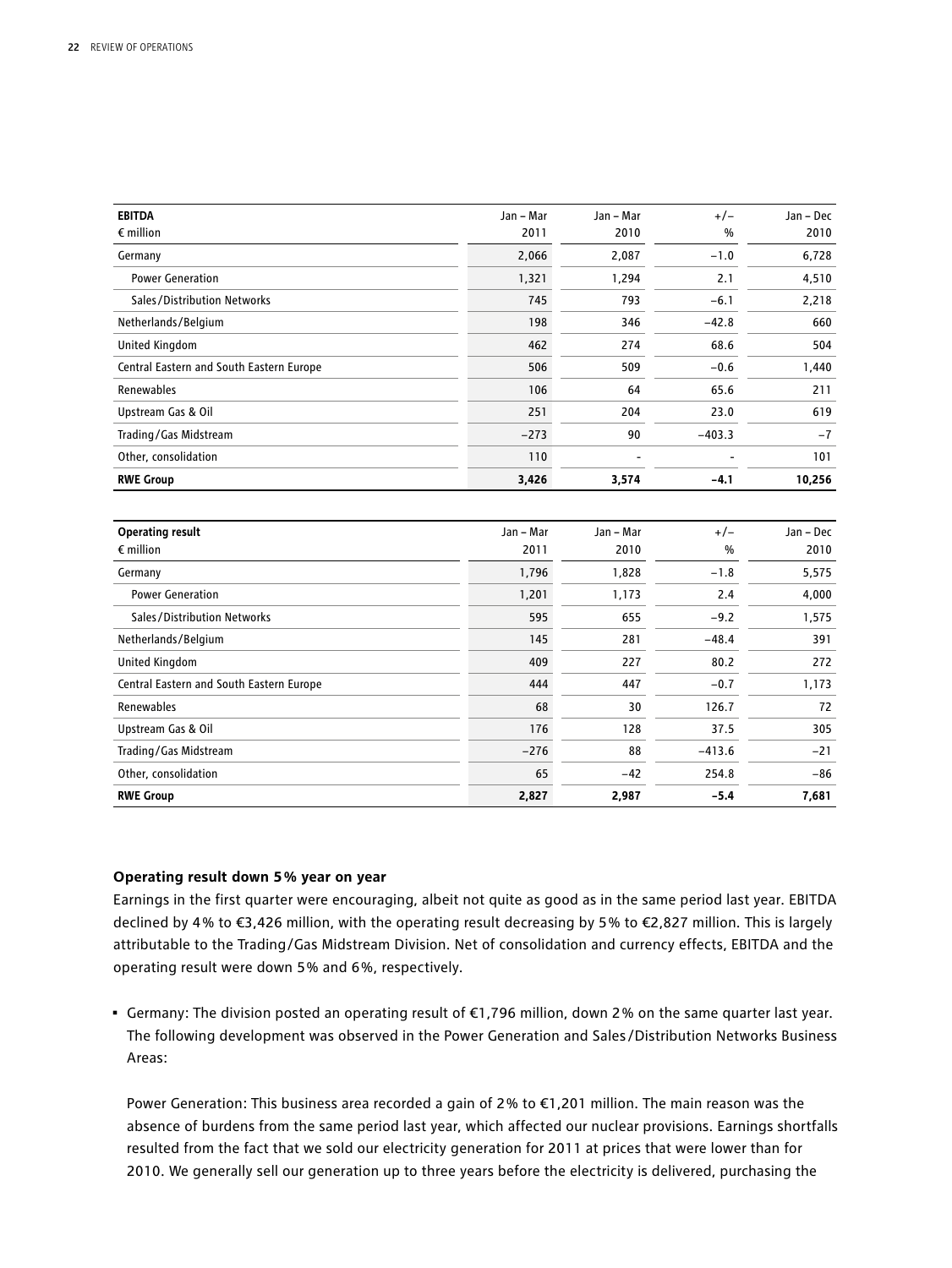necessary fuel and emission allowances at the same time. Hard coal used to produce electricity in the period under review was slightly more expensive than in the first quarter of 2010, whereas gas was cheaper. On balance, the effect of prices on fuel purchases was therefore negligible. The expense we incurred purchasing CO<sub>2</sub> emission allowances amounted to  $E$ 171 million, which was slightly lower than the level recorded in the first three months of 2010 (€183 million).

Sales/Distribution Networks: This business area's operating result fell by 9% to €595 million. In the network business, lower throughput for weather-related reasons caused earnings to decrease, especially from gas. On top of that, the balance between the payments we made to put electricity complying with the German Renewable Energy Act on the system and the refunds we received from the transmission network operators deteriorated. However, this discrepancy should neutralise over the course of the year. In addition, the German Federal Network Agency is of the opinion that our revenue from the network fees we charged at the beginning of network regulation (2005 to 2007) was too high. The excess amounts must be refunded via reduced network fees from 2010 onwards. The effect of this issue decreased compared to the first quarter of 2010. In our German sales business, the decline in gas volume curtailed earnings. In contrast, the business area's income from investments improved.

- Netherlands/Belgium: The division recorded an operating result of €145 million, down 48 % on last year's corresponding figure. As set out earlier, we started reporting parts of Essent's gas midstream business under RWE Supply & Trading with effect from 2011. The earnings contribution made by these activities was unusually high in the first quarter of 2010, partly for weather-related reasons. The fact that Essent's earnings worsened is also due to the decline in electricity generation margins. This was contrasted by the positive effects of cost reductions and higher sales margins.
- United Kingdom: RWE npower's operating result improved by 80 % to €409 million. Net of foreign exchange effects, the increase amounted to 77 %, which was mainly attributable to the supply business where we reduced costs, for example by decreasing bad debt. The rise in residential electricity and gas tariffs which came into effect in early January provided further relief. It helps us to offset higher procurement costs. Earnings in the industrial customer business also improved. In the generation business, we benefited from compensation for damages paid to us by a supplier for project delays. The additional electricity produced by the 1,650 MW gas-fired power plant at Staythorpe, which was commissioned in the second half of 2010, also contributed to the rise in earnings. However, RWE npower's operating result for the full 2011 fiscal year will probably be lower than in the first quarter, because the generation margins realised over the course of the year will deteriorate. Another reason is the seasonality of the supply business. Furthermore, electricity and gas purchase prices are expected to continue to rise.
- Central Eastern and South Eastern Europe: The operating result we achieved in this division amounted to €444 million, nearly matching the year-earlier level. However, net of currency effects, it declined by 5 %. Earnings from Hungarian electricity sales worsened somewhat, partly because the national regulator reduced the margins allowed in the residential customer business. A negative impact was also felt from the special tax for energy utilities and companies in some other sectors introduced by the Hungarian government last year. In the Czech Republic, the decline in gas sales volume adversely affected the result, whereas NET4GAS, the operator of our Czech long-distance gas network, benefited from an increase in revenue.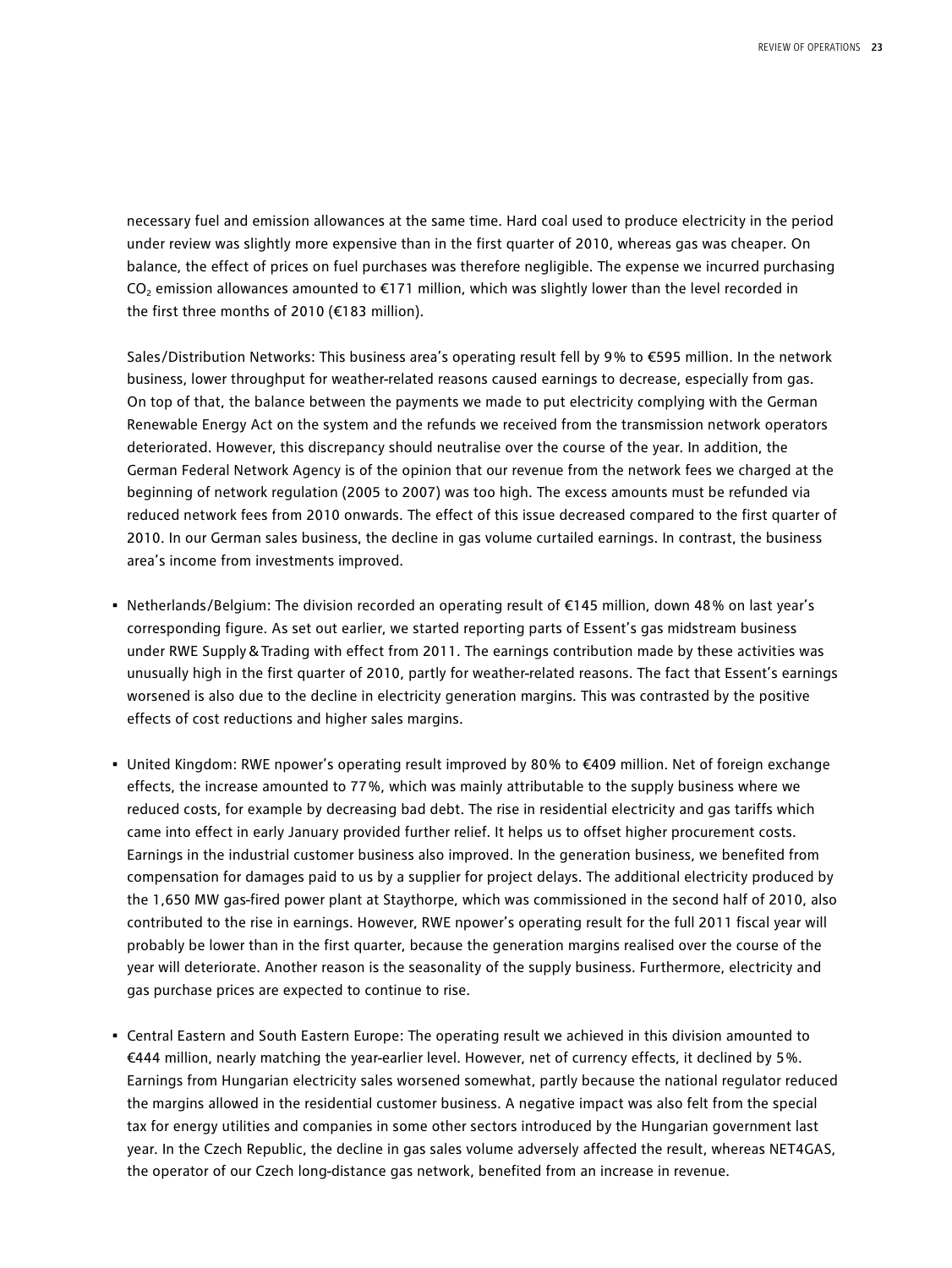- Renewables: A rise in our generation output and in the level of electricity prices helped this division to grow its operating result by €38 million to €68 million. Similar to RWE npower, a positive effect was felt from a special item, in the form of compensation for damages. We received it for delays in the construction of the Greater Gabbard offshore wind farm, in which RWE Innogy has a 50 % stake. However, RWE Innogy's growth strategy continues to have a negative impact on the bottom line, as both ongoing and planned capital expenditure projects go hand in hand with high run-up costs.
- Upstream Gas&Oil: RWE Dea lifted its operating result by 38 % to €176 million, due to higher realised oil and gas prices, a rise in oil production and a drop in exploration costs. Counteracting effects came from higher production costs and an increase in royalties in the German gas upstream business.
- Trading/Gas Midstream: RWE Supply&Trading closed the first quarter with an operating loss of €276 million, after having recorded a profit of €88 million in the same period last year. A significant deterioration was experienced in the performance of our trading business. Unexpected price fluctuations in the aftermath of the events in Japan and North Africa were a factor. Earnings in the gas midstream business remain hampered by the fact that in some cases gas sales prices are much lower than the procurement costs. The consequence is changes in value within the gas procurement portfolio. This was contrasted by the positive impact of the inclusion of parts of Essent's gas midstream activities.

#### **Reconciliation to net income: positive special items**

The reconciliation from the operating result to net income is characterised by positive one-off effects. These arose from the sale of investments, among other things. Furthermore, the fair valuation of commodity derivatives had much less of a negative effect than in the same period last year.

| Non-operating result                        | Jan – Mar | Jan – Mar | $+/-$              | Jan – Dec |
|---------------------------------------------|-----------|-----------|--------------------|-----------|
| $\epsilon$ million                          | 2011      | 2010      | $\epsilon$ million | 2010      |
| Capital gains/losses                        | 310       | $-3$      | 313                | 68        |
| Impact of commodity derivatives on earnings | $-39$     | $-443$    | 404                | $-337$    |
| Restructuring, other                        | $-62$     | 202       | $-264$             | $-498$    |
| Non-operating result                        | 209       | -244      | 453                | -767      |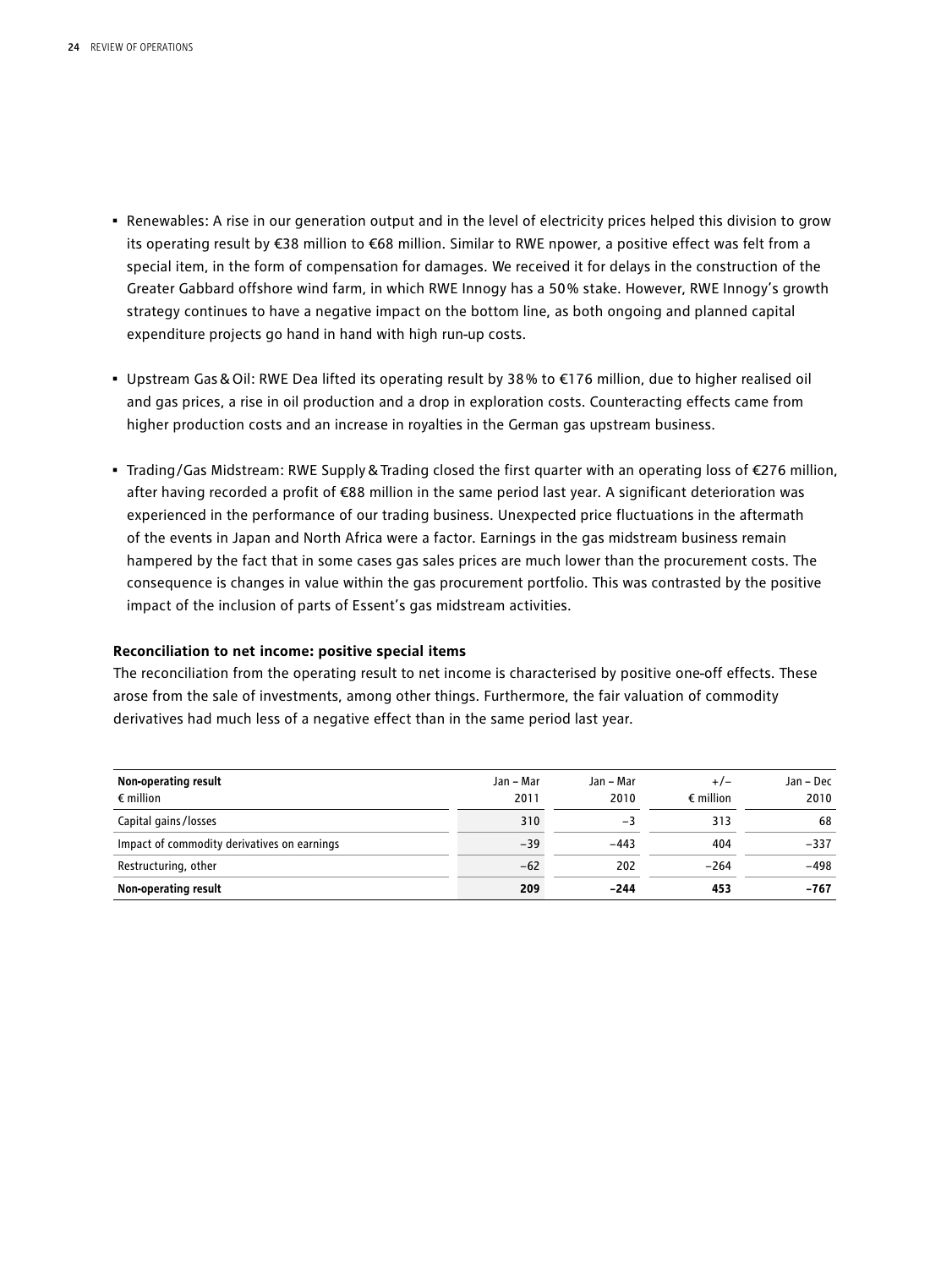The aforementioned effects were the main reason why the non-operating result improved by €453 million to €209 million. Its components developed as follows:

- In the period under review, we realised €310 million in capital gains on the sale of both Thyssengas and a minority interest in a hard coal-fired power plant in Rostock. We reported on these two transactions on page 11. In the first quarter of 2010, we booked a small capital loss (€3 million).
- The accounting treatment of commodity derivative transactions had an effect of −€39 million. Losses in the first quarter of 2010 were much higher, because we changed the way in which we account for our German gas purchase agreements at the beginning of 2010. From then on, we started recognising these contracts at fair value instead of as pending transactions. As – like today – some oil-indexed gas procurement prices were far above the sales prices realisable on the market, the change had a negative impact on the result.
- The result stated under 'Restructuring, other' amounted to −€62 million. It was thus much lower than the year-earlier figure (€202 million) which was positively affected by the release of provisions for impending losses. The amortisation of RWE npower's customer base by €65 million was the single-largest item in the first quarter of 2011 (first quarter of 2010: €63 million).

| <b>Financial result</b><br>$\epsilon$ million | Jan – Mar<br>2011 | Jan – Mar<br>2010 | $+/-$<br>$\epsilon$ million | Jan - Dec<br>2010 |
|-----------------------------------------------|-------------------|-------------------|-----------------------------|-------------------|
| Interest income                               | 102               | 104               | $-2$                        | 448               |
| Interest expenses                             | $-294$            | $-303$            | q                           | $-1,258$          |
| <b>Net interest</b>                           | $-192$            | $-199$            |                             | $-810$            |
| Interest accretion to non-current provisions  | $-196$            | $-218$            | 22                          | $-940$            |
| Other financial result                        | 16                | 15                |                             | $-186$            |
| <b>Financial result</b>                       | $-372$            | -402              | 30                          | $-1,936$          |

The financial result improved by €30 million to -€372 million. This was primarily due to the €22 million reduction in cost in connection with the interest accretion to our non-current provisions. The reason for this is the increase in discount rates and the associated re-measurement of provisions. Net interest also rose, albeit only marginally (+€7 million). The same applies to the other financial result (+€1 million); positive effects of the fair valuation of financial transactions were contrasted by the decline in income from the sale of securities.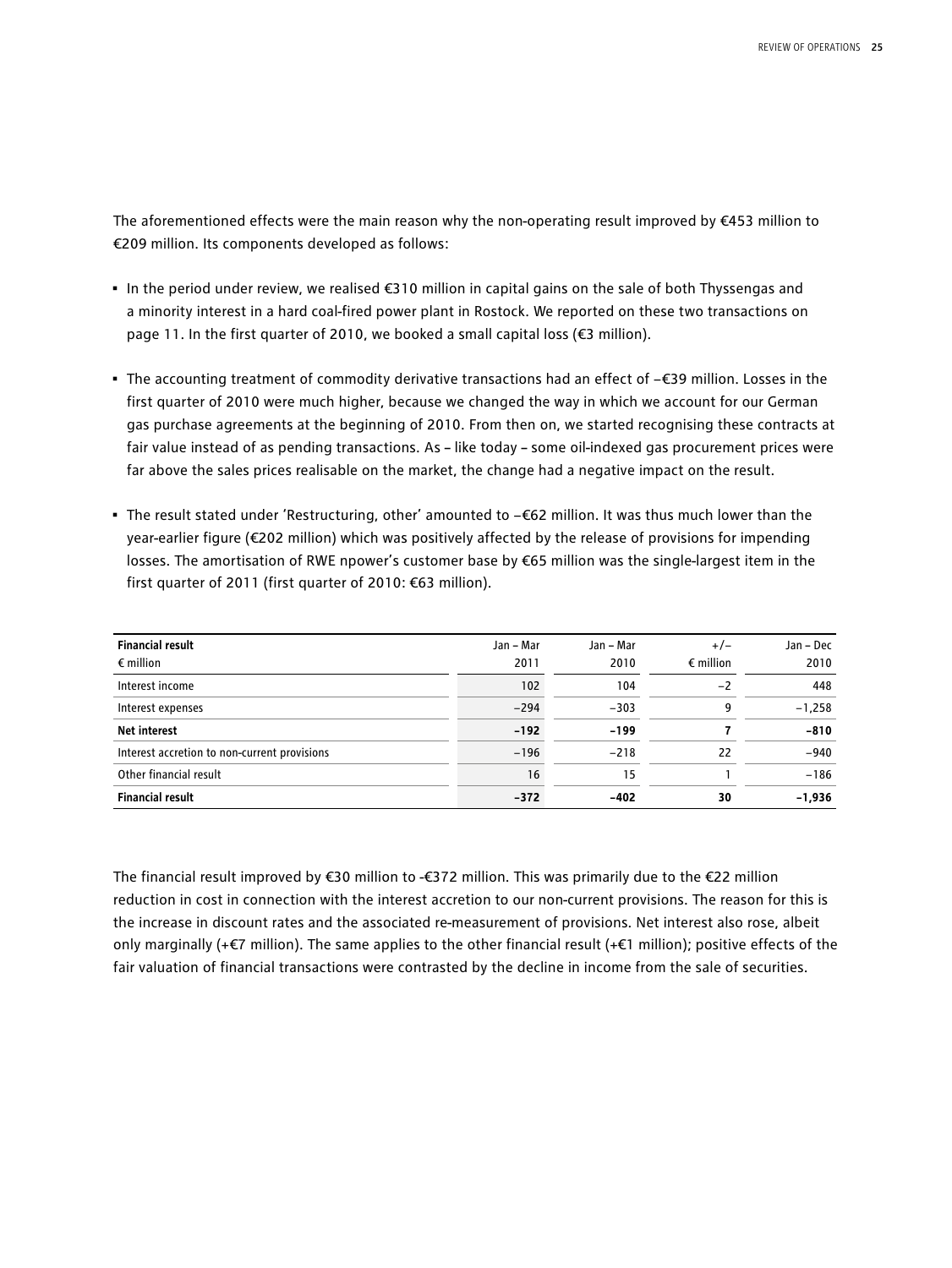| <b>Reconciliation to net income</b> |                    | Jan - Mar | Jan – Mar | $+/-$   | Jan – Dec |
|-------------------------------------|--------------------|-----------|-----------|---------|-----------|
|                                     |                    | 2011      | 2010      | $\%$    | 2010      |
| Operating result                    | $\epsilon$ million | 2,827     | 2,987     | $-5.4$  | 7,681     |
| Non-operating result                | $\epsilon$ million | 209       | $-244$    |         | $-767$    |
| Financial result                    | $\epsilon$ million | $-372$    | $-402$    | 7.5     | $-1,936$  |
| Income before tax                   | $\epsilon$ million | 2,664     | 2,341     | 13.8    | 4,978     |
| Taxes on income                     | $\epsilon$ million | $-726$    | $-667$    | $-8.8$  | $-1,376$  |
| Income                              | $\epsilon$ million | 1,938     | 1,674     | 15.8    | 3,602     |
| Minority interest                   | $\epsilon$ million | 104       | 117       | $-11.1$ | 279       |
| RWE AG hybrid investor's interest   | $\epsilon$ million | 15        |           |         | 15        |
| Net income/RWE AG shareholders'     |                    |           |           |         |           |
| share in net income                 | $\epsilon$ million | 1,819     | 1,557     | 16.8    | 3,308     |
| <b>Recurrent net income</b>         | $\epsilon$ million | 1,609     | 1,739     | $-7.5$  | 3,752     |
| Earnings per share                  | €                  | 3.41      | 2.92      | 16.8    | 6.20      |
| Recurrent net income per share      | €                  | 3.02      | 3.26      | $-7.4$  | 7.03      |
| Effective tax rate                  | $\frac{0}{0}$      | 27        | 28        |         | 28        |

We earned €2,664 million in income before tax, 14 % more year on year. The effective tax rate was 27 %, dropping slightly below the year-earlier figure (28 %). After tax, income increased by 16 % to €1,938 million. The minority interest declined by 11% to  $\epsilon$ 104 million. Some companies in which third parties hold a minority interest saw earnings drop, e.g. Saarland-based VSE and Czech-based regional companies. The share in net income allocable to the holders of the hybrid bond issued in September 2010 totalled €15 million. This sum corresponds to the post-tax financing costs allocable to the period under review. You can find detailed information on our hybrid bond on pages 102 and 195 of our 2010 Annual Report.

The RWE Group's net income rose by 17 % to €1,819 million. Accordingly, our earnings per share advanced from €2.92 to €3.41. The number of RWE shares outstanding in the first quarter averaged 533.6 million, as in the comparable period in 2010.

#### **Recurrent net income down 7 % year on year**

The yardstick for determining the dividend is recurrent net income, which does not include the non-operating result or the tax on it. If major non-recurrent effects in the financial result and income taxes occur, these are also excluded. In the period under review, recurrent net income totalled €1,609 million, 7 % down on the first three months of 2010. We expect the decline for the full year to be more significant (approx. 30 %).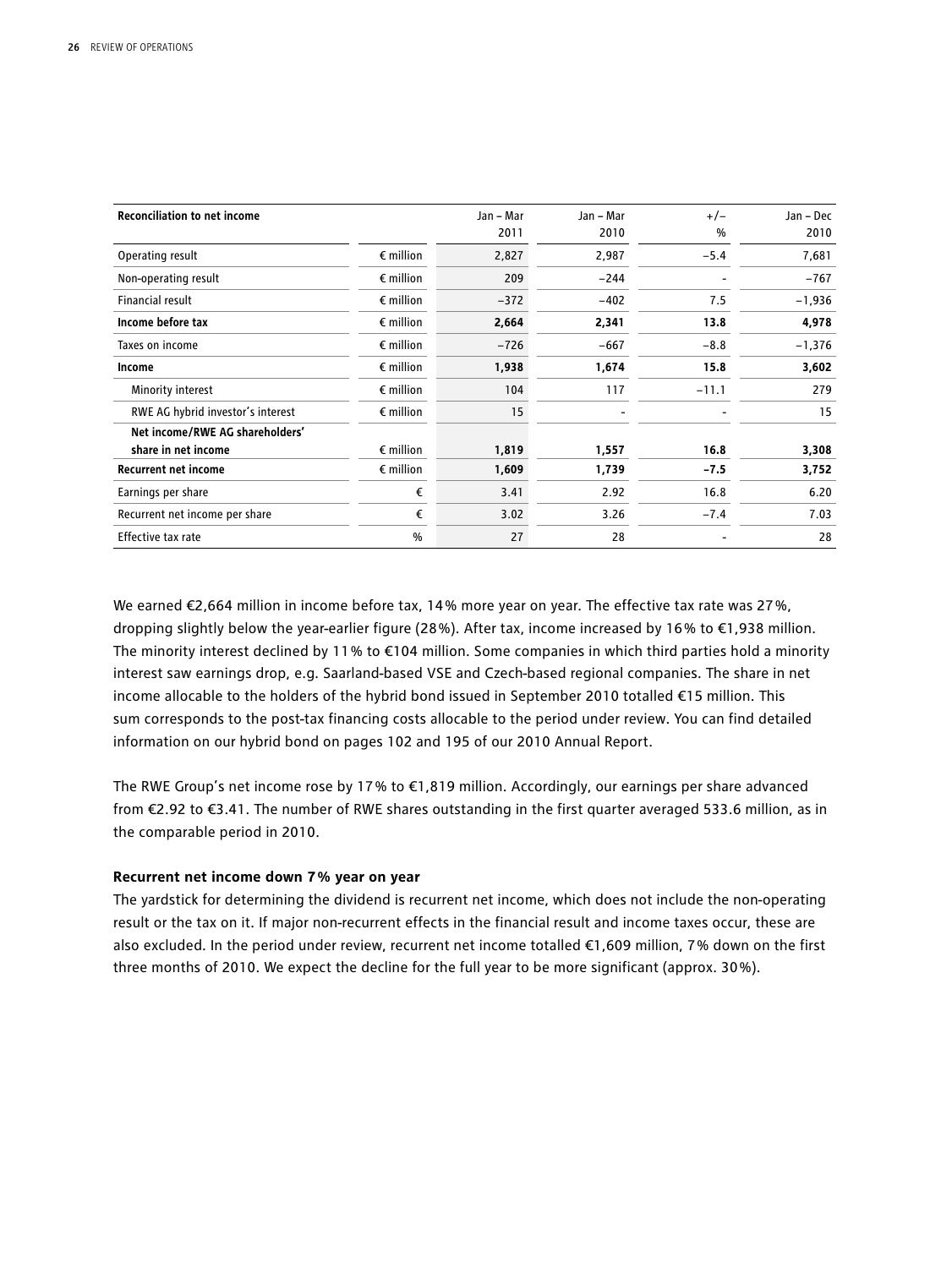| Capital expenditure on property, plant and equipment<br>and on intangible assets | Jan - Mar<br>2011 | Jan - Mar<br>2010 | $+/-$<br>$\epsilon$ million | Jan - Dec<br>2010 |
|----------------------------------------------------------------------------------|-------------------|-------------------|-----------------------------|-------------------|
| $\epsilon$ million                                                               |                   |                   |                             |                   |
| Germany                                                                          | 354               | 402               | $-48$                       | 2,410             |
| <b>Power Generation</b>                                                          | 267               | 332               | $-65$                       | 1,180             |
| Sales/Distribution Networks                                                      | 87                | 70                | 17                          | 1,230             |
| Netherlands/Belgium                                                              | 185               | 316               | $-131$                      | 1,144             |
| <b>United Kingdom</b>                                                            | 96                | 169               | $-73$                       | 876               |
| Central Eastern and South Eastern Europe                                         | 79                | 46                | 33                          | 430               |
| Renewables                                                                       | 210               | 106               | 104                         | 614               |
| Upstream Gas & Oil                                                               | 170               | 92                | 78                          | 507               |
| Trading/Gas Midstream                                                            | 10                |                   | 10                          | 4                 |
| Other, consolidation                                                             | 40                | 44                | $-4$                        | 394               |
| <b>RWE Group</b>                                                                 | 1,144             | 1,175             | -31                         | 6,379             |

| Capital expenditure on financial assets  | Jan - Mar | Jan - Mar | $+/-$              | Jan - Dec |
|------------------------------------------|-----------|-----------|--------------------|-----------|
| $\epsilon$ million                       | 2011      | 2010      | $\epsilon$ million | 2010      |
| Germany                                  |           | 3         | $-1$               | 45        |
| <b>Power Generation</b>                  |           | 2         | $-2$               | 2         |
| Sales/Distribution Networks              |           |           |                    | 43        |
| Netherlands/Belgium                      |           |           | $-1$               |           |
| United Kingdom                           | 23        |           | 23                 | 23        |
| Central Eastern and South Eastern Europe |           | 5         | $-5$               | 8         |
| Renewables                               | 12        | 11        |                    | 95        |
| Upstream Gas & Oil                       |           |           |                    |           |
| Trading/Gas Midstream                    |           | 2         |                    | 61        |
| Other, consolidation                     |           | $-4$      | 4                  | 29        |
| <b>RWE Group</b>                         | 40        | 18        | 22                 | 264       |

#### **Capital expenditure almost unchanged, at €1.2 billion**

The RWE Group spent €1,184 million in capital, roughly the same as in the equivalent period last year (€1,193 million). At €40 million, capital spending on financial assets was negligible. Capital expenditure on property, plant and equipment and intangible assets amounted to €1,144 million. Expanding and modernising our electricity generation capacity is the focal point of the RWE Group's investments. The Germany Division's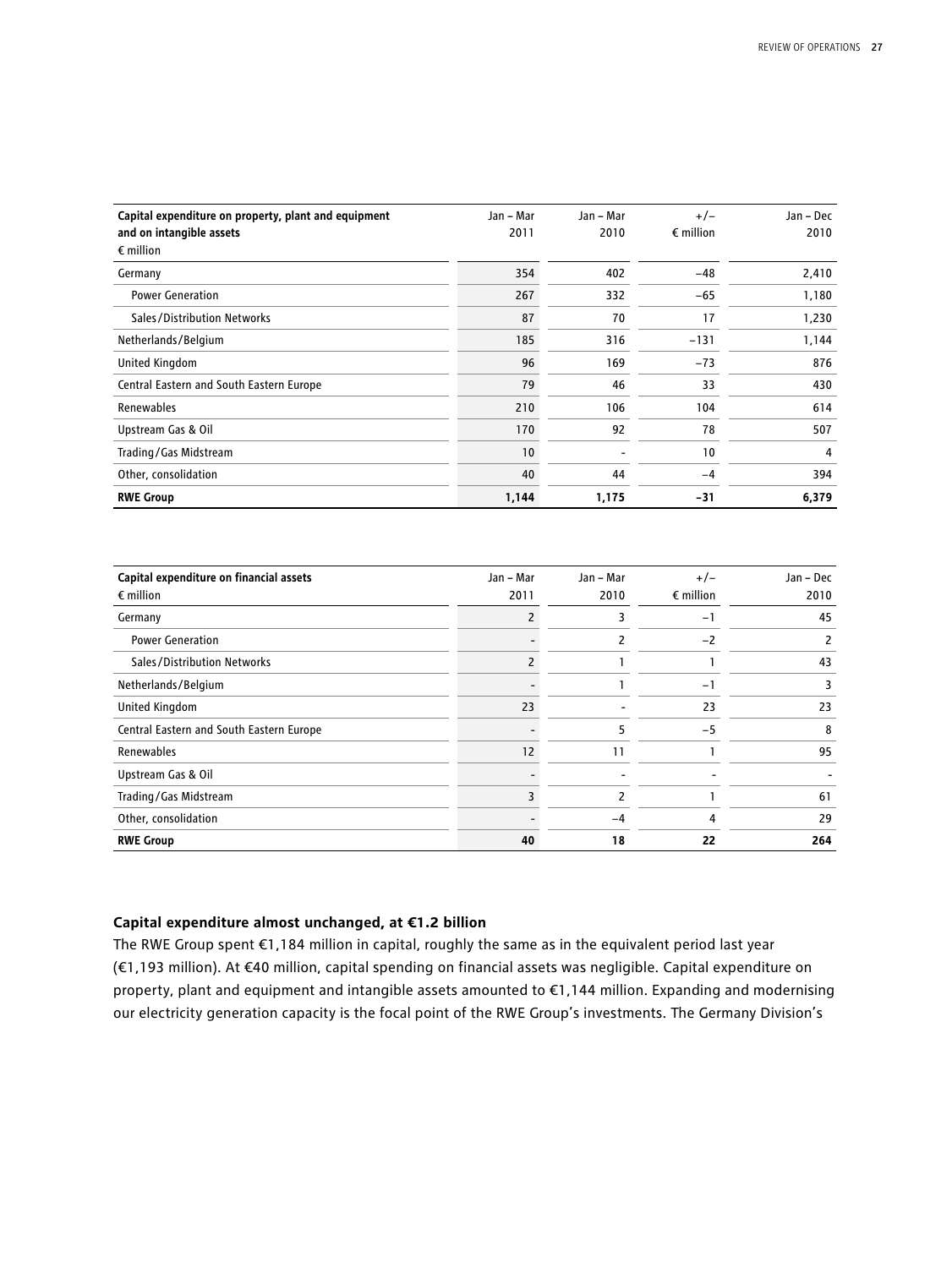major projects are a 2,100 MW dual-block lignite-fired power plant at the Neurath site and a 1,528 MW twinunit hard coal facility in Hamm. These power stations are under construction and scheduled to go online in 2011/2012 and 2013, respectively. In addition, the Germany Division is investing in improving network infrastructure. A large proportion of capital expenditure at the Netherlands/Belgium Division is dedicated to the construction of the 1,560 MW twin-unit hard coal facility in Eemshaven, which is expected to be completed in 2014. Essent is also building the 426 MW Moerdijk 2 and 1,304 MW Claus C gas-fired power stations. These are scheduled to come on stream in 2011 and 2012. RWE npower's major project is the gas-fired power plant at Pembroke, with a planned net installed capacity of 2,188 MW and an expected commissioning date in 2012. So far, the Central Eastern and South Eastern Europe Division has focused capital spending on measures to improve electricity and gas network infrastructure. The construction of a 775 MW combined-cycle gas turbine power station in the Turkish town of Denizli adds a major individual project (see page 12). RWE Innogy aims to expand its renewable generation base significantly. In the first quarter, the company concentrated on wind power projects, with the construction of offshore wind farms in the United Kingdom and Germany leading the way. Additional funds were dedicated to purchasing special ships which we will use to transport and construct wind turbines. Our upstream subsidiary, RWE Dea, focuses on the development of oil and gas fields in preparation for production. Its single-largest undertaking at present is the construction of a rig in the Breagh North Sea field and of its pipeline connection to the mainland.

| Cash flow statement<br>$\epsilon$ million                                                               | Jan – Mar<br>2011  | Jan – Mar<br>2010 | $+/-$<br>% | Jan – Dec<br>2010 |
|---------------------------------------------------------------------------------------------------------|--------------------|-------------------|------------|-------------------|
| Cash flows from operating activities                                                                    | 2,284              | 1,509             | 51.4       | 5,500             |
| of which: changes in working capital                                                                    | $-787$             | $-853$            | 7.7        | $-2,349$          |
| Cash flows from investing activities                                                                    | $-1,213$           | $-1,427$          | 15.0       | $-6,683$          |
| Cash flows from financing activities                                                                    | 28                 | 666               | $-95.8$    | 638               |
| Effects of changes in foreign exchange rates<br>and other changes in value on cash and cash equivalents |                    | 10                | $-30.0$    | 6                 |
| Total net changes in cash and cash equivalents                                                          | 1,106 <sup>1</sup> | 758               | 45.9       | $-539$            |
| Cash flows from operating activities                                                                    | 2,284              | 1,509             | 51.4       | 5,500             |
| Minus capital expenditure on property, plant                                                            |                    |                   |            |                   |
| and equipment and on intangible assets                                                                  | $-1,144$           | $-1,175$          | 2.6        | $-6,379$          |
| Free cash flow                                                                                          | 1,140              | 334               | 241.3      | -879              |

1 Including a €59 million reduction in the cash and cash equivalents reported on the balance sheet for the period ending on 31 December 2010 as 'assets held for sale.'

#### **Cash flows from operating activities up 51 % year on year**

In the first quarter of 2011, we generated €2,284 million in cash flows from operating activities. This was 51 % more than in the same period last year. These cash flows thus developed much better than earnings. One of the factors is that changes in the fair value of commodity contracts have only partly had an impact on our cash position. However, cash flow suffered from effects in working capital, but these were not as strong as in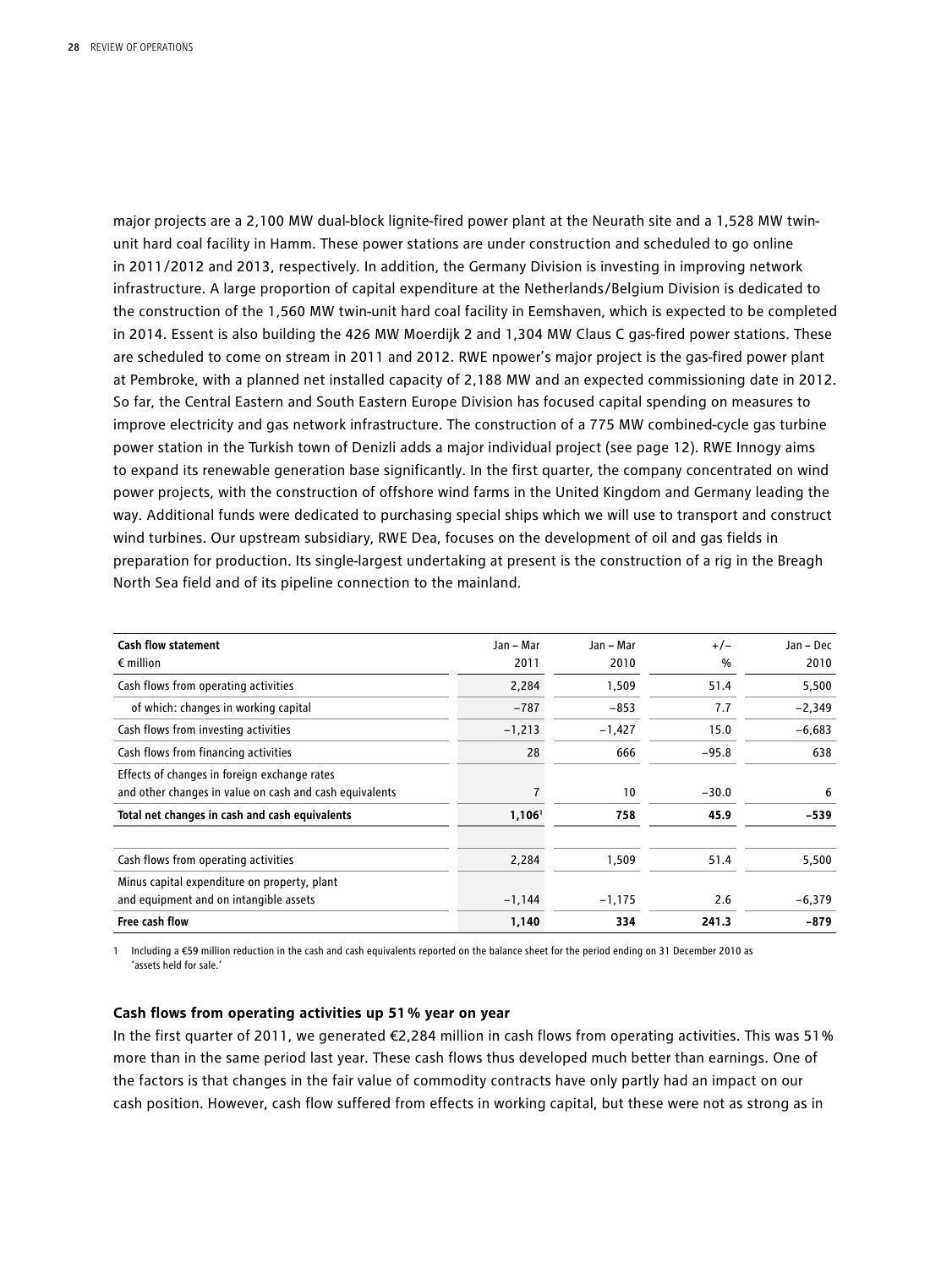the equivalent period last year. Cash outflows for investing activities totalled €1,213 million. This is the sum by which our cash outflows for investing activities (including cash investments) exceeded proceeds from the disposal of assets and the sale of companies. Our financing activities led to a net cash flow of €28 million. The presented cash flows resulted in a substantial increase in liquidity. Our cash and cash equivalents have risen by €1,106 million since the beginning of the year.

Cash flows from operating activities, minus capital expenditure on property, plant and equipment and intangible assets, result in free cash flow, which amounted to €1,140 million. This was €806 million more than in the year-earlier period, reflecting the marked improvement in operating cash inflows.

| Net debt                                                | 31 Mar 2011 | 31 Dec 2010 | $+/-$    |
|---------------------------------------------------------|-------------|-------------|----------|
| $\epsilon$ million                                      |             |             | $\%$     |
| Cash and cash equivalents                               | 3,641       | 2,476       | 47.1     |
| Marketable securities                                   | 4,004       | 3,445       | 16.2     |
| Other financial assets                                  | 1,995       | 1,985       | 0.5      |
| <b>Financial assets</b>                                 | 9,640       | 7,906       | 21.9     |
| Bonds, other notes payable, bank debt, commercial paper | 17,314      | 17,572      | $-1.5$   |
| Other financial liabilities                             | 2,529       | 2,238       | 13.0     |
| <b>Financial liabilities</b>                            | 19,843      | 19,810      | 0.2      |
| <b>Net financial debt</b>                               | 10,203      | 11,904      | $-14.3$  |
| Provisions for pensions and similar obligations         | 3,428       | 3,318       | 3.3      |
| Surplus of plan assets over benefit obligations         | 53          | 56          | $-5.4$   |
| Provisions for nuclear waste management                 | 10,089      | 10,010      | 0.8      |
| Mining provisions                                       | 2,922       | 2,920       | 0.1      |
| Hybrid capital (share of relevance to rating)           | 890         | 880         | 1.1      |
| Net assets held for sale                                |             | 12          | $-100.0$ |
| Net debt of the RWE Group                               | 27,479      | 28,964      | $-5.1$   |

#### **Net debt drops to €27.5 billion**

As of 31 March 2011, our net debt amounted to €27.5 billion, down €1.5 billion on the level at 31 December 2010. Cash inflows from operating activities (€2.3 billion) and proceeds from divestments (€0.5 billion) were the major factors, whereas our capital expenditure (€1.2 billion) had a counteracting effect.

#### **Balance sheet structure: equity ratio increases to 19.7 %**

As of 31 March 2011, the RWE Group had a balance sheet total of €97.8 billion. This was €4.7 billion more than at the end of 2010. Derivative positions changed considerably, rising by €2.1 billion on the assets side and by €2.6 billion on the equity and liabilities side of the balance sheet. Cash and cash equivalents and current securities were up €1.7 billion while property, plant and equipment was €0.6 billion higher than the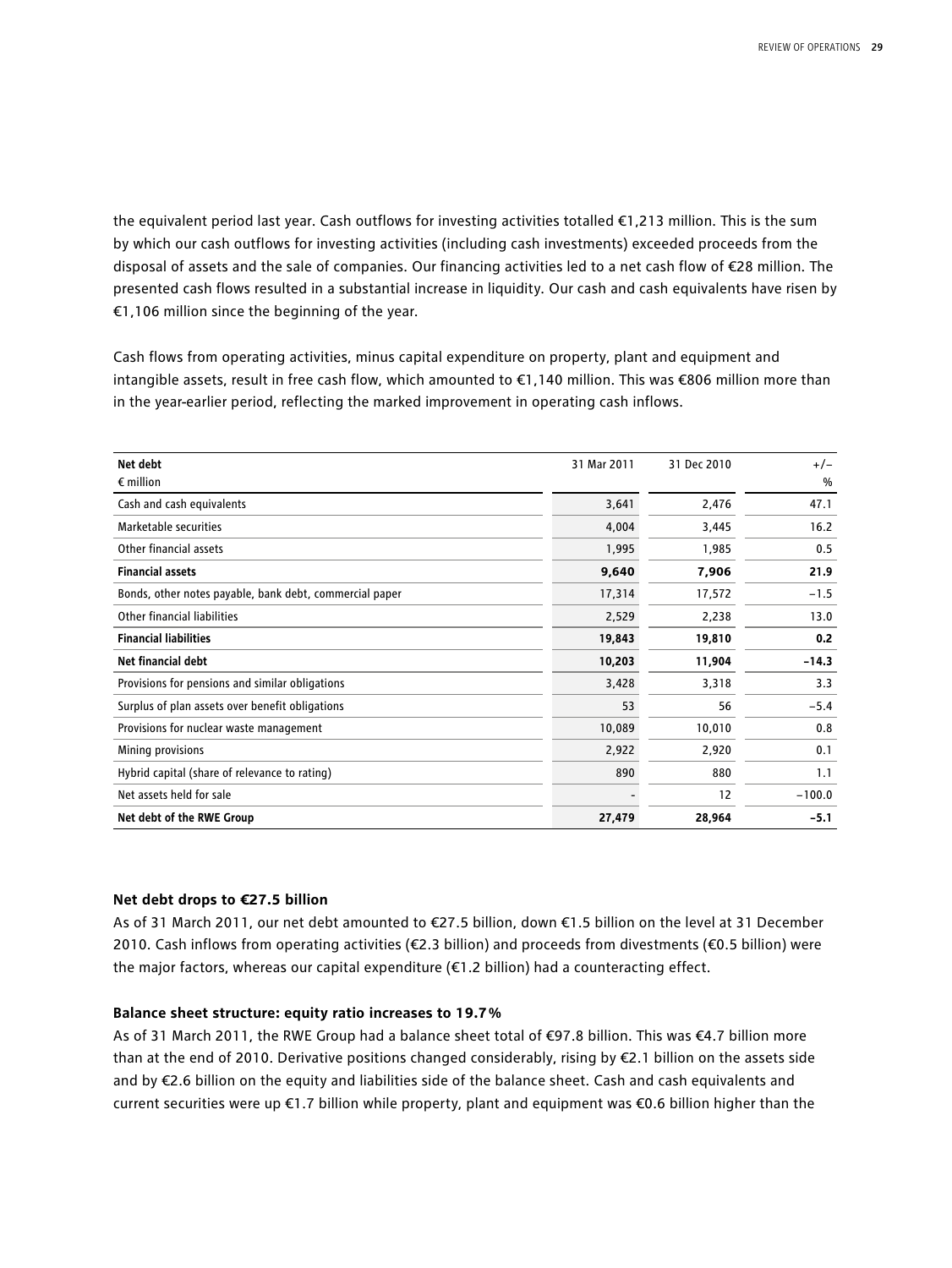levels at 31 December 2010. The RWE Group's equity advanced by €1.9 billion. As of the balance sheet date, it accounted for 19.7 % of the balance sheet total. The equity ratio thus climbed by a percentage point. Our noncurrent assets were fully covered by equity and non-current liabilities as of the balance sheet date.

| RWE Group's balance sheet structure       |                    | 31 Mar 2011 |                    |       |
|-------------------------------------------|--------------------|-------------|--------------------|-------|
|                                           | $\epsilon$ million | %           | $\epsilon$ million | %     |
| Assets                                    |                    |             |                    |       |
| Non-current assets                        | 62,167             | 63.6        | 60,465             | 65.0  |
| Intangible assets                         | 17,415             | 17.8        | 17,350             | 18.6  |
| Property, plant and equipment             | 32,864             | 33.6        | 32,237             | 34.6  |
| Current assets                            | 35,601             | 36.4        | 32,612             | 35.0  |
| Receivables and other assets <sup>1</sup> | 25,361             | 25.9        | 23,258             | 25.0  |
| Total                                     | 97,768             | 100.0       | 93,077             | 100.0 |
| <b>Equity and liabilities</b>             |                    |             |                    |       |
| Equity                                    | 19,269             | 19.7        | 17,417             | 18.7  |
| Non-current liabilities                   | 45,597             | 46.6        | 45,162             | 48.5  |
| Provisions                                | 23,712             | 24.3        | 23,485             | 25.2  |
| <b>Financial liabilities</b>              | 15,850             | 16.2        | 15,908             | 17.1  |
| <b>Current liabilities</b>                | 32,902             | 33.7        | 30,498             | 32.8  |
| Other liabilities <sup>2</sup>            | 23,247             | 23.8        | 20,881             | 22.4  |
| <b>Total</b>                              | 97,768             | 100.0       | 93,077             | 100.0 |

1 Including financial accounts receivable, trade accounts receivable and tax refund claims.

2 Including trade accounts payable and income tax liabilities.

#### **RWE creates more than 500 jobs**

As of 31 March 2011, the RWE Group employed 71,405 people, 41,244, or 58 %, of whom worked at German sites. Part-time positions were calculated in these figures on a pro-rata basis. The workforce increased by 549 employees compared to 31 December 2010. In Germany, it grew by 205 staff members. All divisions created jobs, with the exception of the United Kingdom and Trading/Gas Midstream Divisions. Consolidations only had a minor impact on the development of personnel figures. The sale of Thyssengas removed 289 staff from the RWE Group's payroll, whereas 81 employees were added through the acquisition of Georgia Biomass LLC by RWE Innogy. There were shifts of personnel between the divisions, partly because RWE AG employees were transferred to RWE Service and RWE Deutschland as reorganisation measures were implemented.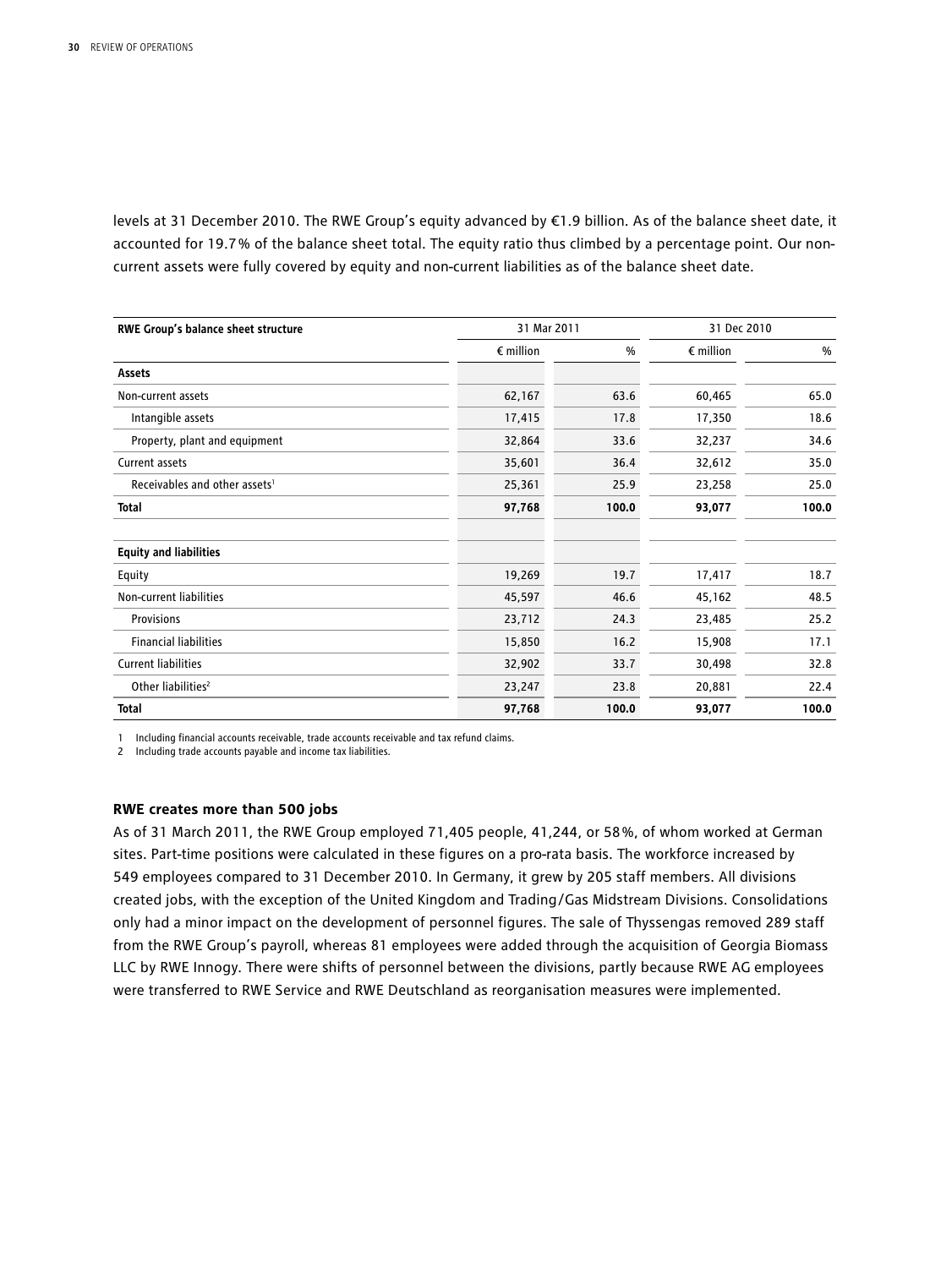| Workforce <sup>1</sup>                   | 31 Mar 2011 | 31 Dec 2010 | $+/-$  |
|------------------------------------------|-------------|-------------|--------|
|                                          |             |             | %      |
| Germany                                  | 34,663      | 34,184      | 1.4    |
| <b>Power Generation</b>                  | 15,524      | 15,409      | 0.7    |
| Sales/Distribution Networks              | 19,139      | 18,775      | 1.9    |
| Netherlands/Belgium                      | 4,130       | 3,899       | 5.9    |
| <b>United Kingdom</b>                    | 11,597      | 11,711      | $-1.0$ |
| Central Eastern and South Eastern Europe | 11,300      | 11,163      | 1.2    |
| Renewables                               | 1,353       | 1,232       | 9.8    |
| Upstream Gas & Oil                       | 1,367       | 1,363       | 0.3    |
| Trading/Gas Midstream                    | 1,494       | 1,512       | $-1.2$ |
| Other                                    | $5,501^2$   | 5,792       | $-5.0$ |
| <b>RWE Group</b>                         | 71,405      | 70,856      | 0.8    |

1 Converted to full-time positions.

2 Of which 2,313 at RWE IT and 1,552 at RWE Service.

#### **Research and development: RWE launches smart home initiative**

In the first quarter of 2011, research and development (R&D) costs amounted to €23 million (first quarter of 2010: €25 million). In addition, we capitalised €23 million in development costs (first quarter of 2010: €31 million). Our R&D activity focuses on the development of solutions for an energy supply that is gentle on the environment, reliable and affordable.

We dedicate a lot of attention to measures to improve energy efficiency. This is the purpose of smart home technology, which we started offering our German residential customers in March 2011. Smart homes are equipped with economically efficient, easy-to-operate systems used to control household appliances and heating systems. An increasing number of homeowners want to control their home lighting and heat remotely from their smartphones or PCs. Our new product 'RWE SmartHome' is a quickly installed wireless solution and is suitable for use by both homeowners and renters alike. It enables heat and electricity consumption to be reduced by more than 10%, depending on the property and usage patterns, resulting in nearly half a metric ton in  $CO<sub>2</sub>$  emission savings per year. In addition to the components already commercially available, we are working on devices and features for the system's future expansion. Development partners are Microsoft Deutschland GmbH, ELV/eQ3 AG and designaffairs GmbH.

We are also seeking to make more efficient use of energy by developing and testing a 'wind heater.' This device is an innovative electric storage heater with flexible charging times suited to take advantage of renewable energy. Traditionally, storage heaters have been charged overnight. In March, RWE Effizienz joined forces with Siemens and tekmar GmbH to initiate an R&D project addressing load management and the economic feasibility of wind heaters. Fifty customers of RWE Vertrieb AG are also participating in the trial. Results are scheduled for the end of the 2011/12 heating period.

Detailed information on our R&D activities and major projects is provided on pages 112 to 115 of RWE's 2010 Annual Report.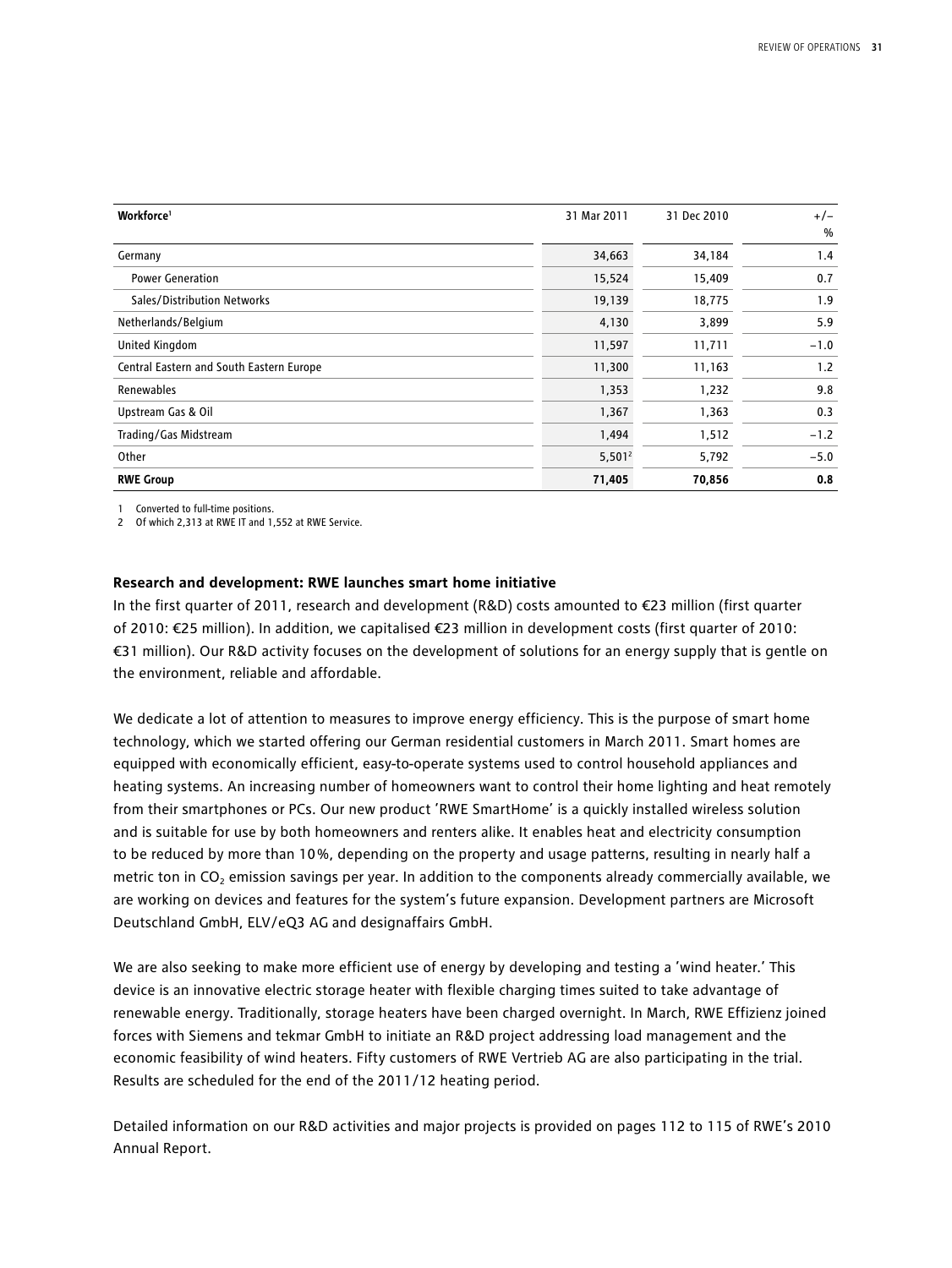## OUTLOOK FOR 2011

#### **World economy maintains course for growth**

Based on initial forecasts, global economic output will rise by more than 3 % in 2011, with China remaining the economy's engine. However, growth in that country has already slowed somewhat, as the government recently started to pursue a less expansionary monetary and fiscal policy. In the Eurozone, measures to consolidate the state budgets will dampen the upturn. The high price of oil and the events in Japan are also having negative effects. However, given the increased utilisation of industrial capacity, investing activity is likely to pick up. Economic growth in the Eurozone may exceed last year's level of 1.7 %. The economic forecast for Germany is a little more favourable. Experts believe that a gain of just over 2.5 % is possible. As a result, Germany would return to the gross domestic product achieved in 2008. In addition to exports and capital investments, consumer spending will also support the country's growth. The reasons are the encouraging employment trend and the rise in discretionary income. Prognoses for the Netherlands and Belgium are slightly more cautious, with growth anticipated at a little below 2 %. In the United Kingdom, savings programmes mandated by the state and the increase in value-added tax will probably curtail consumer spending. UK GDP is only anticipated to grow by about 1 %. Initial estimates for our core markets, i.e. Poland, the Czech Republic and Hungary indicate growth rates in excess of 2 %.

#### **Economy stimulates electricity consumption**

Energy usage will probably continue to benefit from the economy's positive effects in 2011. We expect that production growth in Germany's energy-intensive sectors will remain strong. If demand in the other consumption sectors remains stable, the need for electricity should increase marginally overall. In the United Kingdom, however, it is unlikely to surpass last year's level even if industrial production rises. This is due to progress made in the field of energy efficiency and the milder weather in the first quarter. In contrast, we expect to see a marginal increase in demand for electricity in the Netherlands. Our Central Eastern European markets may well be able to post a gain of more than 2 %. Given the economy's momentum in these countries, electricity usage will probably grow considerably in the next few years as well.

Since demand for gas is more dependent on the weather than for electricity, it is subject to greater fluctuation and is difficult to predict. Given that 2010 was colder than average, a normalisation of temperatures would curtail gas consumption, similar to the first quarter. In view of the high share of the market accounted for by heating gas in our core markets, i.e. Germany, the United Kingdom, the Netherlands and the Czech Republic, this kind of weather-related effect may overshadow any positive economic stimulus.

#### **Fuel expected to be more expensive than in 2010**

Prices on international crude oil, hard coal and natural gas markets are currently expected to be much higher than in 2010. Dynamic economic development displayed by emerging countries such as China and India was the main reason, with natural disasters including the earthquake in Japan and the persistent unrest in North Africa and the Middle East also playing a role. On 30 April 2011, a barrel of Brent crude traded at US\$125. Monthly forward prices through to the end of 2011 witnessed on that day reveal that market participants expect the average for the year as a whole to be slightly higher than US\$100. This would represent a significant jump compared to 2010 (US\$79). The rise in crude oil prices will be reflected on the Continental European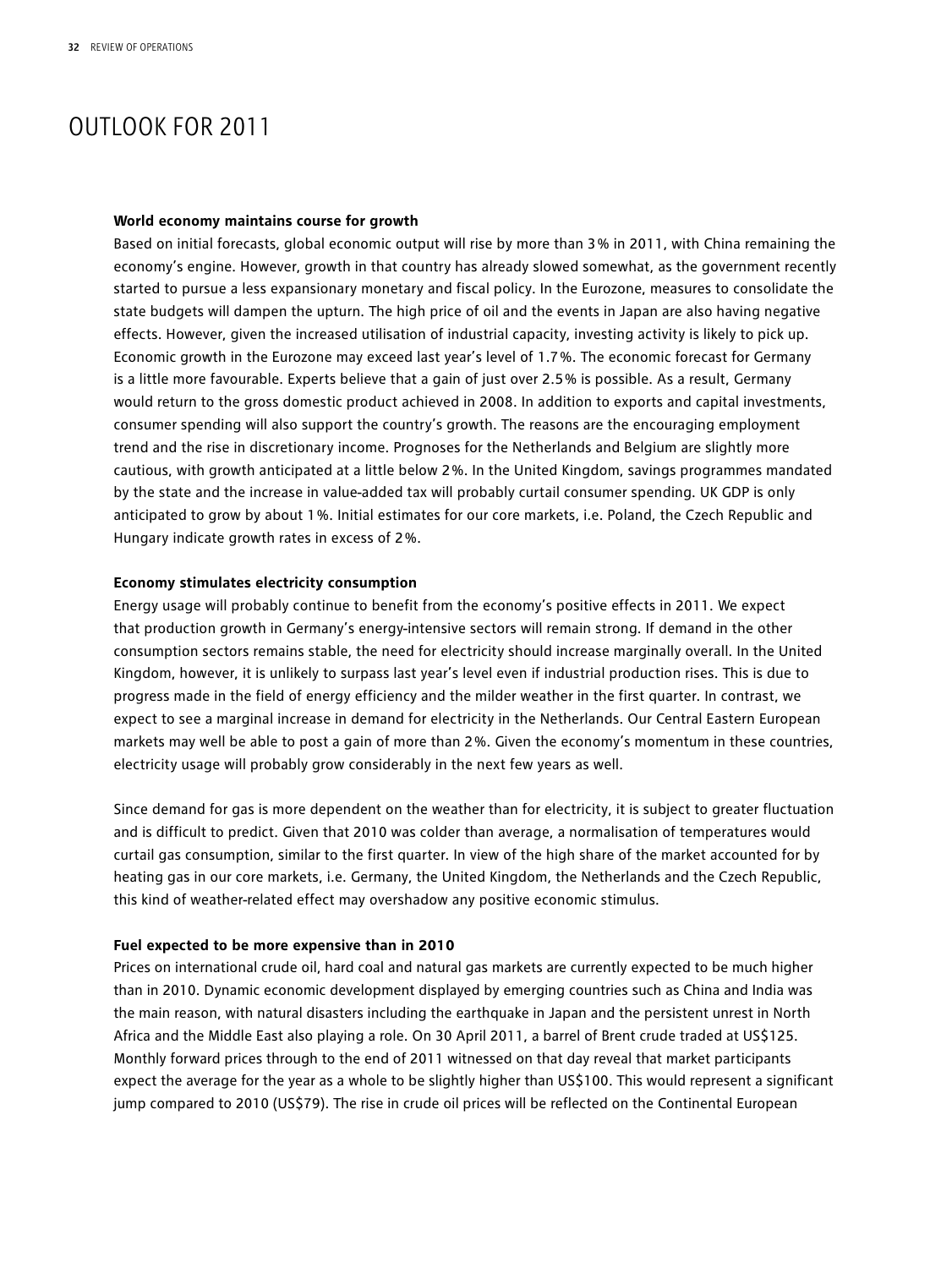gas market, resulting from the link to oil prices in numerous import agreements. However, the contracts also increasingly take developments in gas spot trading into account. Corresponding contractual revisions should dampen the rise in import prices. Gas quotations on Europe's major trading hubs have risen recently, but remain clearly below the price of oil-indexed supply agreements due to the ample supply of gas. Market signals indicate that this situation may persist for the rest of the year. The development of thermal hard coal was as follows: at the end of April, a metric ton cost US\$128 (including freight and insurance) in Rotterdam spot trading. A similar figure is expected for the year as a whole, which would represent a significant increase over 2010 (US\$93). In European trading of CO<sub>2</sub> emission allowances, prices have risen somewhat since January. Their development is likely to depend greatly on the course set by the German government with respect to the continued use of nuclear energy.

#### **Realised electricity price lower year on year**

The rise in fuel prices and the German nuclear moratorium have already caused electricity quotations on wholesale markets to increase. Spot and forward prices will probably also be higher than in 2010 for the year as a whole. But this will only have a minor effect on our earnings in 2011, as we have sold forward nearly all of our generation for this year. The price we realised for our German production was below the comparable figure of €67 per MWh for 2010. Part of our generation for the years ahead has also already been placed on the market. In Germany, this applies to over 70 % of production for 2012 and over 20 % for 2013 (as of 31 March 2011). With respect to forward sales, we generally purchase or hedge the price of the fuel and emission allowances required to generate the electricity when we enter into the supply contracts.

#### **Forecast for 2011: revenue lower year on year**

From our current point of view, our external Group revenue is expected to be down on 2010. The main reason is that we anticipate that we will have to switch the accounting treatment of our electricity transmission system operator, Amprion, over the course of the year to the equity method. Should certain EU unbundling regulations be translated into German law in 2011, we would no longer be able to exert entrepreneurial control over the company. Pursuant to IFRS, this is a prerequisite for full consolidation. Companies stated at equity are not considered in external revenue, but they are factored into EBITDA and the operating result based on their income after tax.

#### **Significant drop in earnings expected**

In the current financial year, the difficult economic and political framework conditions will have a significant impact on our earnings. As mentioned earlier, due to the market environment, we sold our electricity production for this year at less favourable conditions than for 2010. On top of that, we will be faced with the burdens imposed by Germany's new nuclear fuel tax and the nuclear moratorium ordered by the government. Charges in the gas midstream business will again be higher year on year. In some cases, we still have to pay much more to purchase gas based on oil-indexed contracts than we can realise when selling it on. Positive effects on earnings from ongoing contract renegotiations with our gas suppliers are expected to be felt no earlier than 2012.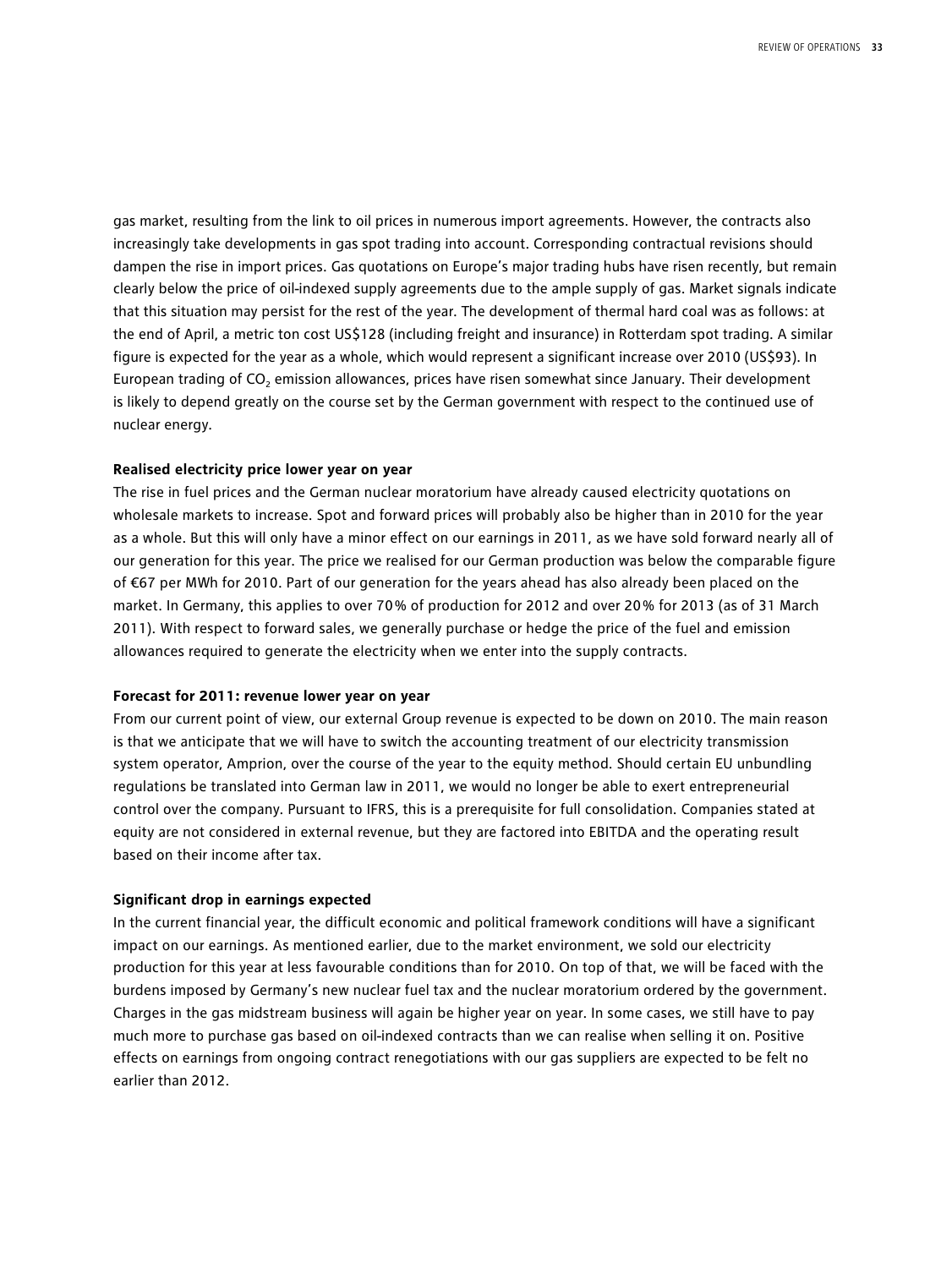| Outlook for 2011<br>$\epsilon$ million   | 2010   | 2011 forecast vs. 2010            | Change vs. prior<br>forecast |
|------------------------------------------|--------|-----------------------------------|------------------------------|
| External revenue                         | 53,320 | Below previous year               |                              |
| <b>EBITDA</b>                            | 10,256 | Approx. -15%                      |                              |
| Operating result                         | 7,681  | Approx. -20%                      |                              |
| Germany                                  | 5,575  | Significantly below previous year |                              |
| <b>Power Generation</b>                  | 4,000  | Significantly below previous year |                              |
| Sales/Distribution Networks              | 1,575  | Below previous year               |                              |
| Netherlands/Belgium                      | 391    | Significantly below previous year |                              |
| United Kingdom                           | 272    | Above previous year               |                              |
| Central Eastern and South Eastern Europe | 1,173  | Significantly below previous year |                              |
| Renewables                               | 72     | Significantly above previous year |                              |
| Upstream Gas & Oil                       | 305    | Significantly above previous year |                              |
| Trading/Gas Midstream                    | $-21$  | Significantly below previous year |                              |
| Recurrent net income                     | 3,752  | Approx. $-30\%$                   |                              |

For the time being, we maintain the earnings forecast we issued in February 2011 despite the nuclear moratorium. Pending political decisions concerning the future of nuclear energy in Germany will reveal whether we will have to face additional burdens in 2011 and if so, to what extent. It has been impossible to predict them so far. Therefore, for the time being, we still anticipate that the RWE Group's EBITDA will close some 15 % down on last year's level. The operating result is expected to decline by approximately 20 %. Our forecast for recurrent net income is a decrease of about 30 %.

• Germany: From our current perspective, the division's operating result is expected to decline significantly.

Power Generation: The earnings drop predicted for the Germany Division will largely come from RWE Power. We have already sold forward nearly all of our German generation for the current year. The average realised price is lower than the €67 per MWh recorded in 2010. The new nuclear fuel tax will also lead to earnings shortfalls. The nuclear moratorium will curtail earnings by up to €200 million. We had already sold forward the Biblis generation which will now not be available due to the moratorium, and must now meet our obligations through more expensive in-house generation or purchases on the electricity market where prices have just risen. We expect to see positive effects compared to 2010 in relation to nuclear provisions.

Sales/Distribution Networks: We also expect this business area to close with lower earnings. If weather conditions normalise, our earnings in the gas sales business will fall short of last year's high level. In addition, we anticipate that expenses incurred to improve network infrastructure will be higher. This will be contrasted by our declining refunds of excess fees (see commentary on page 23).

• Netherlands/Belgium: The operating result posted by this division will close the year significantly down on last year's good result. This is primarily because we transferred parts of Essent's gas midstream activities to the Trading/Gas Midstream Division with effect from 1 January 2011. In 2010, these had recorded strong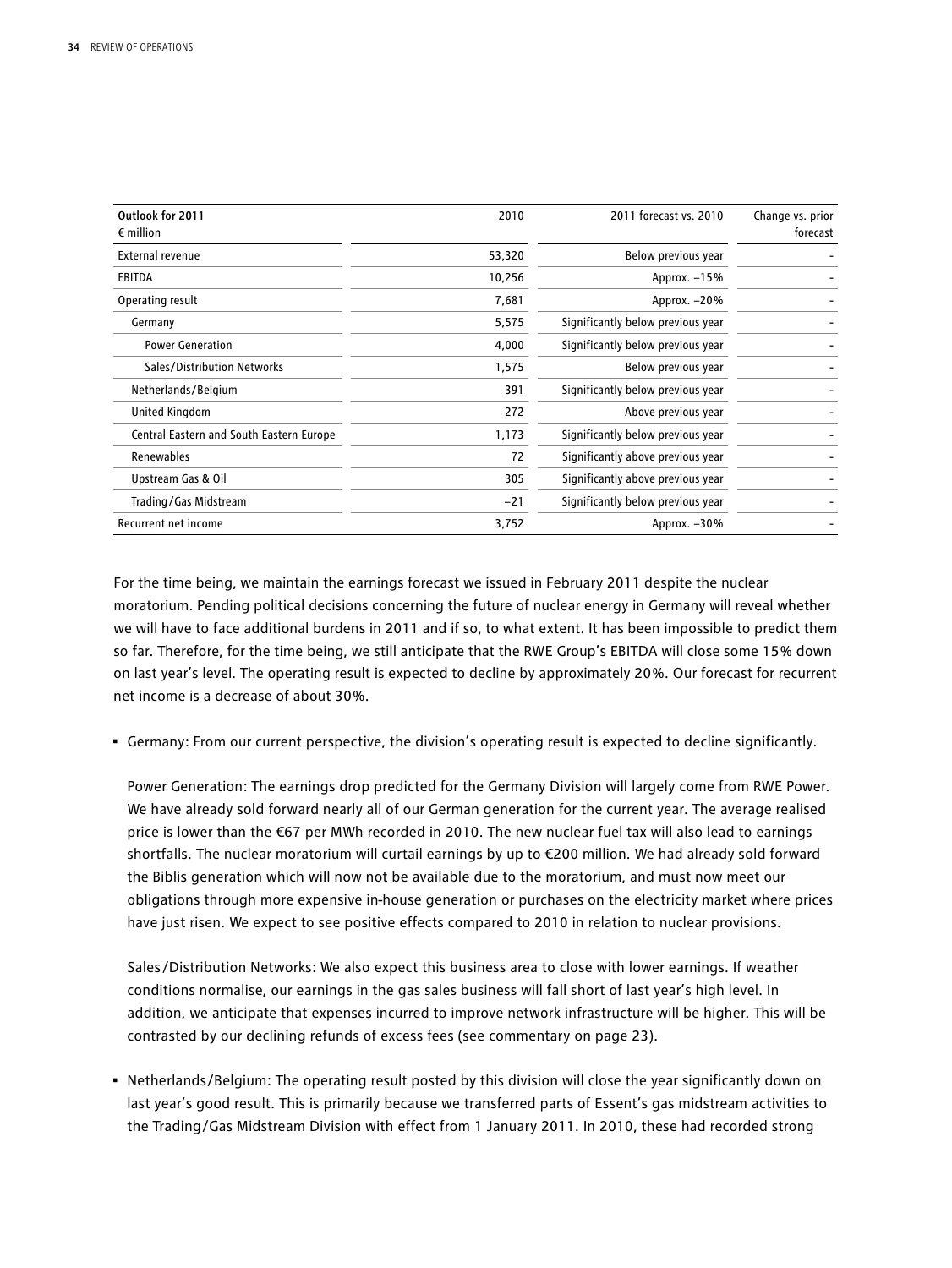earnings, in part due to the cold weather. Essent's electricity generation is also expected to make a smaller contribution to earnings, as we anticipate that the margins of our Dutch gas and hard coal-fired power plants will shrink. In contrast, cost reductions in the fields of IT and HR among others as well as efficiency enhancements will have a positive impact.

- United Kingdom: We expect this division to grow its operating result, in part driven by extensive measures taken to improve efficiency. Furthermore, we believe that margins in the supply business will recover. RWE npower raised residential electricity and gas tariffs by an average of 5.1 % with effect from 4 January 2011. Conversely, network usage fees are likely to rise. In addition, we expect to incur higher expenses for measures to promote energy savings in households. UK utilities are obliged to do this within the scope of government programmes. Earnings in the generation business are likely to deteriorate again, although the new gas-fired power plant at Staythorpe will contribute to our electricity production for a full year for the first time. Due to the current difficult market conditions in the UK, the margins of our hard coal and gas-fired power plants will be lower than in 2010.
- Central Eastern and South Eastern Europe: From our current perspective, the operating result of this division is likely to be much lower than the good figure posted last year. Margins in the Czech gas supply business are expected to deteriorate. The earnings contribution by the Hungarian electricity business is also anticipated to be smaller than in 2010. However, we predict that in Poland, we will benefit from improved electricity network margins.
- Renewables: The progressive expansion of RWE Innogy's renewable generation portfolio will add to revenue, thus contributing to a significant improvement in the operating result. Despite the low wind levels in the first quarter, we expect higher wind levels throughout 2011, meaning that our wind turbines will be used much more than in 2010. Higher wholesale electricity prices are also likely to have a positive impact on earnings. A counteracting effect will come from ongoing and planned investment projects causing substantial run-up costs.
- Upstream Gas&Oil: RWE Dea's operating result should improve significantly, as we anticipate being able to realise higher oil and gas prices. Furthermore, we expect that growth in oil production volume and a reduction in exploration costs will have a positive impact. However, production costs will be higher than in 2010. The rise in the operating result will also be curtailed by the increase in royalties on our German gas production.
- Trading/Gas Midstream: We expect this division to close the year with an operating loss, which will be much more significant than in 2010 (€21 million). This is due to burdens in the gas midstream business. As explained earlier, since 2009, in some cases oil-indexed gas purchase prices have been much higher than the sale prices realisable on the market. The resulting effects on earnings will be even more substantial in 2011. We are renegotiating our procurement contracts with our gas suppliers, the outcome of which will have a significant influence on medium-term earnings. However, most of these decisions will probably not be taken until 2012 or 2013 and therefore will not provide relief this year. We expect that earnings generated by the trading activities of RWE Supply&Trading will also decline.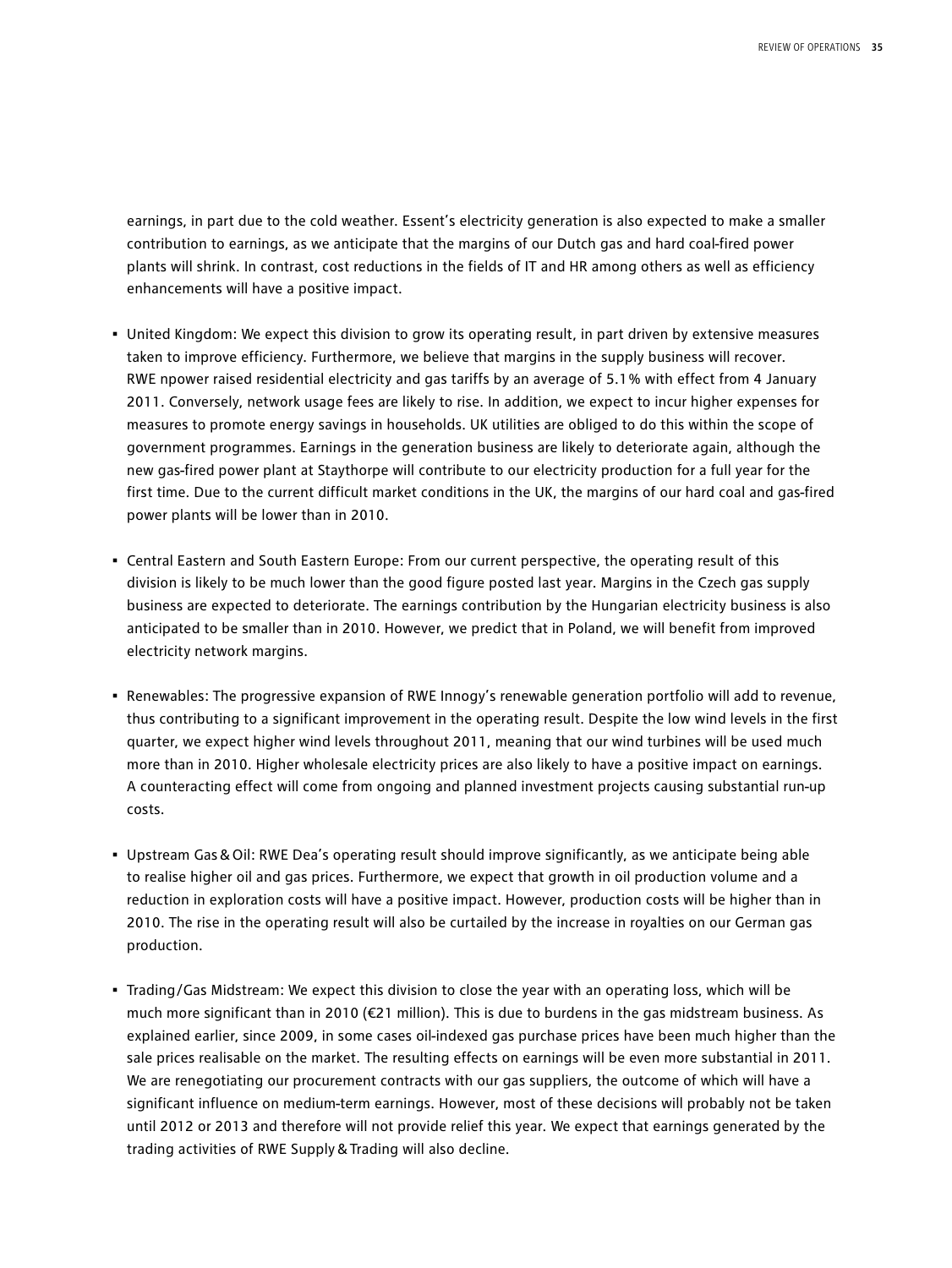#### **Payout ratio of 50 % to 60 %**

Our dividend proposal for fiscal 2011 will be in line with our usual payout ratio of 50 % to 60 %. The basis for calculating the dividend is recurrent net income. As set out earlier, we expect the latter to decline by approximately 30 %. Our dividend will therefore be lower than the one for 2010.

#### **Capex of more than €7 billion planned**

Our capital expenditure on property, plant and equipment in 2011 will amount to between €7.0 billion and €7.5 billion. This would clearly exceed the record figure of €6.4 billion posted in 2010. We plan to increase spending above all in the Renewables, Central Eastern and South Eastern Europe, Germany and Upstream Gas&Oil Divisions. As before, the focus of our investing activity in 2011 will be the construction of highly efficient fossil fuel-fired power plants, the enlargement of our renewable generation base, the modernisation of network infrastructure and the development of oil and gas fields.

#### **Leverage factor: upper limit likely to be exceeded**

Our net debt, which amounted to €29.0 billion at the end of 2010, is expected to increase due to our comprehensive investment programme. We expect a rise in the order of €1 billion. This and the earnings trend presented above will cause the leverage factor, which reflects the ratio of net debt to EBITDA, to increase considerably. It will probably exceed the upper limit of 3.0 to which we are orientating ourselves. We intend to return the leverage factor closer to this limit over the medium term.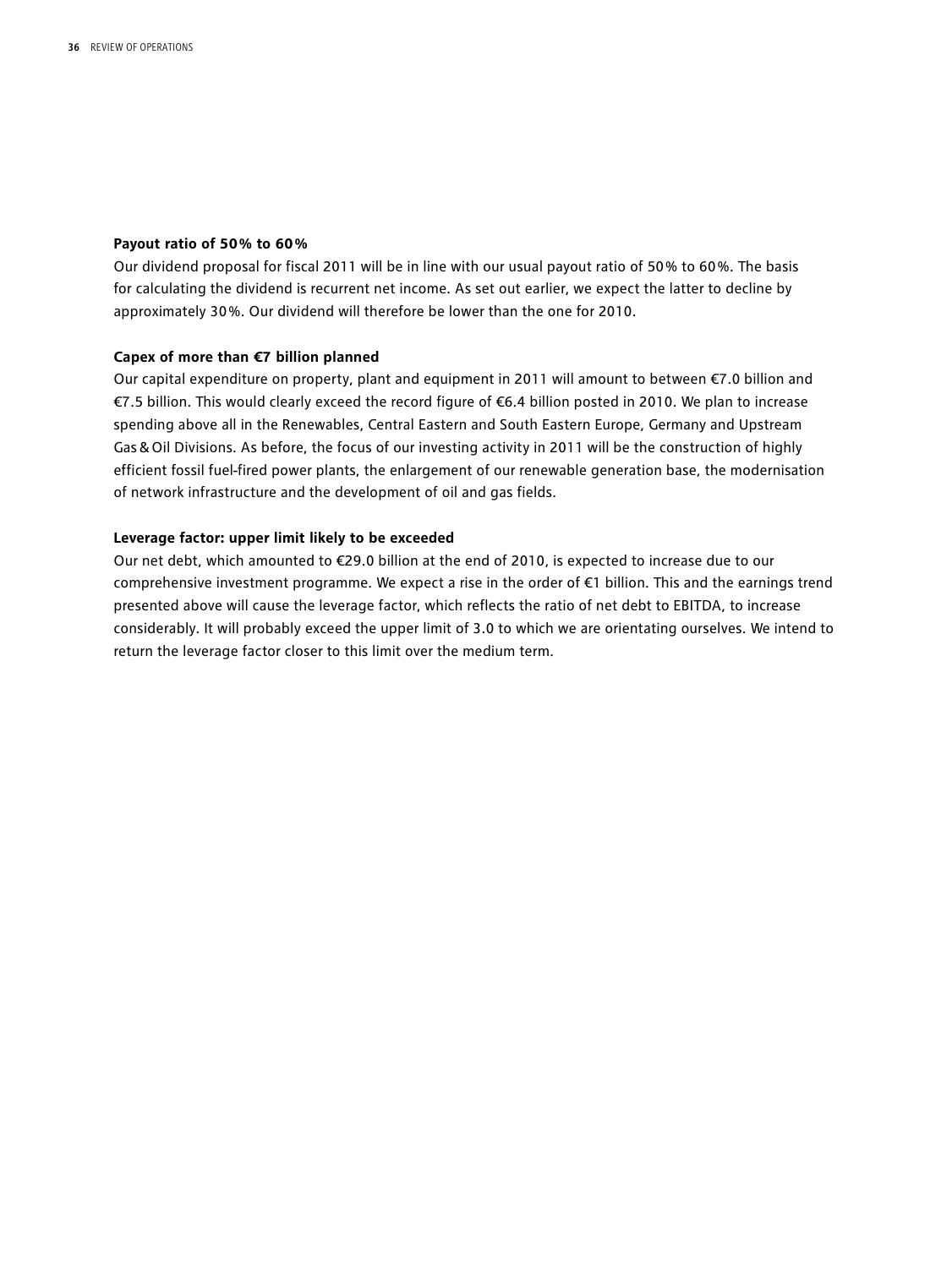## DEVELOPMENT OF RISKS AND OPPORTUNITIES

#### **Systematic risk management more important than ever**

Traditionally, the energy sector is considered to be a crisis-proof industry. Nevertheless, sector-specific risks have recently experienced a big rise. Uncertain political framework conditions, changing market structures and volatile electricity and fuel prices bring entrepreneurial challenges, making professional risk management more important than ever. To us, the systematic recording, assessment and control of risks is a key element of good business management. It is equally important to identify and take advantage of opportunities. We have reported on the organisation and processes of our risk management, the organisational units entrusted with it, and measures taken to control and monitor major risks in detail on pages 116 to 126 of our 2010 Annual Report.

#### **Overall assessment of the risk and opportunity situation by executive management**

As an energy company, RWE is especially dependent on reliable political framework conditions in the energy sector. However, these have recently become more and more uncertain, as evidenced by the introduction of the German nuclear fuel tax last year and the three-month moratorium on Germany's older nuclear power plants following the events at Fukushima. On top of this, state budgetary deficits are increasing the pressure on governments in many European countries to impose new burdens on companies such as energy utilities, which are bound to certain locations.

Since the events at Fukushima, the future of nuclear energy in Germany has become uncertain. The government and the opposition have developed various scenarios for an accelerated phase-out. It is still too early to assess the economic effects they may have on RWE. There may be a significant impact on the Group's long-term earning trend depending on the speed of the phase-out and the framework conditions under which nuclear power stations are allowed to continue operating.

Our upstream business is also exposed to political risks, most recently due to the national uprisings in North Africa and the Middle East. However, the political situation in Egypt, the focal point of our ongoing activities in the region, has already calmed. All of our projects in Libya and Algeria are still in the development phase. The risks we have identified in connection with our capital expenditure so far are limited, as most of them have been hedged against political risks through investment guarantees issued by the German government.

In addition to political framework conditions, the development of supply and demand on electricity and gas markets affects our earning power in particular. Cyclical influences as well as changes in market structure come to bear in this respect. For instance, the continued rise in the number of wind turbines and solar panels is crowding out conventional generation. Changes in the price of fuel and CO<sub>2</sub> certificates can have a substantial impact on earnings if electricity prices do not move accordingly. This gives rise to risks and opportunities. As set out earlier, we sell most of our electricity forward early on, while hedging the price of the fuel and emission certificates needed to generate it. Risks arise in the gas midstream business, because we purchase some of our gas on the basis of long-term contracts linked to the price of oil and the market price of gas has been decoupled from that of oil since the middle of 2009. Consequently, the price of parts of the gas we buy is higher than the price we can realise when we sell it on. To obtain better purchasing conditions, we entered into contract renegotiations with our gas suppliers. Their outcome will have a major influence on our medium-term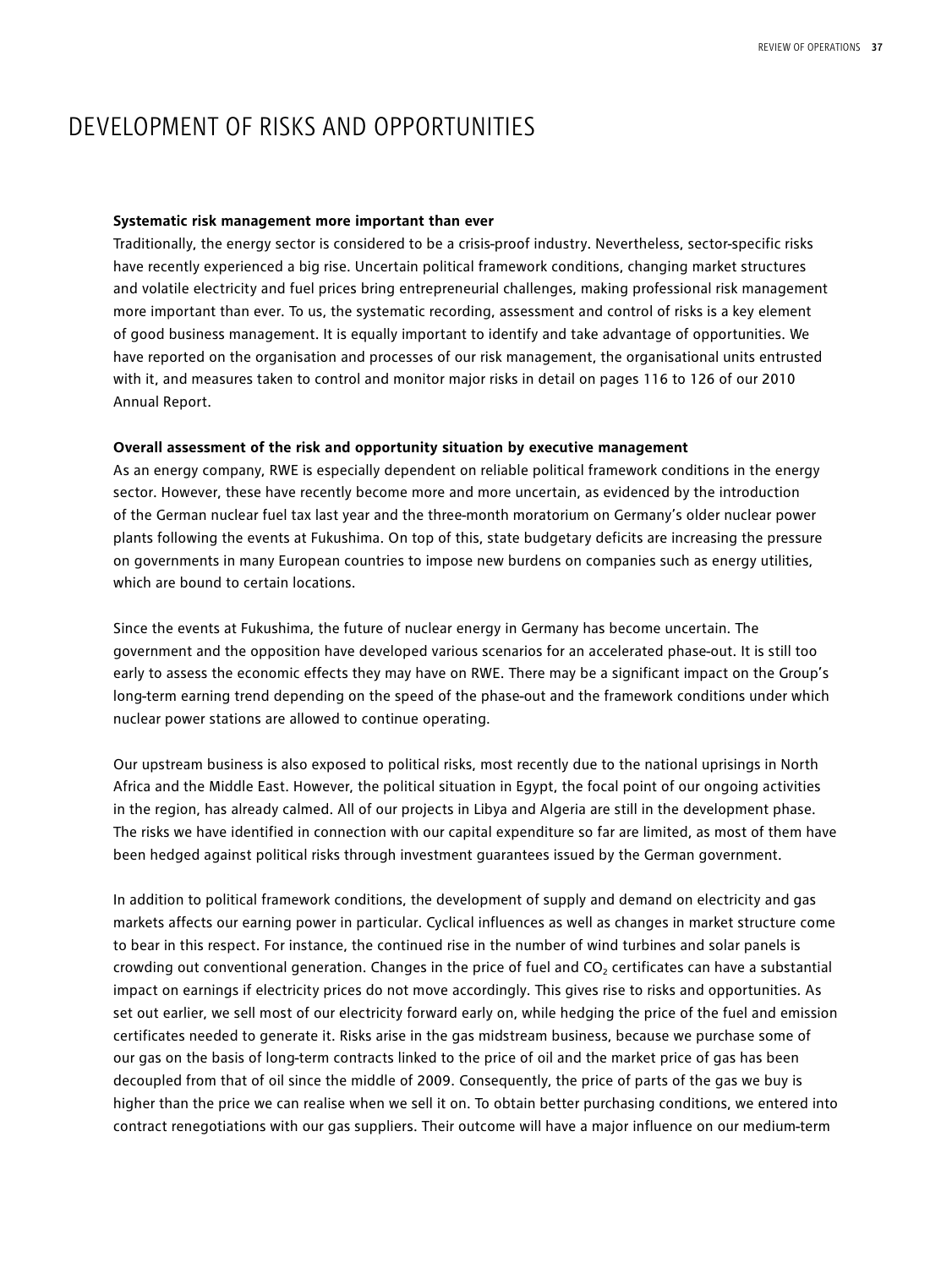earnings. The risk arising from this is that the outcomes of the price reviews may fall short of our expectations, contrasted by the chance that we may succeed in obtaining more favourable conditions than assumed.

Despite this and other imponderables, there are no identifiable risks that jeopardise the continued operation of RWE AG or the RWE Group.

#### **Current key Value at Risk figures**

We control and monitor risks arising from the volatility of commodity prices and financial risks (foreign currency risks, interest rate risks and risks in connection with investments in securities) using indicators such as the Value at Risk (VaR) among other things. The VaR specifies the maximum loss from a risk position not exceeded with a given probability over a given period of time. The VaR figures within the RWE Group are generally based on a confidence interval of 95 %. The assumed holding period for a position is one day. This means that, with a probability of 95 %, the maximum daily loss does not exceed the VaR.

The central risk controlling parameter for commodity positions is the Global VaR, which is related to the trading business of RWE Supply&Trading and may not exceed €40 million. It averaged €12 million in the first quarter of 2011; its maximum daily value was €17 million.

As regards interest risks, we differentiate between two categories. On the one hand, rises in interest rates can lead to reductions in the price of securities we hold. This primarily relates to fixed-interest bonds. On the other hand, interest rate increases also cause our financing costs to rise. The VaR for our securities price risk in the period under review averaged €6 million. We measure the sensitivity of the interest expense with respect to rises in market interest rates using the Cash Flow at Risk. We apply a confidence level of 95 % and a holding period of one year. The Cash Flow at Risk in the first quarter averaged €15 million.

The securities we hold in our portfolio include shares. In the period under review, the VaR for the risk associated with changes in share prices averaged €8 million. The VaR for our foreign currency position was less than €1 million.

#### **Forward-looking statements**

This report contains forward-looking statements regarding the future development of the RWE Group and its companies as well as economic and political developments. These statements are assessments that we have made based on information available to us at the time this document was prepared. In the event that the underlying assumptions do not materialise or additional risks arise, actual performance can deviate from the performance expected at present. Therefore, we cannot assume responsibility for the correctness of these statements.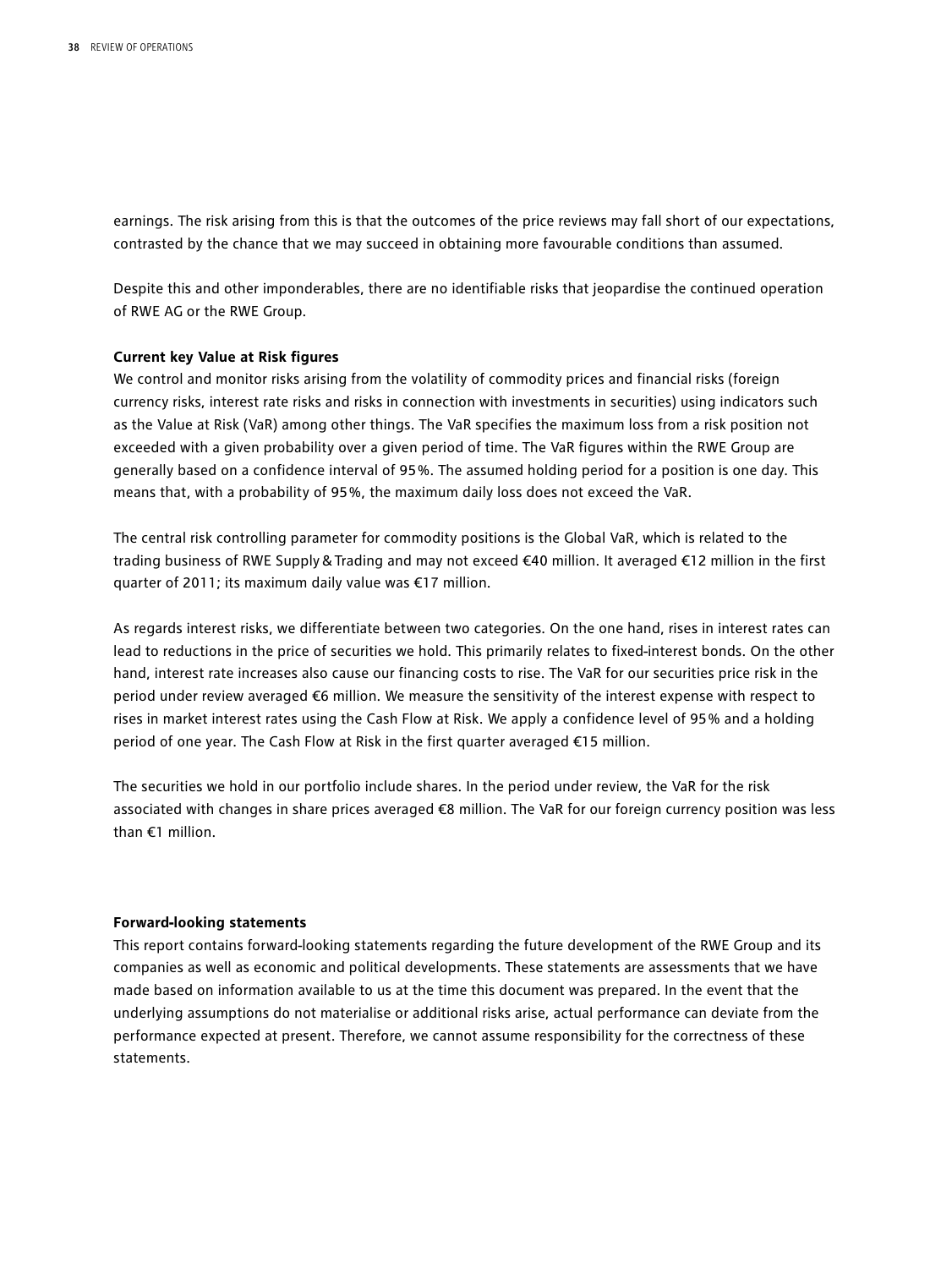## CONSOLIDATED FINANCIAL STATEMENTS (CONDENSED)

## Income statement

|                                                                           | Jan - Mar | Jan - Mar |
|---------------------------------------------------------------------------|-----------|-----------|
| $\epsilon$ million                                                        | 2011      | 2010      |
| Revenue (including natural gas tax/electricity tax)                       | 15,754    | 15,267    |
| Natural gas tax/electricity tax                                           | $-868$    | $-744$    |
| Revenue                                                                   | 14,886    | 14,523    |
| Changes in finished goods and work in progress/other own work capitalised | 49        | 53        |
| Cost of materials                                                         | $-9,902$  | $-9,366$  |
| Staff costs                                                               | $-1,221$  | $-1,252$  |
| Depreciation, amortisation, and impairment losses                         | $-664$    | $-651$    |
| Other operating income                                                    | $-329$    | $-655$    |
| Income from operating activities                                          | 2,819     | 2,652     |
| Income from investments accounted for using the equity method             | 134       | 81        |
| Other income from investments                                             | 83        | 10        |
| Financial income                                                          | 194       | 470       |
| Finance costs                                                             | $-566$    | $-872$    |
| Income before tax                                                         | 2,664     | 2,341     |
| Taxes on income                                                           | $-726$    | $-667$    |
| Income                                                                    | 1,938     | 1,674     |
| of which: minority interest                                               | 104       | 117       |
| of which: RWE AG hybrid capital investors' interest                       | 15        |           |
| of which: net income/income attributable to RWE AG shareholders           | 1,819     | 1,557     |
| Basic and diluted earnings per common and preferred share in €            | 3.41      | 2.92      |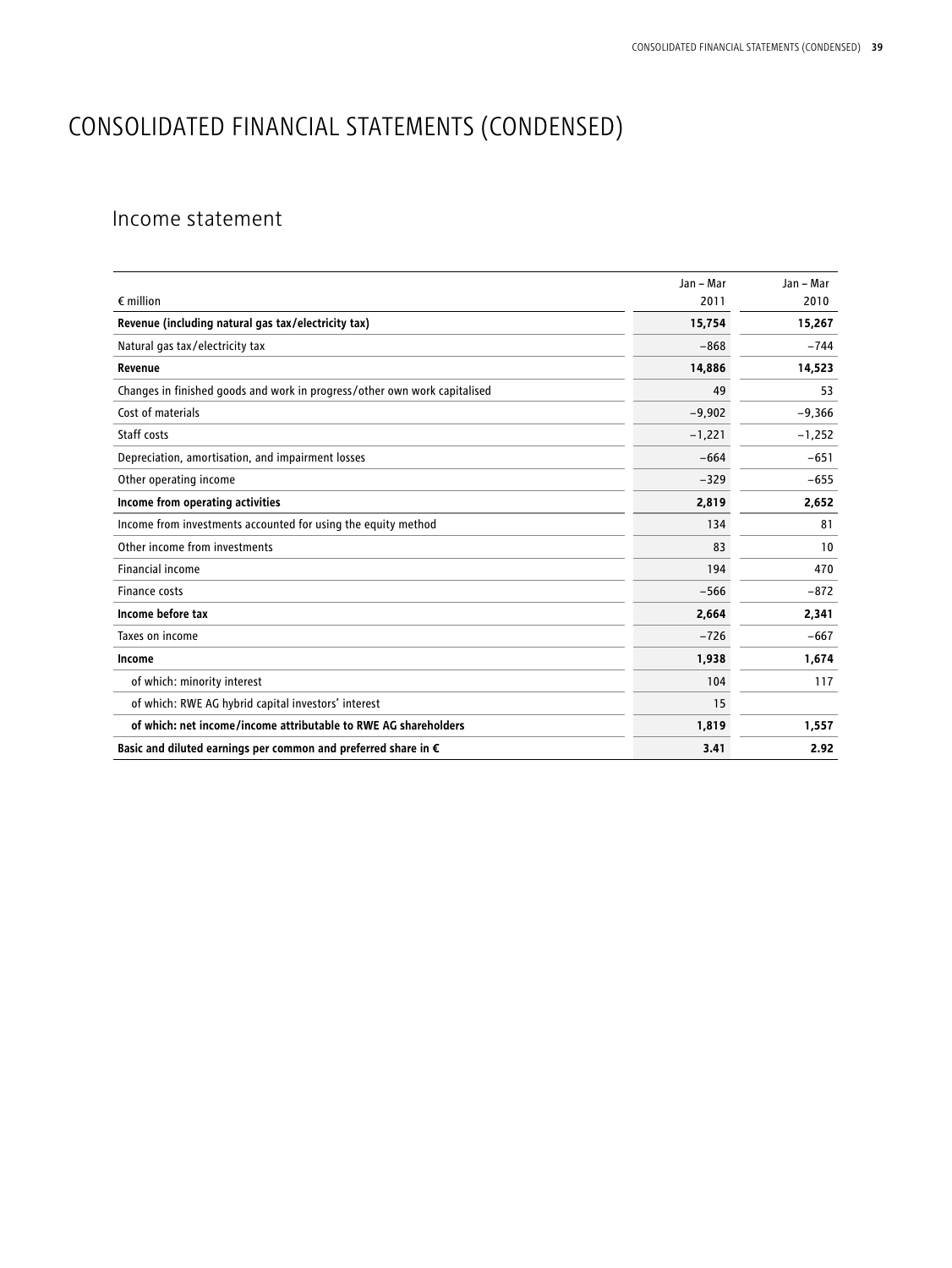## Statement of recognised income and  $expenses<sup>1</sup>$

|                                                                                     | Jan - Mar | Jan - Mar |
|-------------------------------------------------------------------------------------|-----------|-----------|
| $\epsilon$ million                                                                  | 2011      | 2010      |
| Income                                                                              | 1,938     | 1,674     |
| Currency translation adjustment                                                     | 101       | 231       |
| Fair valuation of financial instruments available for sale                          | $-58$     | 12        |
| Fair valuation of financial instruments used for hedging purposes                   | 36        | 49        |
| Other comprehensive income of investments accounted                                 |           |           |
| for using the equity method (pro rata)                                              | 2         | $-2$      |
| Actuarial gains and losses of defined benefit pension plans and similar obligations | $-92$     | 81        |
| Other comprehensive income                                                          | $-11$     | 371       |
| <b>Total comprehensive income</b>                                                   | 1,927     | 2,045     |
| of which: attributable to RWE AG shareholders                                       | (1, 781)  | (1,920)   |
| of which: attributable to RWE AG hybrid capital investors                           | (15)      |           |
| of which: attributable to minority interests                                        | (131)     | (125)     |

1 Figures stated after taxes.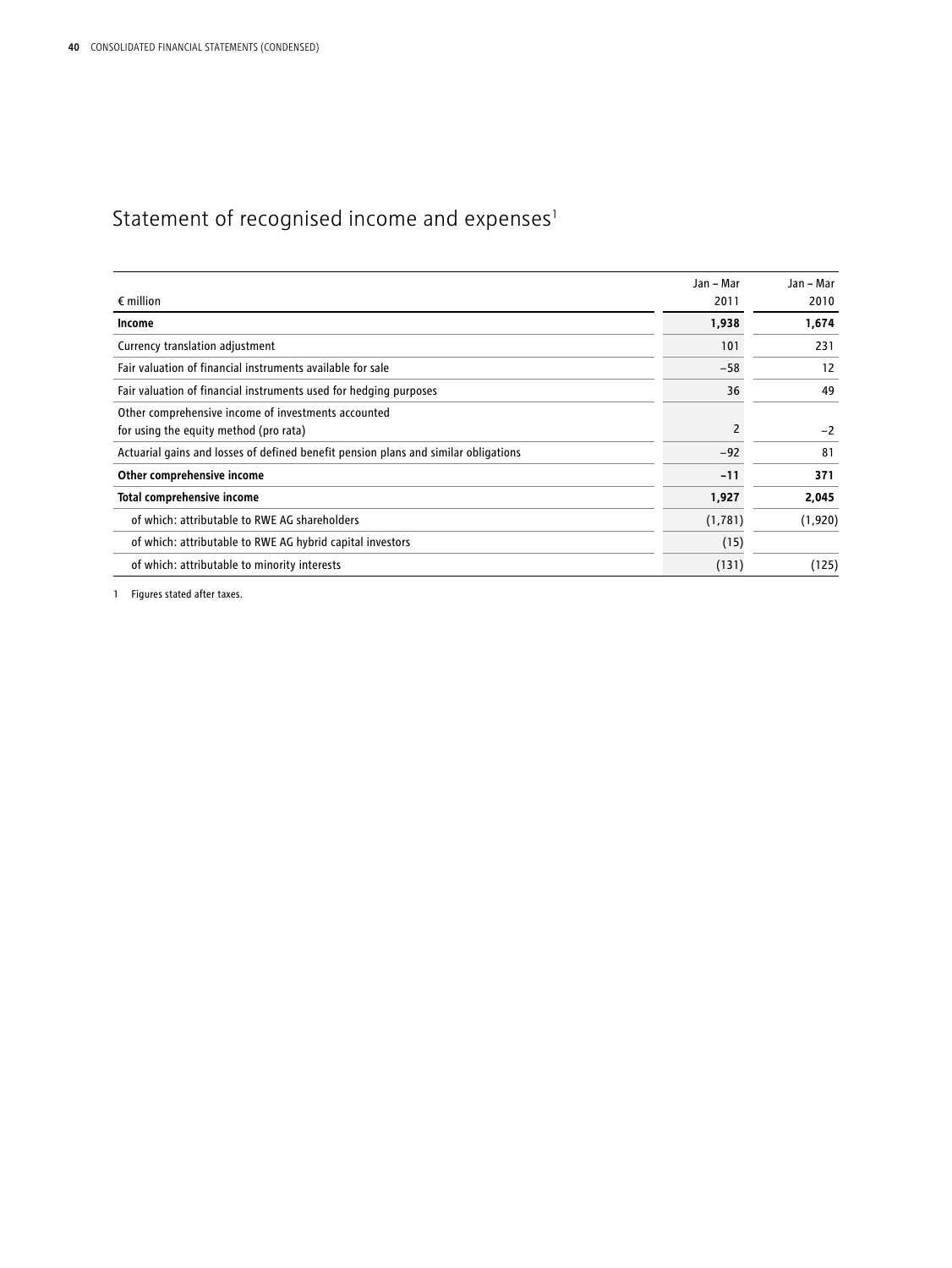## Balance sheet

| Assets                                            | 31 Mar 2011 | 31 Dec 2010 |
|---------------------------------------------------|-------------|-------------|
| $\epsilon$ million                                |             |             |
| Non-current assets                                |             |             |
| Intangible assets                                 | 17,415      | 17,350      |
| Property, plant and equipment                     | 32,864      | 32,237      |
| Investment property                               | 152         | 162         |
| Investments accounted for using the equity method | 3,788       | 3,694       |
| Other non-current financial assets                | 794         | 750         |
| Receivables and other assets                      | 4,824       | 3,881       |
| Deferred taxes                                    | 2,330       | 2,391       |
|                                                   | 62,167      | 60,465      |
| <b>Current assets</b>                             |             |             |
| Inventories                                       | 2,917       | 3,293       |
| Trade accounts receivable                         | 10,665      | 9,485       |
| Receivables and other assets                      | 14,696      | 13,773      |
| Marketable securities                             | 3,682       | 3,196       |
| Cash and cash equivalents                         | 3,641       | 2,476       |
| Assets held for sale                              |             | 389         |
|                                                   | 35,601      | 32,612      |
|                                                   | 97,768      | 93,077      |
|                                                   |             |             |
|                                                   |             |             |
| <b>Equity and liabilities</b>                     | 31 Mar 2011 | 31 Dec 2010 |
| $\epsilon$ million                                |             |             |
| <b>Equity</b>                                     |             |             |
| RWE AG shareholders' interest                     | 16,354      | 14,574      |
| RWE AG hybrid capital investors' interest         | 1,779       | 1,759       |
| Minority interest                                 | 1,136       | 1,084       |
|                                                   | 19,269      | 17,417      |
| <b>Non-current liabilities</b>                    |             |             |
| Provisions                                        | 23,712      | 23,485      |
| <b>Financial liabilities</b>                      | 15,850      | 15,908      |
| <b>Other liabilities</b>                          | 3,791       | 3,584       |
| Deferred taxes                                    | 2,244       | 2,185       |
|                                                   | 45,597      | 45,162      |
| <b>Current liabilities</b>                        |             |             |
| Provisions                                        | 5,662       | 5,572       |
| <b>Financial liabilities</b>                      | 3,993       | 3,902       |
| Trade accounts payable                            | 8,351       | 8,415       |
| Other liabilities                                 | 14,896      | 12,466      |
| Liabilities held for sale                         |             | 143         |
|                                                   | 32,902      | 30,498      |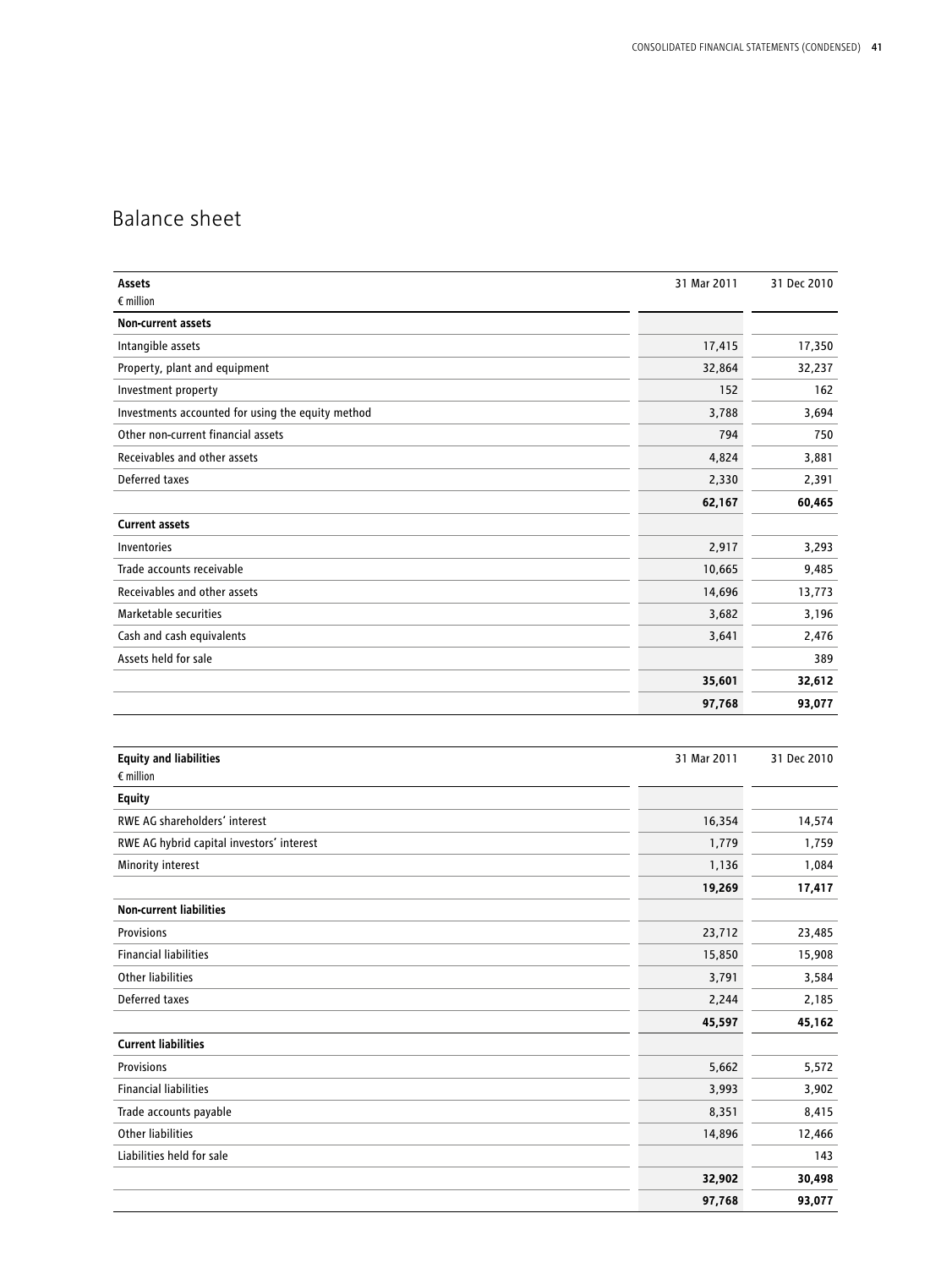## Cash flow statement

|                                                                                                      | Jan - Mar | Jan - Mar |
|------------------------------------------------------------------------------------------------------|-----------|-----------|
| $\epsilon$ million                                                                                   | 2011      | 2010      |
| Income                                                                                               | 1,938     | 1,674     |
| Depreciation, amortisation, impairment losses/write-backs                                            | 652       | 651       |
| Changes in provisions                                                                                | 65        | $-120$    |
| Deferred taxes/non-cash income and expenses/income from disposal                                     |           |           |
| of non-current assets and marketable securities                                                      | 416       | 157       |
| Changes in working capital                                                                           | $-787$    | $-853$    |
| Cash flows from operating activities                                                                 | 2,284     | 1,509     |
| Capital expenditure on non-current assets/acquisitions                                               | $-1,179$  | $-1,191$  |
| Proceeds from disposal of assets/divestitures                                                        | 518       | 49        |
| Changes in marketable securities and cash investments                                                | $-552$    | $-285$    |
| Cash flows from investing activities                                                                 | $-1,213$  | $-1,427$  |
| Cash flows from financing activities                                                                 | 28        | 666       |
| Net cash change in cash and cash equivalents                                                         | 1,099     | 748       |
| Effects of changes in foreign exchange rates and other changes on cash and cash equivalents          | 7         | 10        |
| Net change in cash and cash equivalents <sup>1</sup>                                                 | 1,106     | 758       |
| Cash and cash equivalents at beginning of the reporting period                                       | 2,535     | 3,074     |
| of which: reported as "Assets held for sale"                                                         | $-59$     |           |
| Cash and cash equivalents at beginning of the reporting period as per the consolidated balance sheet | 2,476     | 3,074     |
| Cash and cash equivalents at end of the reporting period as per the consolidated balance sheet       | 3,641     | 3,832     |

1 Of which -€59 million are changes due to the cash and cash equivalents reported as "Assets held for sale" as of 31 December 2010.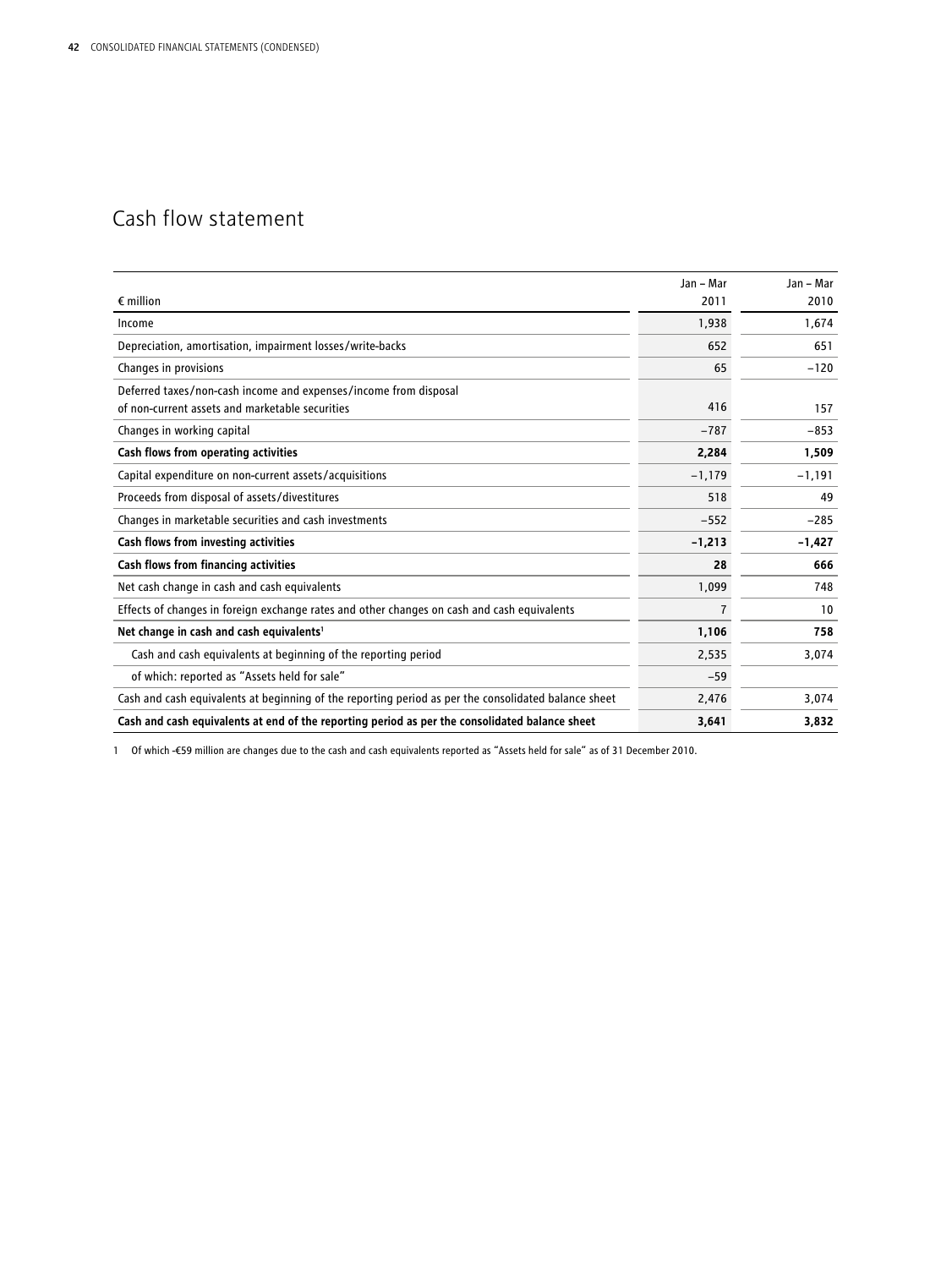## Statement of changes in equity

| $\epsilon$ million            | Subscribed<br>capital and<br>additional<br>paid-in<br>capital of<br><b>RWE AG</b> | Retained<br>earnings and<br>distributable<br>profit | Own shares | Accumulated<br>other com-<br>prehensive<br>income | <b>RWE AG</b><br>share-<br>holders'<br>interest | <b>RWE AG</b><br>hybrid<br>investors'<br>interest | Minority<br>interest | <b>Total</b> |
|-------------------------------|-----------------------------------------------------------------------------------|-----------------------------------------------------|------------|---------------------------------------------------|-------------------------------------------------|---------------------------------------------------|----------------------|--------------|
| Balance at 1 Jan 2010         | 2,598                                                                             | 11,537                                              | $-2,272$   | 929                                               | 12,792                                          |                                                   | 925                  | 13,717       |
| Dividends paid                |                                                                                   |                                                     |            |                                                   |                                                 |                                                   | $-50$                | $-50$        |
| Income                        |                                                                                   | 1,557                                               |            |                                                   | 1,557                                           |                                                   | 117                  | 1,674        |
| Other comprehensive<br>income |                                                                                   | 95                                                  |            | 268                                               | 363                                             |                                                   | 8                    | 371          |
| Total comprehensive income    |                                                                                   | 1,652                                               |            | 268                                               | 1,920                                           |                                                   | 125                  | 2,045        |
| Other changes                 |                                                                                   | $-2$                                                |            |                                                   | $-2$                                            |                                                   | 5                    | 3            |
| Balance at 31 Mar 2010        | 2,598                                                                             | 13,187                                              | $-2,272$   | 1,197                                             | 14,710                                          |                                                   | 1,005                | 15,715       |
| Balance at 1 Jan 2011         | 2,598                                                                             | 12,970                                              | $-2,272$   | 1,278                                             | 14,574                                          | 1,759                                             | 1,084                | 17,417       |
| Dividends paid                |                                                                                   |                                                     |            |                                                   |                                                 |                                                   | $-98$                | $-98$        |
| Income                        |                                                                                   | 1,819                                               |            |                                                   | 1,819                                           | 15                                                | 104                  | 1,938        |
| Other comprehensive<br>income |                                                                                   | $-99$                                               |            | 61                                                | $-38$                                           |                                                   | 27                   | $-11$        |
| Total comprehensive income    |                                                                                   | 1,720                                               |            | 61                                                | 1,781                                           | 15                                                | 131                  | 1,927        |
| Other changes                 |                                                                                   | $-1$                                                |            |                                                   | $-1$                                            | 5                                                 | 19                   | 23           |
| Balance at 31 Mar 2011        | 2,598                                                                             | 14,689                                              | $-2,272$   | 1,339                                             | 16,354                                          | 1,779                                             | 1,136                | 19,269       |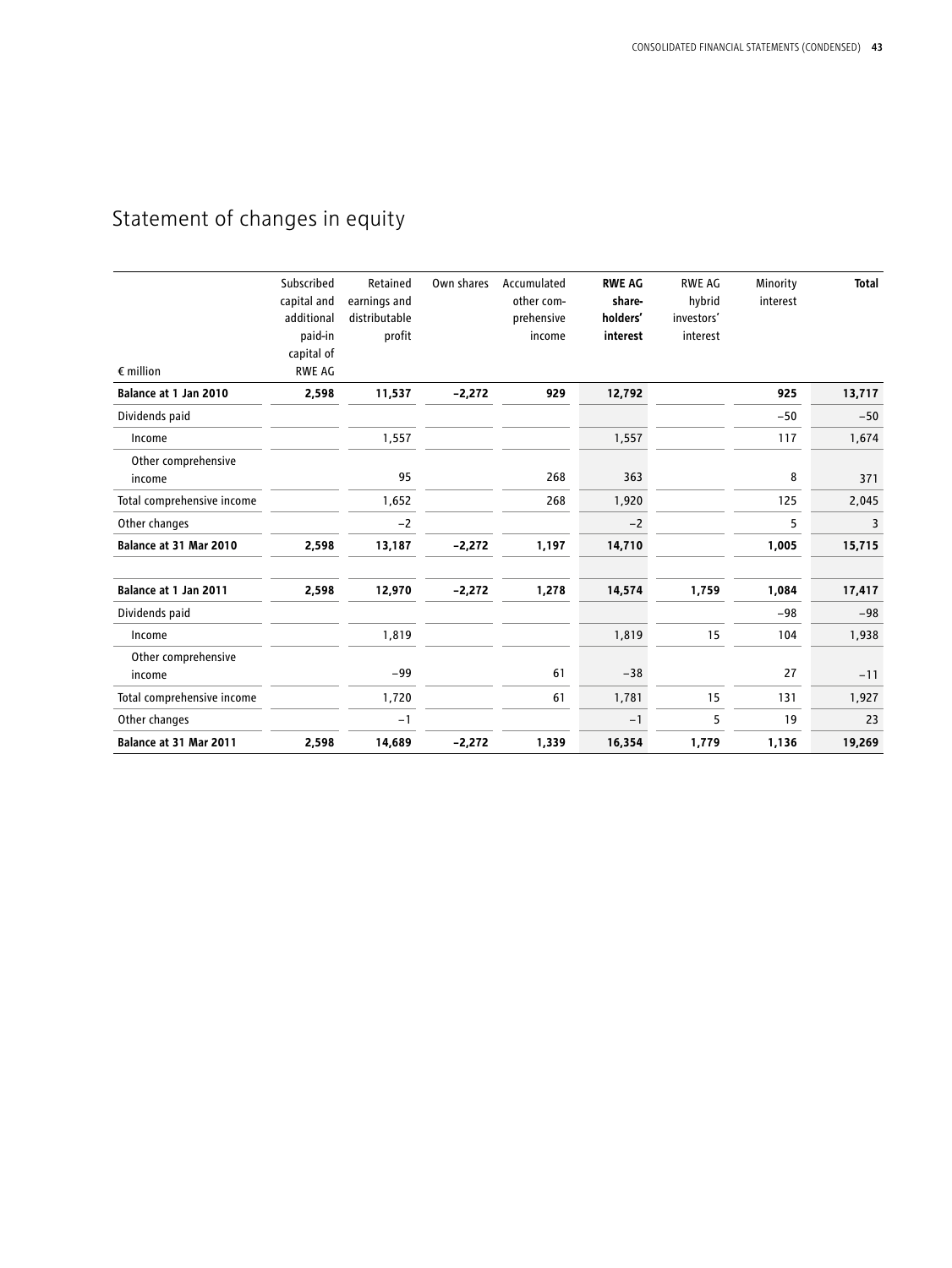## NOTES

### Accounting policies

RWE AG, headquartered at Opernplatz 1, 45128 Essen, Germany, is the parent company of the RWE Group ("RWE" or "Group").

The consolidated interim financial statements as of 31 March 2011 were approved for publication on 10 May 2011. They have been prepared in accordance with the International Financial Reporting Standards (IFRSs) applicable in the EU.

In line with IAS 34, the scope of reporting for the presentation of the consolidated financial statements of RWE AG for the period ended 31 March 2011 was condensed compared with the scope applied to the consolidated financial statements for the full

year. With the exception of the changes and new rules described below, this consolidated interim report was prepared using the accounting policies applied in the consolidated financial statements for the period ended 31 December 2010. For further information, please see the legally required version of the Group's 2010 Annual Report, which provides the basis for this interim report.

The discount rate applied to provisions for nuclear waste management and provisions for mining damage is 5.00 % (31 December 2010: 5.00 %). Provisions for pensions and similar obligations are discounted at an interest rate of 5.50 % in Germany and 5.40 % abroad (31 December 2010: 5.25 % and 5.30 %, respectively).

## Changes in accounting policies

The International Accounting Standards Board (IASB) and the IFRS Interpretations Committee (IFRS IC) have approved a number of changes to the existing International Financial Reporting Standards (IFRSs) and adopted several new IFRSs and interpretations, which became effective for the RWE Group as of fiscal 2011.

- Improvements to International Financial Reporting Standards (2010)
- Amendment to IFRS 1 (2010) Limited Exemption from Comparative IFRS 7 Disclosures for First-time Adopters

## New accounting policies

The IASB has adopted further standards and amendments to standards, which are not yet mandatory in the European Union for fiscal 2011. EU endorsement is still pending in some cases.

IFRS 9 (2010) "Financial Instruments" replaces the previous regulations of IAS 39 for the classification and measurement of financial assets. IFRS 9 (2010) becomes effective for the first time for fiscal years starting on or after 1 January 2013. The effects of IFRS 9 (2010) on the RWE Group's consolidated financial statements are currently being reviewed.

- IAS 24 (2009) Related Party Disclosures
- Amendment to IAS 32 (2009) Classification of Rights Issues
- Amendment to IFRIC 14 (2009) Prepayments of a Minimum Funding Requirement
- IFRIC 19 Extinguishing Financial Liabilities with Equity Instruments

The standards and interpretations as well as amendments to standards and interpretations applicable for the first time have no material effects on the RWE Group's consolidated financial statements.

The following standards and amendments to standards are not expected to have any material effects on the RWE Group's consolidated financial statements:

- Amendment to IFRS 1 (2010) Severe Hyperinflation and Removal of Fixed Dates for First-time Adopters
- Amendment to IFRS 7 (2010) Financial Instruments: Disclosures
- Amendment to IAS 12 (2010) Deferred Tax: Recovery of Underlying Assets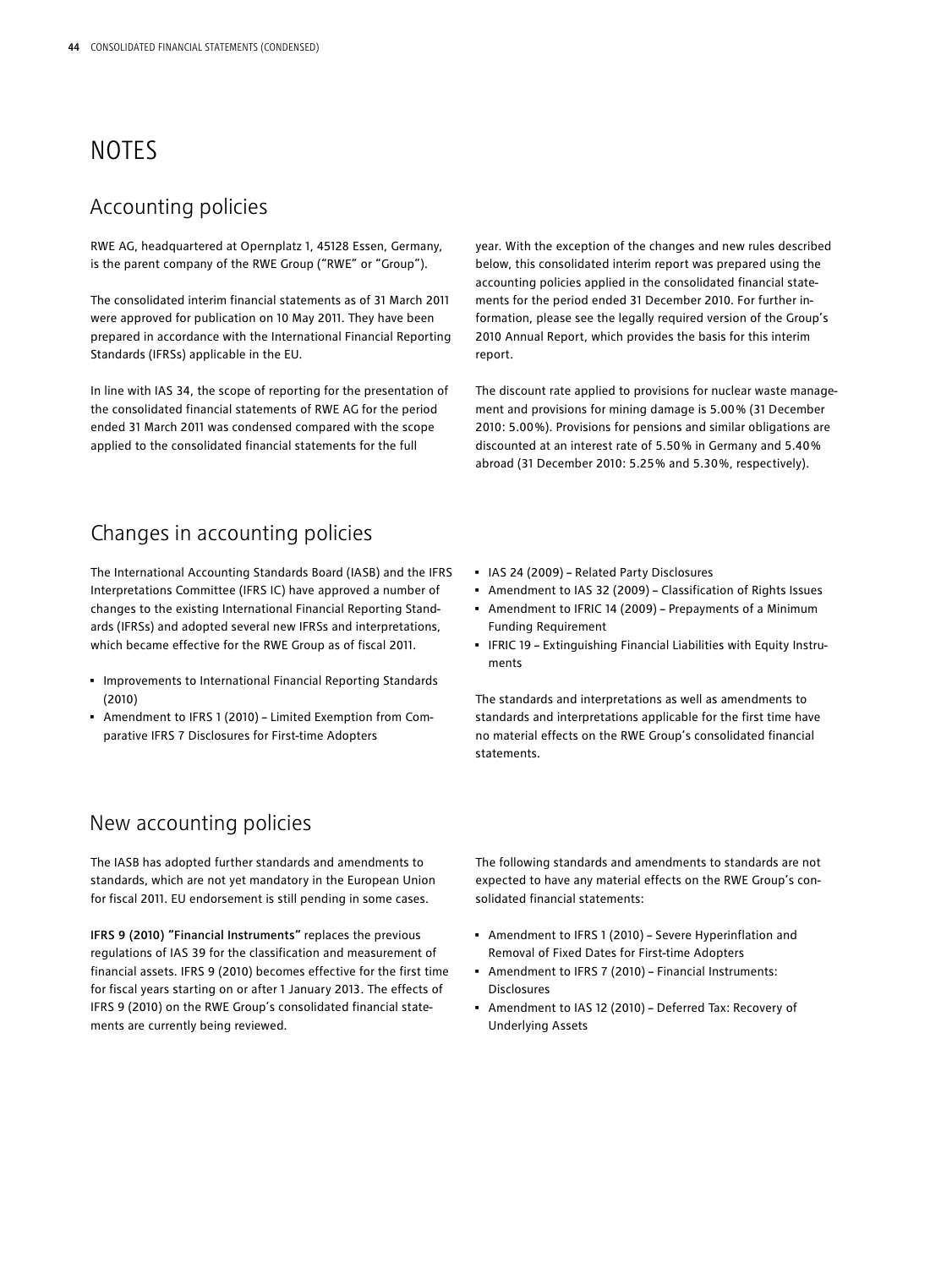## Scope of consolidation

In addition to RWE AG, the consolidated financial statements contain all material German and foreign companies which RWE AG controls directly or indirectly. Principal associates and joint ventures are accounted for using the equity method.

Changes in the scope of consolidation in the first quarter of 2011 relate to 11 companies that were consolidated for the first time, thereof seven companies in the Renewables Segment. Five former fully consolidated companies were removed from the scope of consolidation, two of which belonged to the Trading/Gas Midstream Segment: five were merged, four of which belong to the Sales/Distribution Networks Segment.

The scope of consolidation is as follows:

|                              | 31 Mar 2011 | 31 Dec 2010 |
|------------------------------|-------------|-------------|
| Fully consolidated companies | 446         | 445         |
| Investments accounted        |             |             |
| for using the equity method  | 120         | 121         |

#### Assets and liabilities held for sale

RWE concluded a contract on the sale of its 100 % stake in Thyssengas GmbH in December 2010. The transaction was subject to the approval of the EU Commission and the competent anti-

#### Revenue

Revenue generated by energy trading operations is stated as net figures, i.e. reflecting only realised gross margins.

## Research and development costs

In the first quarter of 2011, research and development costs totalled €23 million (first quarter of 2010: €25 million).

trust authorities. The anti-trust authorities and the EU Commission granted approval in December 2010 and late January 2011, respectively. The following assets and liabilities of Thyssengas are stated as held for sale as of 31 December 2010.

| Key figures for Thyssengas | 31 Dec |
|----------------------------|--------|
| $\epsilon$ million         | 2010   |
| Non-current assets         | 296    |
| Current assets             | 93     |
| Non-current liabilities    | 36     |
| <b>Current liabilities</b> | 107    |

The sale of Thyssengas was completed in February 2011. The company was deconsolidated in the first quarter of 2011. The deconsolidation gain amounted to €207 million and was reported on the income statement as part of other operating income.

The total sales price for business transactions amounted to €465 million (first quarter of 2010: €31 million) which was fully paid in cash.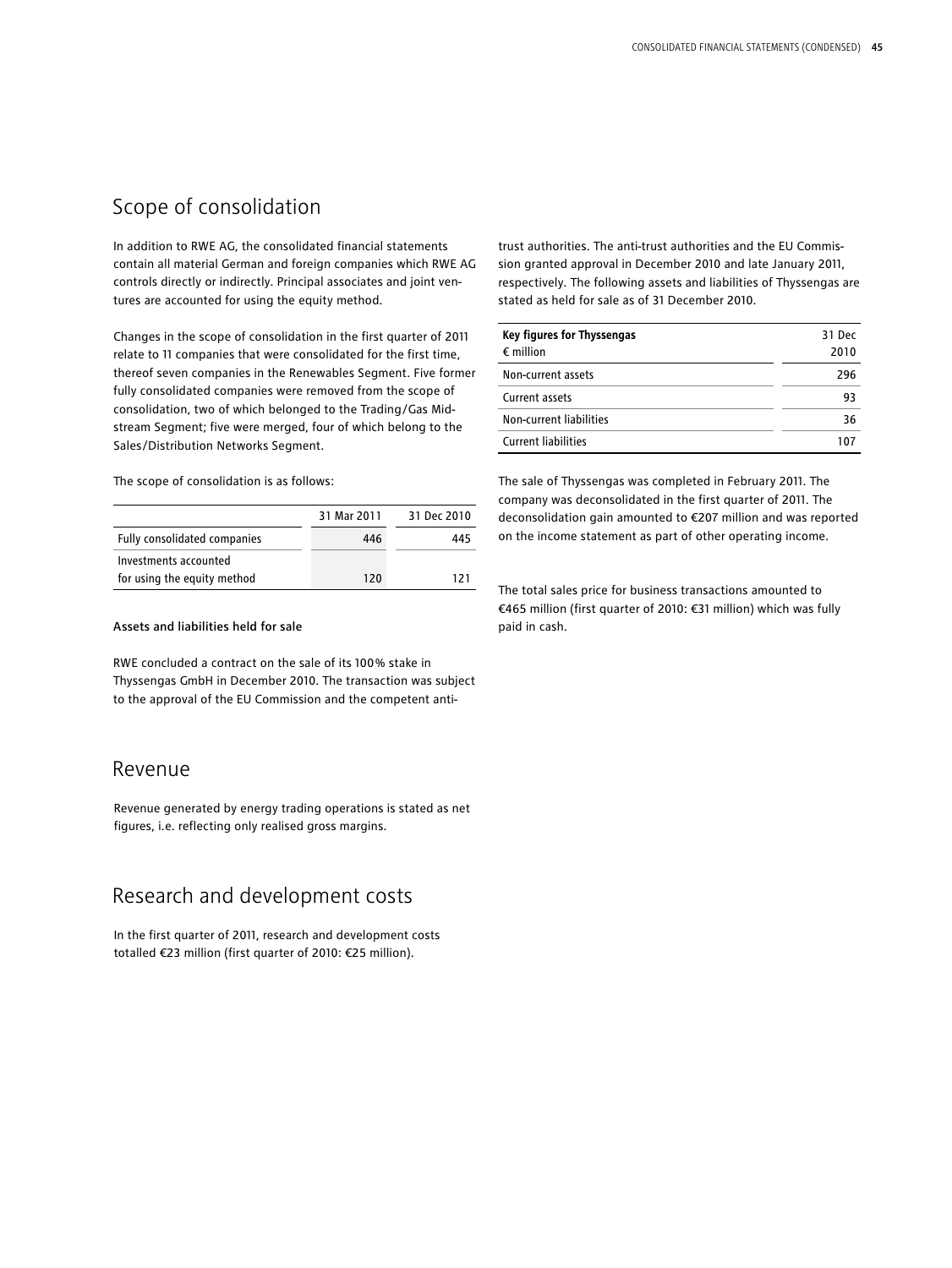### Borrowing costs

In the first quarter of 2011, €8 million in borrowing costs were capitalised as costs in connection with the acquisition, construc-

### Equity

Pursuant to a resolution passed by the Annual General Meeting on 22 April 2010, the company was authorised to conduct share buybacks accounting for up to 10 % of the company's capital stock until 21 October 2011. This resolution was replaced by the resolution passed by the Annual General Meeting on 20 April 2011, authorising the company to conduct share buybacks

tion or production of qualifying assets (first quarter of 2010: €0 million). The underlying capitalisation rate was 5.30 %.

accounting for up to 10 % of the company's capital stock and to sell own common shares under certain conditions waiving shareholder subscription rights until 19 October 2012. The company's Executive Board was further authorised to withdraw own shares. As per the preceding resolution, the purchase and sale of these shares can also be carried out using put and call options.

## Share-based payment

Information was provided on share-based payment plans for executive staff at RWE AG and at subsidiaries in the consolidated financial statements for the period ended 31 December 2010.

## Dividend distribution

RWE AG's 20 April 2011 Annual General Meeting decided to pay a dividend of €3.50 per individual, dividend-bearing share for

## Other liabilities

Other liabilities include €1,782 million (31 December 2010: €1,775 million) in current redemption liabilities from put options In the first quarter of 2011, another tranche was issued within the framework of the Long-Term Incentive Plan for executive staff ("Beat 2010").

fiscal 2010 (fiscal 2009: €3.50). The dividend payment totalled €1,867 million.

of minority interests that are recognised in accordance with IAS 32.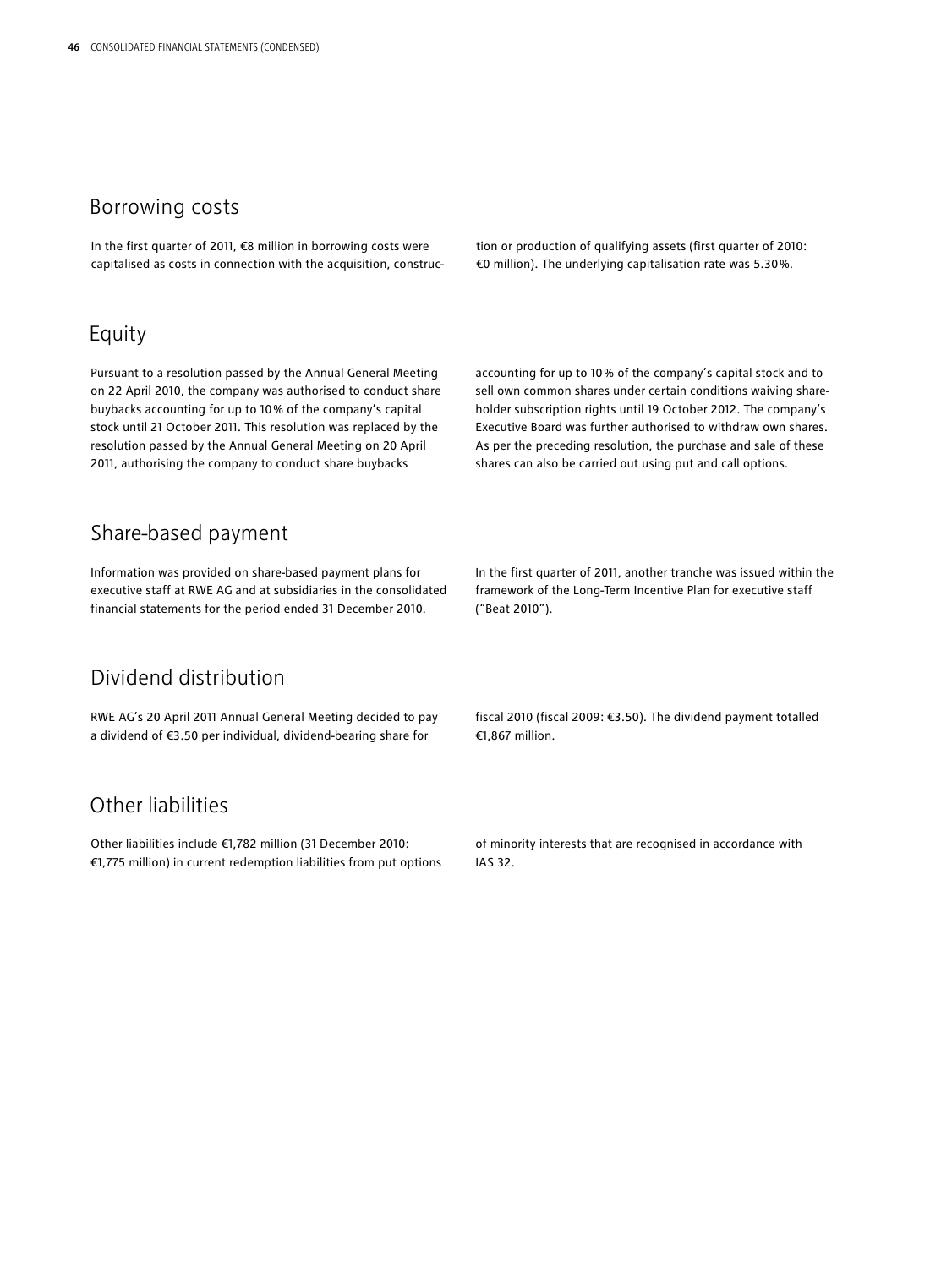### Earnings per share

|                                                           |                    | Jan – Mar | Jan – Mar |
|-----------------------------------------------------------|--------------------|-----------|-----------|
|                                                           |                    | 2011      | 2010      |
| Net income/income attributable to RWE AG shareholders     | $\epsilon$ million | 1.819     | 1.557     |
| Number of shares outstanding (weighted average)           | thousands          | 533.559   | 533.559   |
| Basic and diluted earnings per common and preferred share |                    | 3.41      | 2.92      |

The earnings per share are the same for both common and preferred shares.

## Related party disclosures

The RWE Group classifies associated companies as related parties. In the first quarter of 2011, transactions concluded with material related parties generated €365 million in income (first quarter of 2010: €277 million) and €77 million in expenses (first quarter of 2010: €72 million). As of 31 March 2011, accounts receivable amounted to €1,774 million (31 December 2010: €1,004 million), and accounts payable totalled €27 million (31 December 2010: €12 million). All business transactions are concluded at arm's length conditions and on principle do not differ from those concluded with other companies. Other obligations from executory contracts amounted to €3,947 million (31 December 2010: €4,044 million).

Furthermore, companies in which Dr. Jürgen Großmann, the CEO of RWE AG, is a partner, are classified as related parties of the

RWE Group. These are Georgsmarienhütte Holding GmbH and RGM Gebäudemanagement GmbH. In the first quarter of 2011, RWE Group companies provided services and deliveries to these companies amounting to €3.3 million (first quarter of 2010: €2.0 million) and received services and deliveries from these companies amounting to €0.6 million (first quarter of 2010: €0.3 million). As of 31 March 2011, there were receivables of €0.8 million (31 December 2010: €0.8 million) from and liabilities of €0.6 million to these companies (31 December 2010: €0.5 million). Other obligations from executory contracts primarily relate to a network usage agreement with an annual volume of €5.3 million. All transactions are completed at arm's length prices and on principle, the business relations do not differ from those maintained with other enterprises.

## Events after the balance-sheet date

Information on events after the balance-sheet date is presented in the review of operations.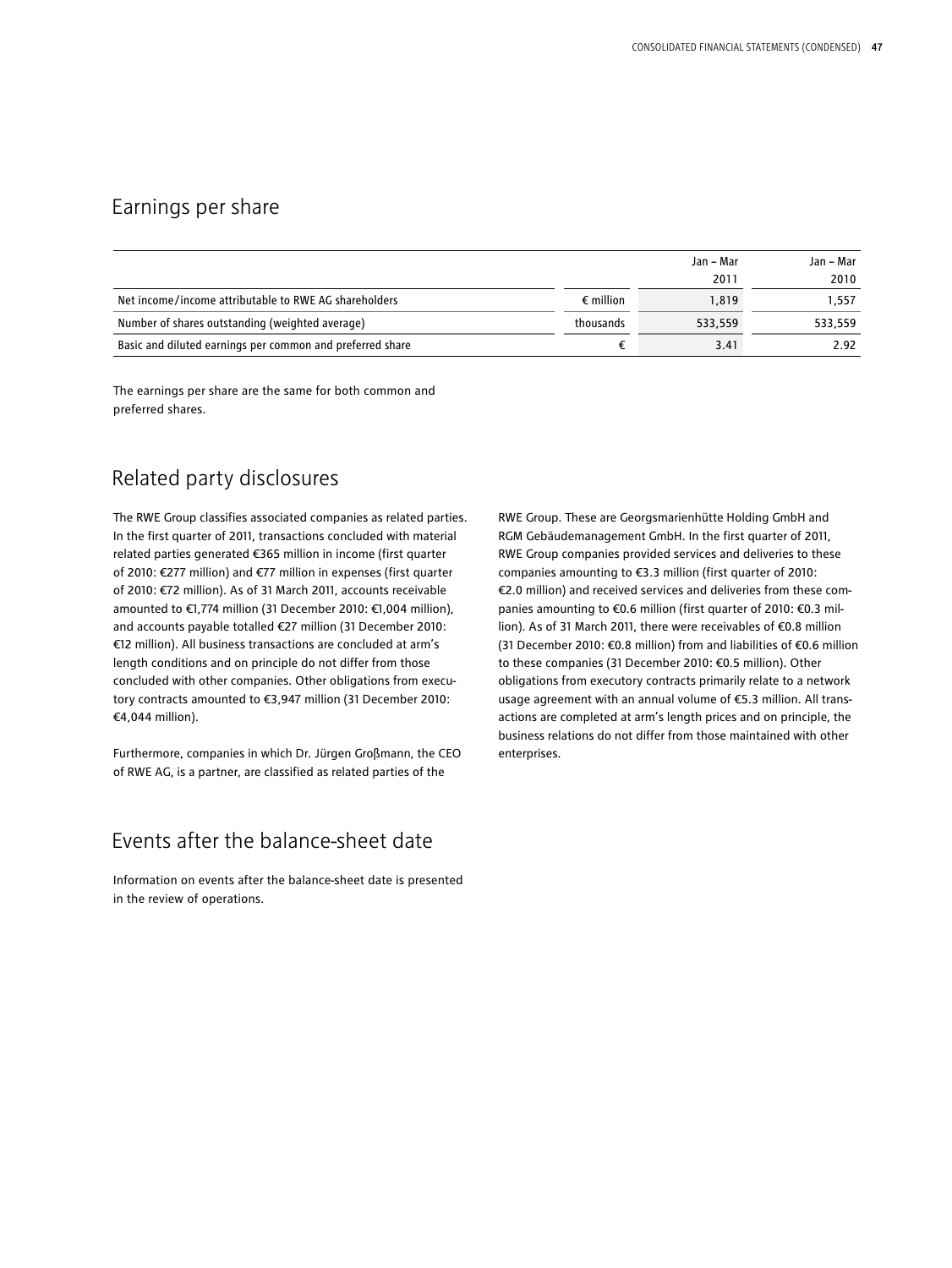## REVIEW REPORT

## To RWE Aktiengesellschaft, Essen

We have reviewed the condensed consolidated interim financial statements – comprising the income statement and statement of recognised income and expense, balance sheet, cash flow statement, statement of changes in equity and selected explanatory notes – and the interim group management report of RWE Aktiengesellschaft, Essen, for the period from 1 January to 31 March 2011 which are part of the interim financial report pursuant to § 37x, Para. 3 WpHG ("Wertpapierhandelsgesetz": German Securities Trading Act). The preparation of the condensed consolidated interim financial statements in accordance with the IFRS applicable to interim financial reporting as adopted by the EU and of the interim group management report in accordance with the provisions of the German Securities Trading Act applicable to interim group management reports is the responsibility of the parent Company's Board of Managing Directors. Our responsibility is to issue a review report on the condensed consolidated interim financial statements and on the interim group management report based on our review.

We conducted our review of the condensed consolidated interim financial statements and the interim group management report in accordance with German generally accepted standards for the review of financial statements promulgated by the Institut der Wirtschaftsprüfer (Institute of Public Auditors in Germany) (IDW) and additionally observed the International Standard on Review Engagements "Review of Interim Financial Information Performed by the Independent Auditor of the Entity" (ISRE 2410). Those standards require that we plan and perform the review so that we can preclude through critical evaluation, with moderate assurance, that the condensed consolidated interim financial statements have not been prepared, in all material respects, in

accordance with the IFRS applicable to interim financial reporting as adopted by the EU and that the interim group management report has not been prepared, in all material respects, in accordance with the provisions of the German Securities Trading Act applicable to interim group management reports. A review is limited primarily to inquiries of company personnel and analytical procedures and therefore does not provide the assurance attainable in a financial statement audit. Since, in accordance with our engagement, we have not performed a financial statement audit, we cannot express an audit opinion.

Based on our review, no matters have come to our attention that cause us to presume that the condensed consolidated interim financial statements have not been prepared, in all material respects, in accordance with the IFRS applicable to interim financial reporting as adopted by the EU nor that the interim group management report has not been prepared, in all material respects, in accordance with the provisions of the German Securities Trading Act applicable to interim group management reports.

Essen, 11 May 2011

PricewaterhouseCoopers Aktiengesellschaft Wirtschaftsprüfungsgesellschaft

Manfred Wiegand Markus Dittmann Wirtschaftsprüfer Wirtschaftsprüfer

(German Public Auditor) (German Public Auditor)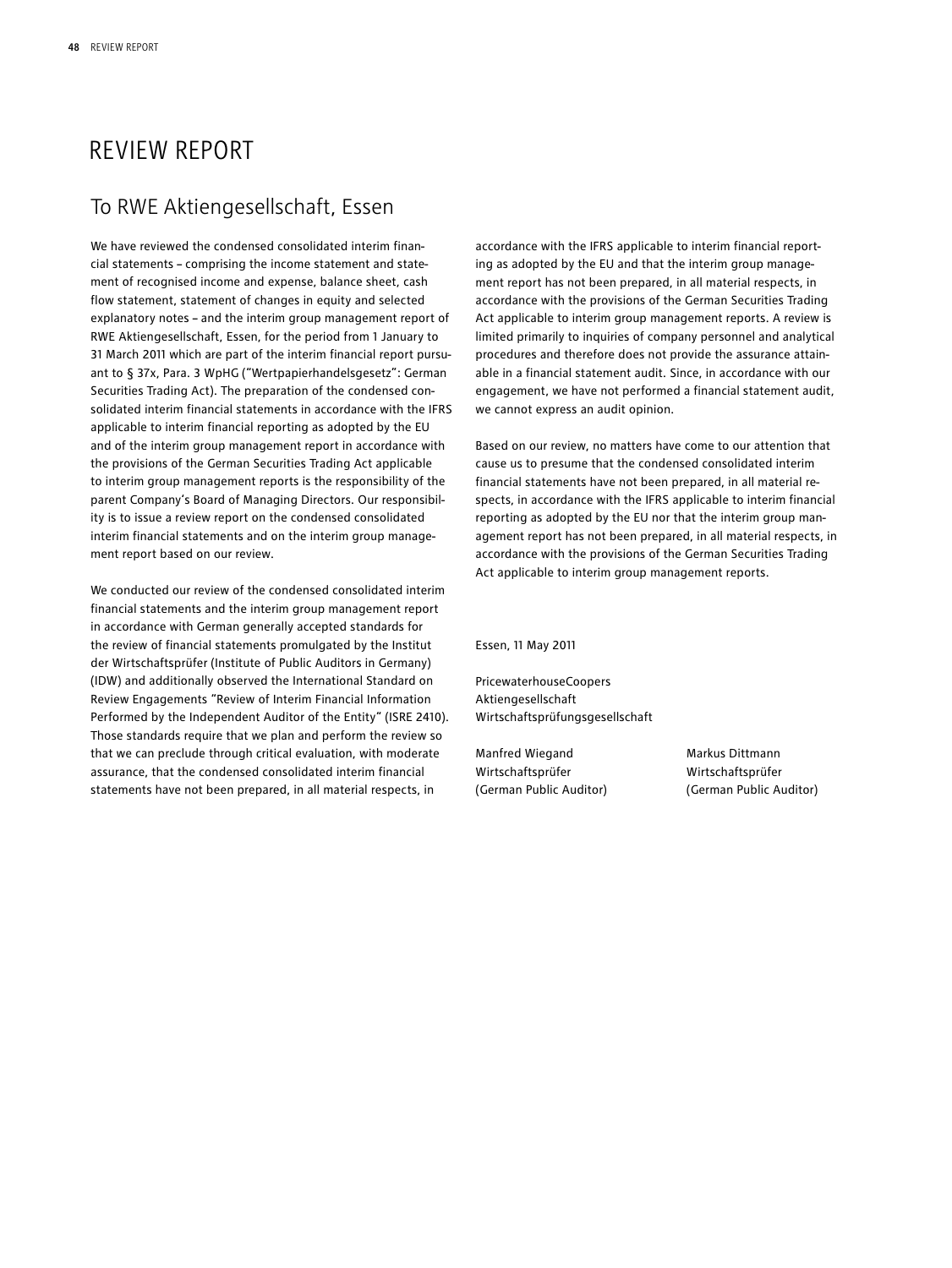## Supervisory Board

Dr. Manfred Schneider Chairman

Frank Bsirske Deputy Chairman

Dr. Paul Achleitner

Werner Bischoff

Carl-Ludwig von Boehm-Bezing

Heinz Büchel

Dieter Faust

Roger Graef - since 20 April 2011 -

Andreas Henrich - until 20 April 2011 -

Manfred Holz - since 20 April 2011 -

Frithjof Kühn

Hans Peter Lafos

Dr. Gerhard Langemeyer - until 20 April 2011 -

Christine Merkamp - since 20 April 2011 -

Dagmar Mühlenfeld

Dr. Wolfgang Reiniger - until 20 April 2011 -

Günter Reppien - until 20 April 2011 -

Dagmar Schmeer

Dr.-Ing. Ekkehard D. Schulz

Dr. Wolfgang Schüssel

Ullrich Sierau - since 20 April 2011 -

Uwe Tigges

Manfred Weber

Dr. Dieter Zetsche

## **FXFCUTIVE BOARD**

Dr. Jürgen Großmann President and CEO

Dr. Leonhard Birnbaum

Alwin Fitting

Dr. Rolf Pohlig

Dr. Rolf Martin Schmitz

As of 10 May 2011